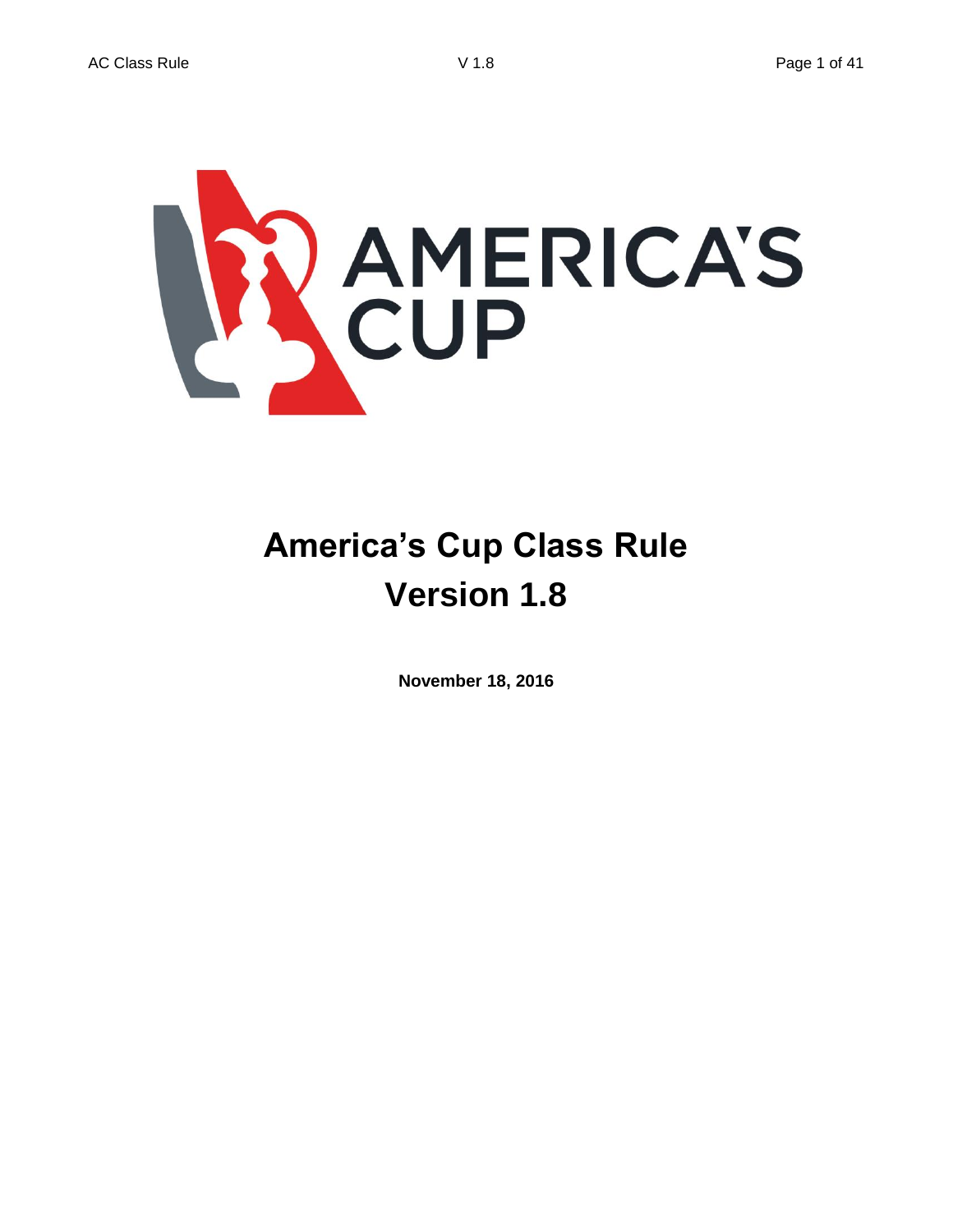## **Table of Contents**

| <b>SECTION A</b>                                                                                                                                                                                                                                                                        | $\overline{\mathbf{3}}$                                             |
|-----------------------------------------------------------------------------------------------------------------------------------------------------------------------------------------------------------------------------------------------------------------------------------------|---------------------------------------------------------------------|
| LANGUAGE AND DEFINITIONS<br>1.<br>2.<br>UNITS OF MEASUREMENT<br><b>INTERPRETATION</b><br>3.<br>4. AMENDMENT                                                                                                                                                                             | 3<br>$6\phantom{1}6$<br>$\,$ 6 $\,$<br>$\overline{7}$               |
| 5. AC CLASS YACHT IDENTIFICATION                                                                                                                                                                                                                                                        | $\overline{7}$                                                      |
| <b>SECTION B</b>                                                                                                                                                                                                                                                                        | 8                                                                   |
| <b>GENERAL</b><br>6.<br><b>HULLS</b><br>7.<br><b>CROSS STRUCTURE</b><br>8.<br><b>TRAMPOLINE</b><br>9.<br>10. RUDDERS and RUDDER WINGS<br>11. DAGGERBOARDS<br>12. WING<br>13. RIGGING<br>14. JIB<br>15. ADJUSTMENT OF CONTROL SURFACES<br>16. MANUAL POWER AND STORED ENERGY<br>17. CREW | 8<br>10<br>11<br>13<br>13<br>14<br>15<br>17<br>17<br>17<br>19<br>20 |
| <b>SECTION C</b>                                                                                                                                                                                                                                                                        | 20                                                                  |
| 18. GENERAL LIMITS ON MATERIALS AND CONSTRUCTION<br>19. HULL AND CROSS STRUCTURE (EXCLUDING BOWSPRIT) LIMITS ON MATERIALS AND                                                                                                                                                           | 20                                                                  |
| <b>CONSTRUCTION</b><br>20. WING SPAR LIMITS ON MATERIALS AND CONSTRUCTION<br>21. HARDWARE AND RIGGING LIMITS ON MATERIALS AND CONSTRUCTION<br>22. SURFACE FINISHES AND BOUNDARY LAYER INTERFERENCE                                                                                      | 21<br>22<br>22<br>23                                                |
| <b>SECTION D</b>                                                                                                                                                                                                                                                                        | 24                                                                  |
| 23. MEASUREMENT MARKS<br>24. DECLARATIONS<br>25. INSPECTION AND MEASUREMENT<br>26. MEASUREMENT PROCEDURES<br>27. MEASUREMENT CONDITIONS<br>28. MEASUREMENT CERTIFICATE                                                                                                                  | 24<br>24<br>25<br>25<br>26<br>27                                    |
| <b>APPENDIX A - MEASUREMENT CERTIFICATE</b>                                                                                                                                                                                                                                             | 28                                                                  |
| <b>APPENDIX B - DECLARATIONS</b>                                                                                                                                                                                                                                                        | 30                                                                  |
| <b>APPENDIX C - HULLS CONFIGURATION</b>                                                                                                                                                                                                                                                 | <u>33</u>                                                           |
| <b>APPENDIX D - CROSS STRUCTURE</b>                                                                                                                                                                                                                                                     | 34                                                                  |
| <b>APPENDIX E - WING</b>                                                                                                                                                                                                                                                                | 36                                                                  |
| <b>APPENDIX F - JIB NOMINAL PLANFORM DIMENSIONS</b>                                                                                                                                                                                                                                     | 38                                                                  |
| <b>APPENDIX G - SAFETY EQUIPMENT</b>                                                                                                                                                                                                                                                    | <u>39</u>                                                           |
| <b>APPENDIX H - STRUCTURAL TESTING</b>                                                                                                                                                                                                                                                  | 40                                                                  |
| <b>APPENDIX I - MEDIA AND RACE COMMITTEE EQUIPMENT</b>                                                                                                                                                                                                                                  | 41                                                                  |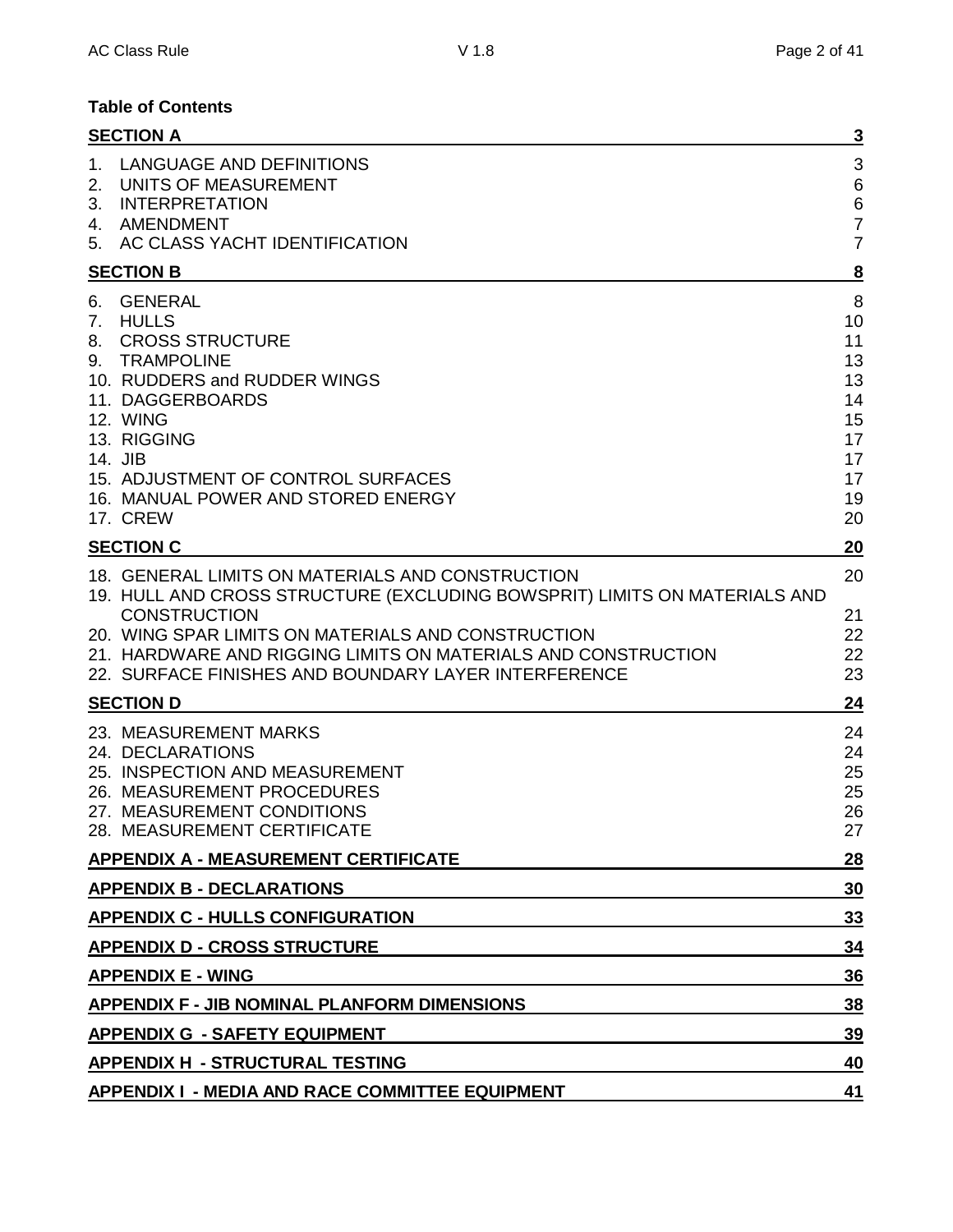## **INTRODUCTION**

**Competitors** are ultimately and solely responsible for the safety and structural integrity of the whole (and any part or parts) of their **AC Class Yacht**. No express or implied warranty of safety and/or structural integrity shall result from compliance with the whole or any part of this **AC Class Rule**. Any structural testing required for compliance with the **AC Class Rule** does not guarantee safety or structural integrity nor does it relieve the **Competitor** of this responsibility

While racing, **Competitors** shall ensure that their **AC Class Yacht** complies with the **AC Class Rule**.

The "America's Cup" word mark and the America's Cup trophy are registered trademarks of America's Cup Properties, Inc. All other intellectual property rights in and to this **AC Class Rule**, including any and all amendments or revisions, are owned by Golden Gate Yacht Club in its capacity as trustee of the America's Cup.

Copyright © 2015 Golden Gate Yacht Club (in its capacity as trustee of the America's Cup). All rights reserved.

## **SECTION A**

## **1. LANGUAGE AND DEFINITIONS**

- 1.1 The official language of the **AC Class Rule** is English. Except for words defined herein, the meaning of any word will be determined by reference to the Oxford English Dictionary. When there is more than one definition in the Dictionary, the **Measurement Committee** will determine the appropriate definition, and may consult other references in making that determination.
- 1.2 When a term is used in its defined sense, it is printed in bold type.
- 1.3 The words "shall", "must", and "will" are mandatory. The words "can" and "may" are permissive.
- 1.4 In interpreting this **AC Class Rule**, the definitions in Article 1 of the **Protocol** shall apply, and:
	- (a) **appendage** means any component that is wholly or partially submerged at any time during racing that is connected to and external to the **hull** canoe body, or a **rudder wing** that is connected to a **rudder**, and including integral components that extend from outside the **hull** into the **hull** (e.g. **daggerboard** head or **rudder** stock). **Appendage** does not include **cross structure**, **daggerboard** bearings, **rudder** bearings, **daggerboard** fairings, other fairings that are above 0.100 m above **MWP**, deck hardware and small fittings;
	- (b) **appendage measurement condition** means the condition of the **AC Class Yacht** as specified in Rule 27.2;
	- (c) **bowsprit** means a spar that supports the **jib** tack and includes the bowsprit end fittings as shown in Appendix D and E.
	- (d) **cant axis** means a **daggerboard** axis of rotation that is within 3.0 degrees of parallel to a **longitudinal** axis;
	- (e) **clew** means the area on the surface of a **jib** within 1.000 m of the **clew point**;
	- (f) **clew point** means the intersection of the **leech** and **foot**, projected as necessary;



(g) **control surfaces** means the **wing, jib, daggerboards, rudders** and their attached **rudder wings**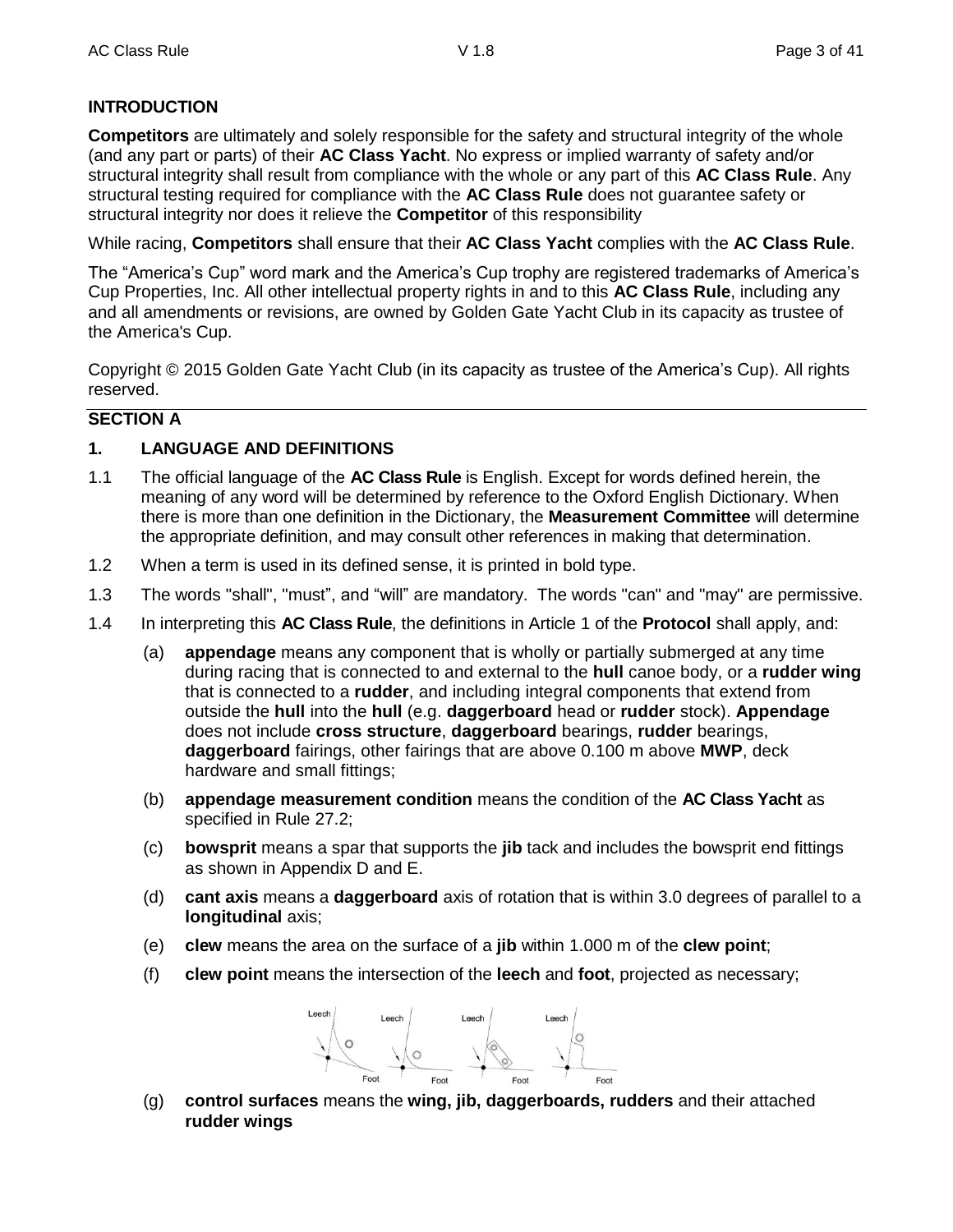- (h) **cross structure** means the components used to connect the **hulls** or to support the **wing**, **rigging** or **jib**, including any part of these components which extend into the **hull** and that are removed from the **hull** if the **AC Class Yacht** is disassembled and including non-structural aerodynamic fairings attached to these components, but excluding trampolines. The **wing, rigging** or the **jib** may also be supported from fittings attached to the **hulls**;
- (i) **daggerboard** means a retractable **appendage** primarily used to affect leeway or generate **vertical** force. The term **daggerboard** is synonymous with bilge board, centerboard, daggerfoil, lifting keel and sliding keel;
- (j) **fiber modulus** means the batch-nominal elastic modulus of the fibers in an **FRP** laminate with the modulus measured with impregnated tows, by extensometers, between 1000 and 6000 microstrains; the **Measurement Committee** will accept the following testing methods (and may accept other similar methods): SACMA-SRM16, ASTM D 4018, or JIS R 7601;
- (k) **foot** means the bottom edge of the **jib** in its normal configuration when in use;
- (l) **FRP** means fiber-reinforced polymer matrix composites;
- (m) **head** means the intersection of the **luff** or the extension of the **luff** and a line perpendicular to the **luff** that is coincident with the uppermost point on the surface of the **jib**;



- (n) **hull** means one of two canoe bodies including their removable bows, which together displace the majority of the **AC Class Yacht**'s weight when floating in **measurement condition**;
- (o) **hull centerplane** means the **longitudinal** plane of symmetry of a **hull**;
- (p) **IGES File** means a digital file (.igs) issued by the **Regatta Director** that describes specific surfaces of an **ACC Class Yacht,** molds or Master Patterns**;**
- (q) **interpretation** means an explanation or clarification of the **AC Class Rule** issued in writing by the **Measurement Committee** in accordance with Rule 3.1;
- (r) **jib** means the sail set forward of the **wing;**
- (s) **luff** means the forward edge of the **jib,** excluding **head** pennants or **tack** pennants;
- (t) **leech** means the aft edge of the **jib**;
- (u) **longitudinal** means the direction parallel to the line produced by the intersection of **MWP** and the **yacht centerplane**;
- (v) **LP** means the distance, measured perpendicular to the **luff**, from the **luff** to the **clew point** of a **jib**;
- (w) **manual** means the input is only provided by one or several crew member(s) and such input is not limited to actions with the crew's hands;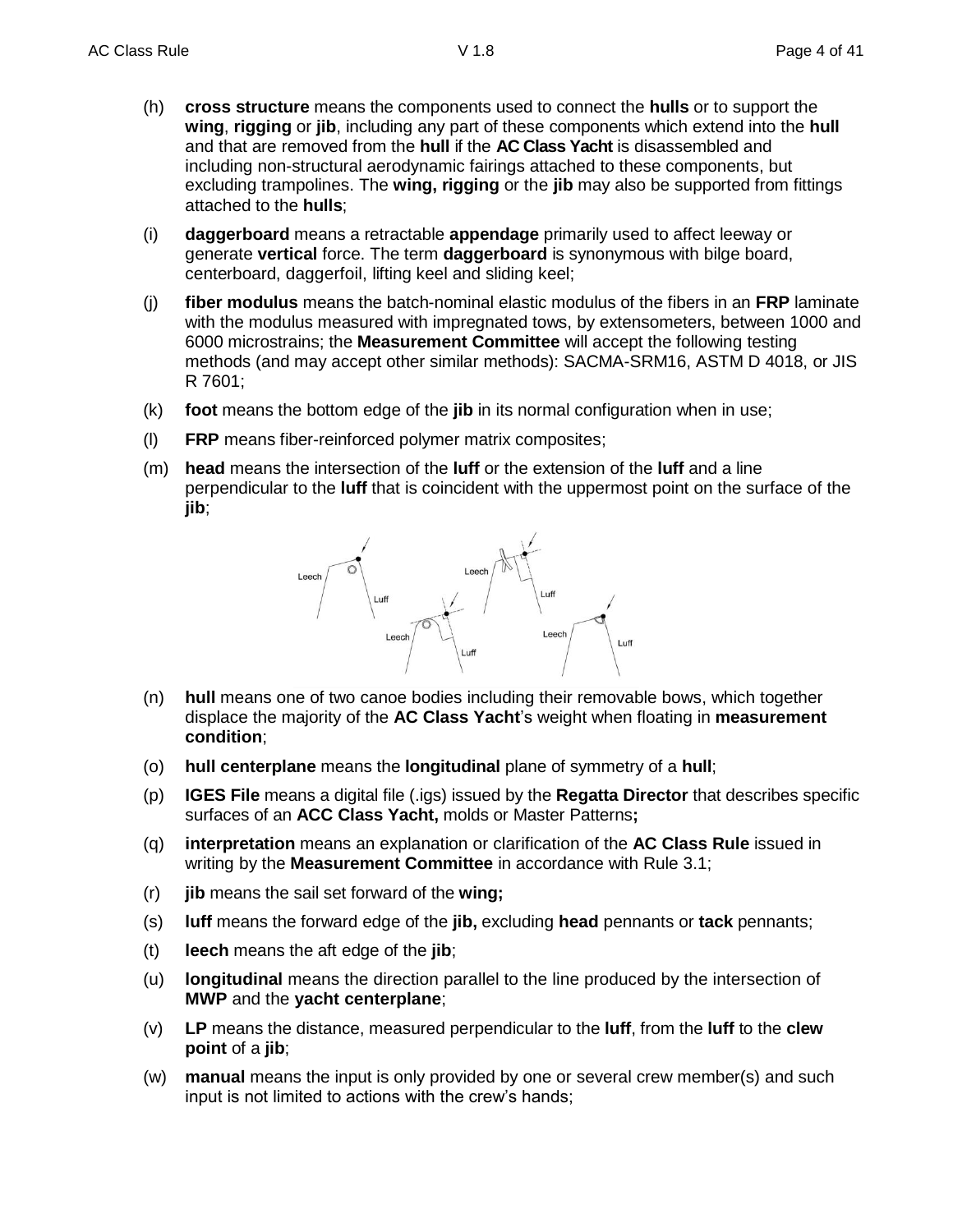- (x) **maximum beam** means the greatest distance on the **transverse** axis of the **AC Class Yacht**, with all components at their greatest distance from the **yacht centerplane**, excluding **wing**, **appendages** and associated lifting posts, or winch handles;
- (y) **measurement condition** means the condition of the **AC Class Yacht** as specified in Rule 27.1;
- (z) **measurement weight** means the weight of the **AC Class Yacht** in **measurement condition**;
- (aa) **measurer** means a person appointed by the **Measurement Committee** to perform measurement services or compliance checks. A **measurer** may or may not be a member of the **Measurement Committee**;
- (bb) **MWP** is the horizontal reference plane as defined in Appendix C and D.
- (cc) **rake axis** in relation to:
	- (i) a **daggerboard** means the axis of rotation that is within 0.5 degrees of orthogonal to the **cant axis**; or
	- (ii) a **rudder** means the axis of rotation within 1.0 degree of parallel to a **transverse** axis.
- (dd) **rigging** means ropes, cables or rods that are primarily loaded in tension and are essentially ineffective in compression;
- (ee) **rudder** means a movable **appendage** primarily used to affect steerage;
- (ff) **rudder wing** means an **appendage** attached to a **rudder** and primarily used to affect pitch;
- (gg) **sailing weight** means the sum of the **measurement weight** and the weight of the **wing** when the **wing** is in **wing measurement condition.**
- (hh) **stem plane** means the **vertical transverse** plane that passes through the forward-most point of the **hulls** including fittings attached to **hulls**;
- (ii) **stern plane** means the **vertical transverse** plane that passes through the aft-most point of the **hulls** including fittings attached to **hulls**;
- (jj) **tack** means the intersection of the **luff** and **foot**, projected as necessary;



- (kk) **tack point** means the point where the centerline of the **forestay** (or projection thereof) intersects the **cross structure**;
- (ll) **transverse** means the direction orthogonal to the **yacht centerplane**;
- (mm)**vertical** means the direction orthogonal to **MWP**;
- (nn) **wing** means a rigid or semi-rigid structure, similar to an aircraft wing fixed approximately **vertical**ly to provide propulsion from the wind;
- (oo) **wing centerplane** means the **wing**'s plane of symmetry;
- (pp) **wing datum plane** means the plane orthogonal to the designed leading edge of the **wing** through Appendix E point "A", orthogonal to the **wing centerplane**;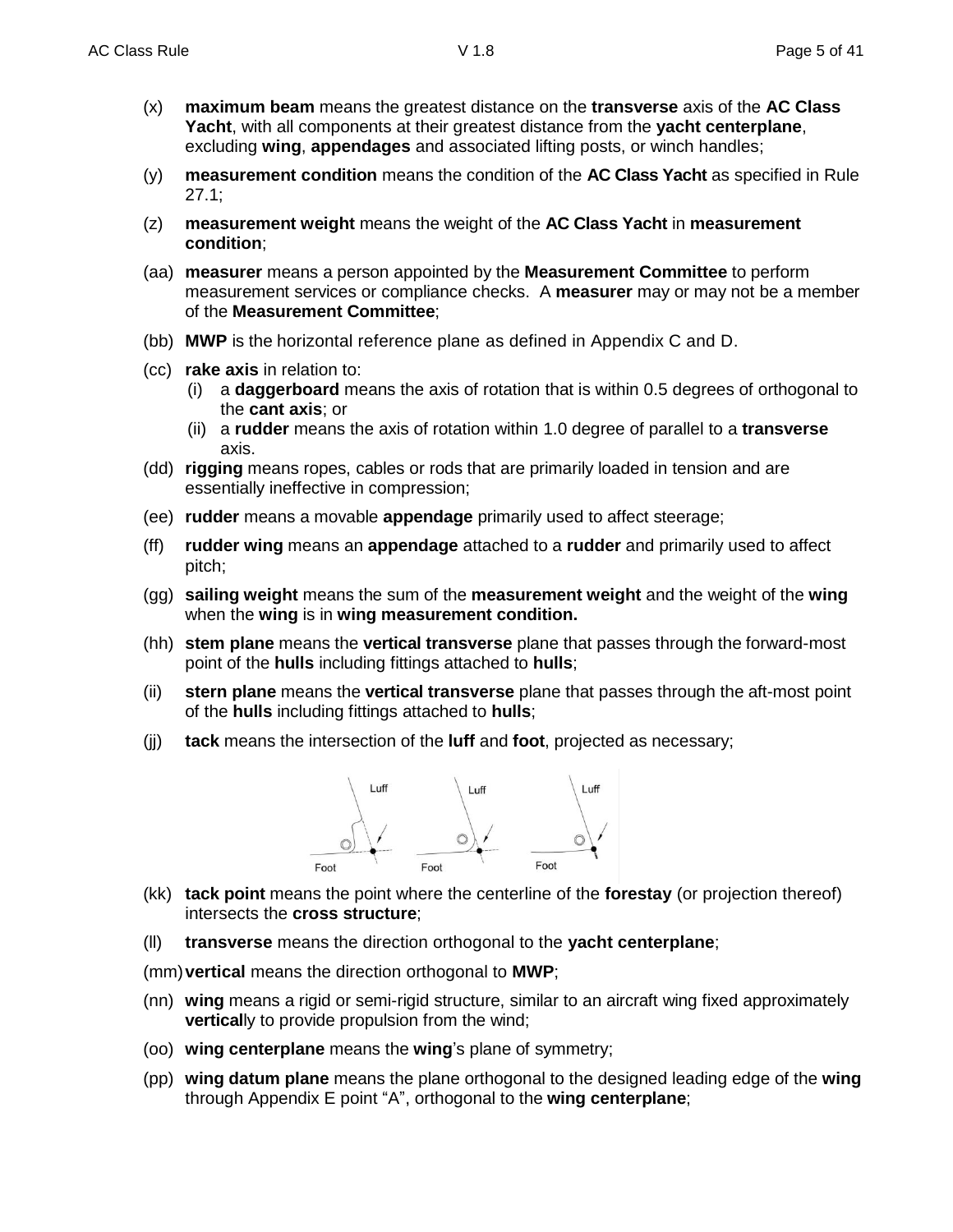- (qq) **wing measurement condition** means the condition used to measure the weight and center of gravity of the **wing** in accordance with Rule 27.3;
- (rr) **wing measurement position** means the **wing** with all movable measured **wing** surfaces oriented symmetrically about the **wing centerplane** and with the **wing centerplane** leveled to the satisfaction of the **measurer**;
- (ss) **wing rotation point** means the point about which the lowest compressive load-bearing component of the **wing** rotates relative to the **AC Class Yacht**;
- (tt) **wing spar** means the spar, made up of two **wing spar** sections, that carries most of the compression loads due to sail (including **wing**) and **rigging** loads, and which are substantially transferred to the yacht through the **wing rotation point**;
- (uu) **wing top plane** means the plane through points C and D on the top of the **wing**, and orthogonal to the **wing centerplane** as shown on the **wing** Appendix E
- (vv) **yacht centerplane** means the **longitudinal**ly oriented plane of symmetry of the **AC Class Yacht** that is orthogonal to **MWP** and lies between the two **hull**s.

## **2. UNITS OF MEASUREMENT**

- 2.1 **Vertical**, **longitudinal** and **transverse** references to a **wing** assume the **wing datum plane** is parallel to **MWP**.
- 2.2 The Metric System shall be used for all measurements. Unless a Rule requires otherwise, the following resolutions shall be used:
	- (a) length measured in meters to three decimal places, except that **jib**s shall be measured to two decimal places;
	- (b) **sailing weight**, **measurement weight,** and **wing** weight measured in kilograms to the nearest 5 kg;
	- (c) areas measured in square meters to two decimal places;
	- (d) volumes measured in cubic meters to two decimal places, or liters, as specified herein;
	- (e) angles measured to the nearest 0.25 degree; and
	- (f) any other measurement taken to a degree of precision determined by the **Measurement Committee** to be appropriate.
- 2.3 The measuring equipment used by the **Measurement Committee** shall be the reference devices for determining compliance with the **AC Class Rule**.
- 2.4 Herein, "between" two points or numbers means inclusive of those points or numbers, i.e., "between 1.000 m and 2.000 m" means "between 1.000 m and 2.000 m inclusive."

## **3. INTERPRETATION**

- 3.1 A **Competitor** may seek an **interpretation** by submitting a request in writing to the **Measurement Committee**, or the **Measurement Committee** may initiate an **interpretation**. The **Measurement Committee** shall issue **interpretations** publicly within 21 days of the receipt of the request or receipt of any additional required information. The **Measurement Committee** may request a longer period subject to agreement of the **Competitor** seeking the **interpretation**.
- 3.2 A **Competitor** shall not rely on any advice or opinion from a **measurer** or a member of the **Measurement Committee** other than through an **interpretation.**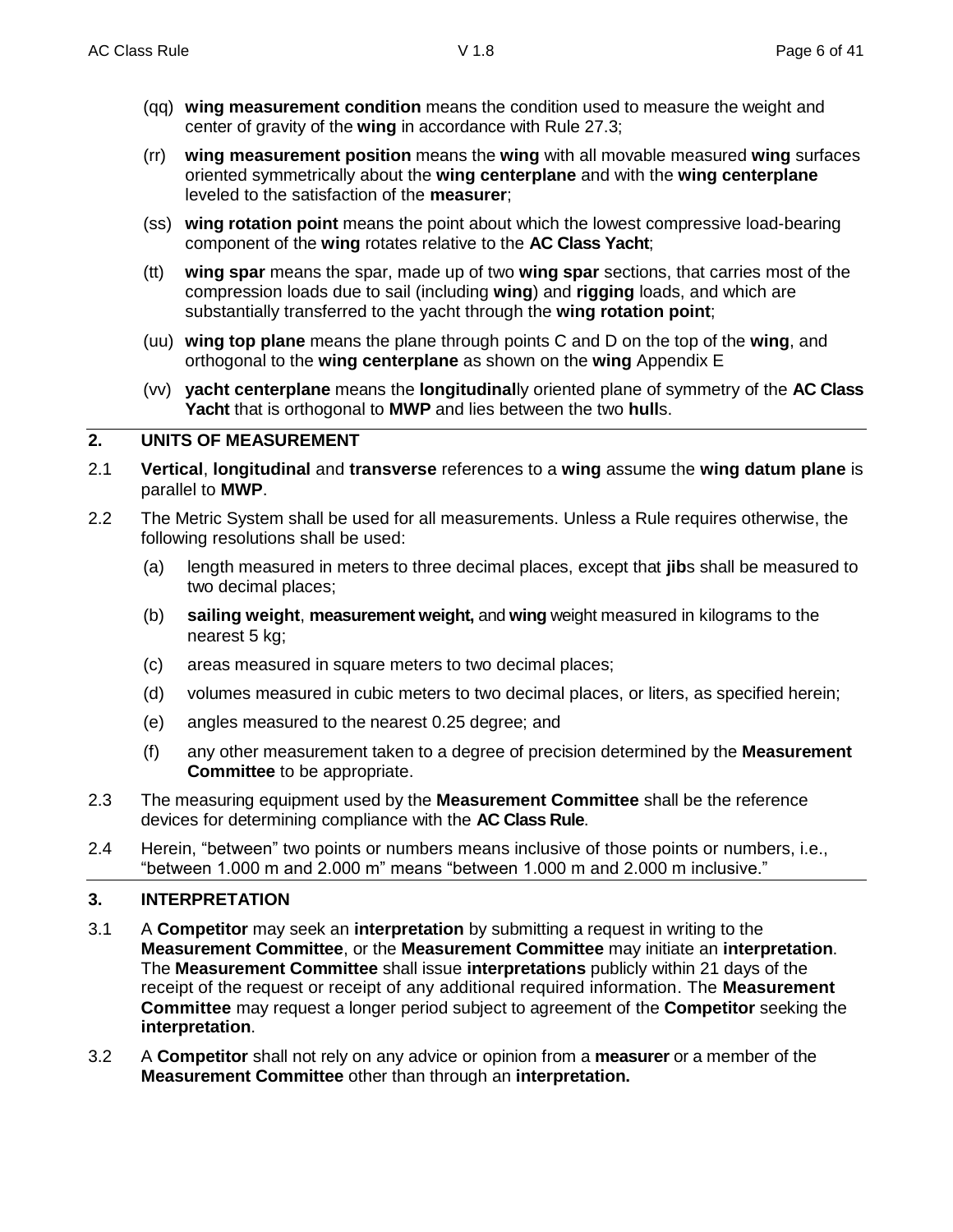3.3 If a **Competitor** fails to obtain an **interpretation** regarding a characteristic of design or construction, the **Measurement Committee**, with the approval of the **Regatta Director**, may refuse to issue or may withdraw the **AC Class Yacht'**s measurement certificate until such characteristic is the subject of an **interpretation** which permits it.

## **4. AMENDMENT**

- 4.1 The **AC Class Rule** may be amended at any time by unanimous consent of **Competitors** still competing and the **Regatta Director**, except that:
	- (a) At any time the **Measurement Committee**, in consultation with **Competitors** and with the approval of the **Regatta Director**, may amend the **AC Class Rule** with respect to safety, safety equipment, media equipment, or event branding, including their impact on **sailing weight**;
	- (b) Subject to Rule 4.1 (c), prior to June 11, 2015, the **AC Class Rule** may be amended with the approval of the **Defender,** and a majority of the **Challengers** in the **Challenger Committee**, in any respect.
	- (c) Appendix C, D, and E may be amended with the approval of the **Defender,** and the majority of the **Challengers** in the **Challenger Committee**, in any respect prior to the following dates;

| Appendix C & D | November 25, 2015  |
|----------------|--------------------|
| Appendix E     | September 30, 2015 |

- (d) Notwithstanding Rule 4.1 (c), parts of Appendix C, D, and E may be frozen prior to the dates listed in Rule 4.1(c) respectively. Any Rule which has been frozen under this Rule 4.1 (d) may only be amended thereafter by unanimous consent of the **Competitors.**
- (e) After the dates specified in Rule 4.1 (c ), the Regatta Director, with the approval of the Measurement Committee and in consultation with the Competitors may amend Appendix C, D and E at any time, provided the amendment is only to correct errors and omissions. The Regatta Director shall also take into consideration the stage of construction of all competitors components which may be effected by any such amendment.

## **5. AC CLASS YACHT IDENTIFICATION**

- 5.1 **AC Class Yacht** identification numbers shall be allocated sequentially by the **Measurement Committee**, except numbers that may be culturally objectionable may be skipped at the discretion of the **Measurement Committee**. When an **AC Class Yacht's** ownership is transferred, it shall retain the same identification number.
- 5.2 A new identification number (in sequence) may be reserved by a team when construction of an **AC Class Yacht**'s **hull(s)** has commenced.
- 5.3 A new identification number shall be issued to the **AC Class Yacht** when its original measurement certificate is issued, or when otherwise required by the **Protocol**.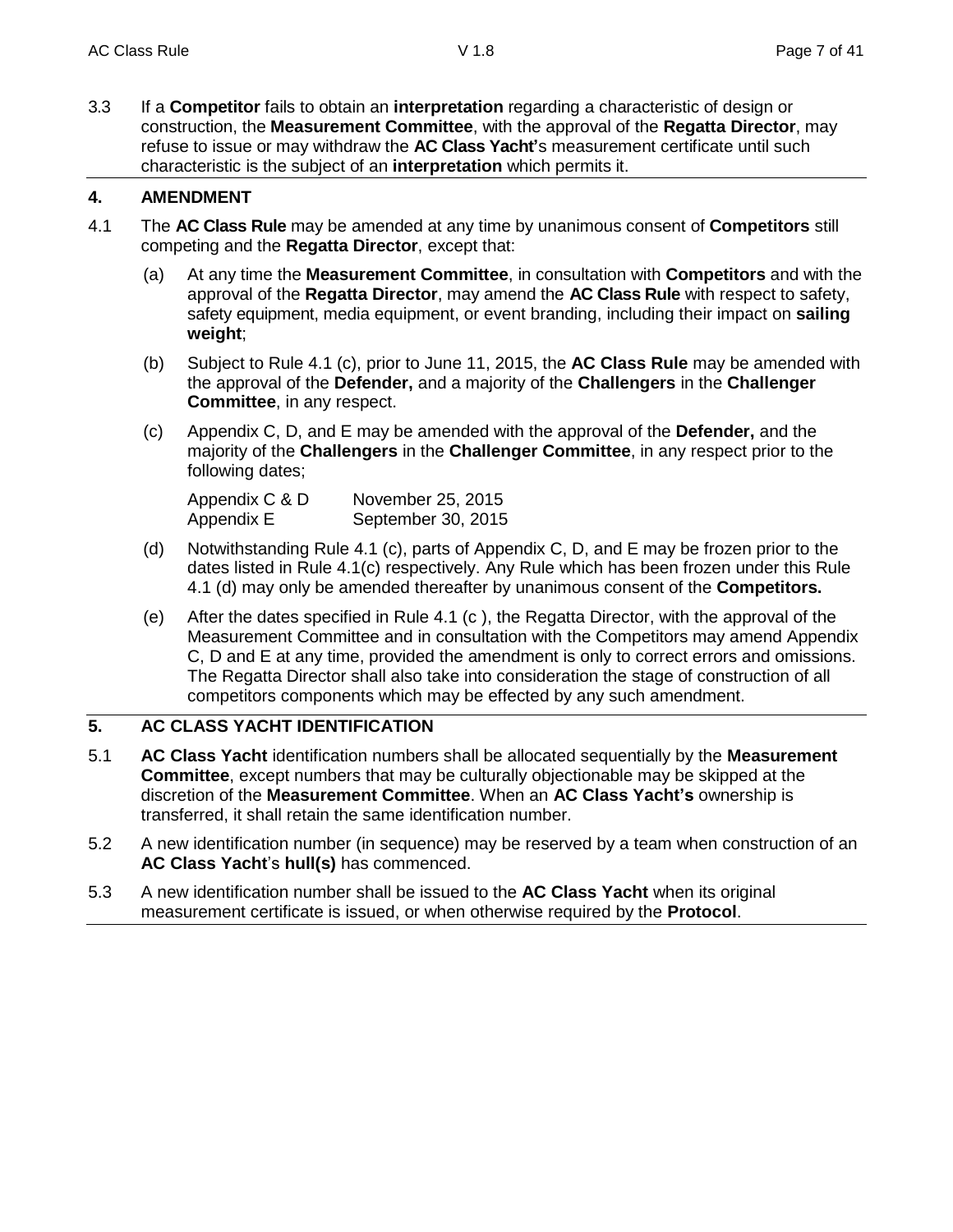## **SECTION B**

## **6. GENERAL**

- 6.1 The **AC Class Yacht** shall be a vessel, generally known as a catamaran, which has two **hulls** that are connected by **cross structure** and arranged symmetrically about the **yacht centerplane**, with each **hull** having one **rudder** and one **rudder wing**, one **daggerboard**, and no other **appendages**. The **AC Class Yacht** shall have one **wing** and no more than one **jib**.
- 6.2 The **hulls**, **cross structure** (excluding non-structural aerodynamic fairings), and **wing spar** curved shell shall be built using **Measurement Committee** certified Master Patterns. The build tolerance on these patterns shall be +/- 0.002 m referenced to the **IGES File** supplied by the **Regatta Director**. Where specified in Appendix C, D and E, molds approved by the **Measurement Committee** shall be built and used for component fabrication but they shall not be manipulated or modified or designed to manipulate or modify the resulting component shapes in any way.
- 6.3 The build tolerances specified in Appendices C, D, and E shall not be used to modify or optimize any supplied design.
- 6.4 Construction and assembly and methods, from Appendices C, D, and E form part of the **AC Class Rule** must be complied with and certified by declarations of Appendix B, except:
	- (a) **Competitors** may make up to 2 changes to the structural design in the **wing** and each **hull** as defined in Appendices C and E. The changes shall not exceed the redistribution of more than 5 kg total for each **hull** and 3 kg in the **wing**. These changes are only permitted to accommodate local fitting of **AC Class Rule** permitted systems.
	- (b) **Competitors** shall submit design documentation regarding the changes allowed in Rule 6.4(a) for approval by the **Measurement Committee** that demonstrates equal or greater strength, stiffness, weight, and near equivalent watertight subdivision, than the supplied design documentation in accordance with Appendices C, D, and E.
- 6.5 The overall length between the **stem plane** and **stern plane**, not including equipment required or provided by **ACEA,** shall not exceed 15.000 m.
- 6.6 The **maximum beam** shall not exceed 8.480 m.
- 6.7 The distance between **hull centerplanes** shall not exceed 7.480 m, nor be less than 7.470 m, and shall be measured on the **transverse** axis at any point along the **hull**.
- 6.8 The **AC Class Yacht** shall have a single **wing rotation point** that shall be:
	- (a) within 0.020 m of the **yacht centerplane**;
	- (b) located within 0.004 m of the **wing centerplane**;
	- (c) located between 1.400 m and 1.450 m above **MWP**; and
	- (d) located between 6.940 m and 6.960 m forward of the **stern plane**.
- 6.9 Excluding the **wing**, **jibs, rigging**, **daggerboards**, instrumentation, and **ACEA**-mandated equipment, an **AC Class Yacht** shall have no component that is more than 1.550 m above **MWP** that:
	- (a) has a chord length/thickness ratio greater than 3:1; and
	- (b) makes an angle of greater than 10 degrees to **MWP**.
- 6.10 In **measurement condition** and **appendage measurement condition**, no part of the **AC Class Yacht** shall extend more than 2.400 m below **MWP**.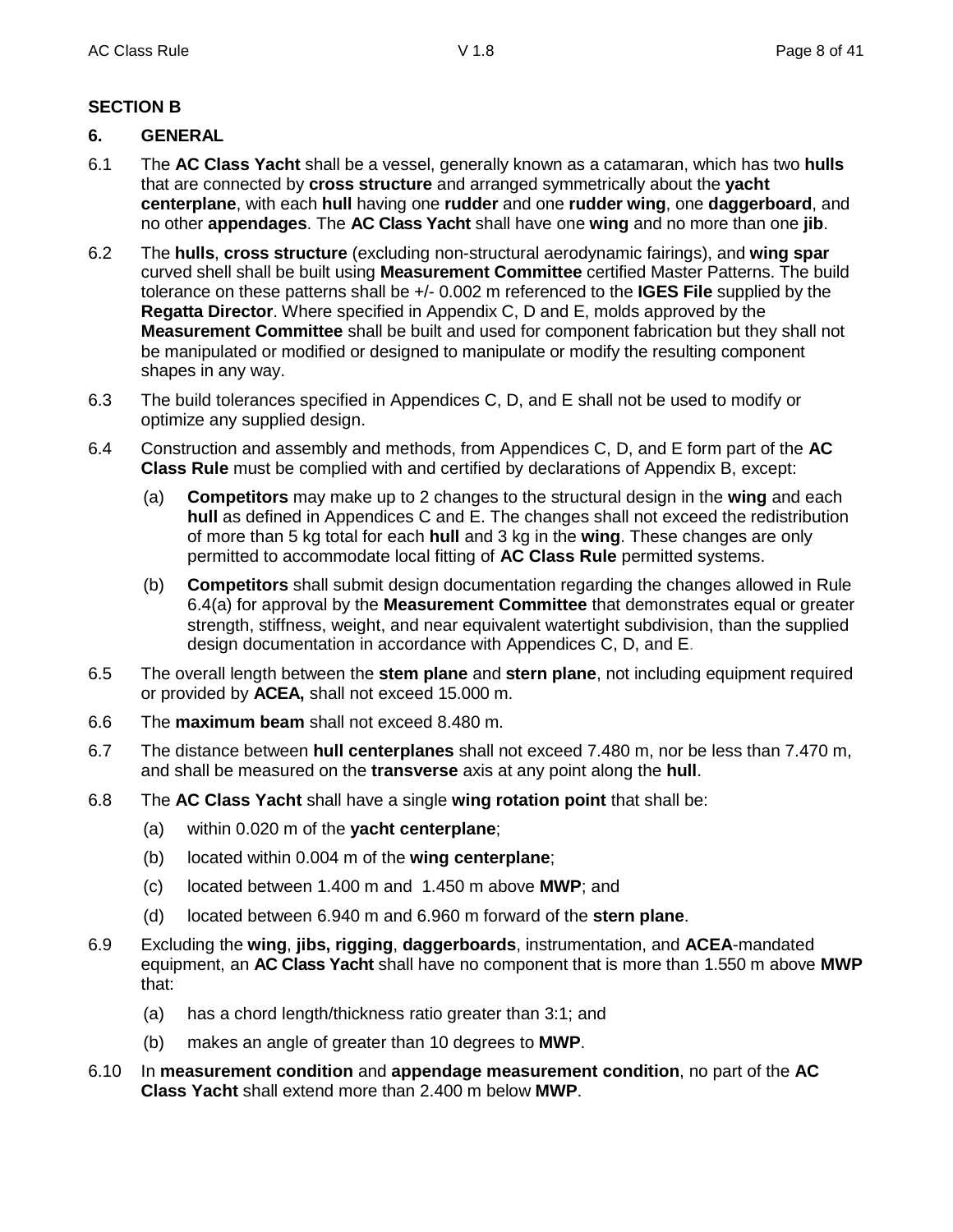- 6.11 The **Sailing Weight** shall be between 2332 kg and 2432 kg. The **Sailing Weight** includes 149 kg of **ACEA** equipment in the **measurement weight** and 18 kg of **ACEA** equipment in the **wing measurement condition** weight.
- 6.12 When in **measurement condition**, the **AC Class Yacht** shall be capable of being weighed by a three or four-point lift using multiple load cells.
- 6.13 The center of gravity of the **AC Class Yacht** when in **measurement condition** shall be between 6.100 m and 6.400 m forward of the **stern plane**.
- 6.14 Gases with a density less than standard atmosphere air shall not be used to reduce the weight of an **AC Class Yacht.**
- 6.15 The **AC Class Yacht** shall comply with Appendix G Safety Equipment and Appendix I Media and Race Committee Equipment.
- 6.16 The **Regatta Director** and the **Measurement Committee**, in consultation with **Competitors**, will specify structural tests that shall be conducted by **Competitors** on their **AC Class Yachts** and components and:
	- (a) **Competitors** shall document this testing and supply that documentation to the **Measurement Committee** and **Regatta Director** for review prior to the issuing of an **AC Class Yacht**'s first measurement certificate;
	- (b) the **Competitor** shall provide a declaration as shown in Appendix B confirming that this testing has been properly completed and that the **AC Class Yacht** and its components have passed such tests;
	- (c) details of the required testing will be published by the **Measurement Committee** as an amendment to Appendix H (as permitted by Rule 4.1(a)) as soon as practical; and
	- (d) if modifications or alterations are made to previously-tested structural components, engineering documentation or test data shall be provided to demonstrate continued compliance with the structural test requirements.
- 6.17 350 bar pressure relief valves shall be located on the supply side of hydraulic systems in order to limit maximum system pressure. Prior to November 30, 2015, the **Measurement Committee** may specify standard relief valves and their location in the hydraulic systems of the **AC Class Yacht**.
- 6.18 **Hulls** and/or **cross structure** components shall be rigidly attached to each other. No part of the **cross structure** shall be laminated or bonded to the **hulls**. Small amounts of sealant may be used in **hull**/**cross structure** joints solely for waterproofing, provided this adds less than 1% to the strength of the joint.
- 6.19 The following areas shall be able to support loading of 100 kg distributed over an area of 0.100 m by 0.100 m:
	- (a) the area bounded by a **vertical transverse** plane 1.250 m forward of the **stern plane** to the forward side of the front cross beam and the inboard side of each **hull**; and
	- (b) the area formed by a triangle whose corners are no less than 1.200 m each side of the **yacht centerplane** at the forward edge of the front cross beam, and the **tack point**.

If **cross structure** cannot support the required loadings or there is an opening that a sphere with a diameter of 0.050 m can easily pass through, then trampoline in compliance with Rule 9 must be present in that area.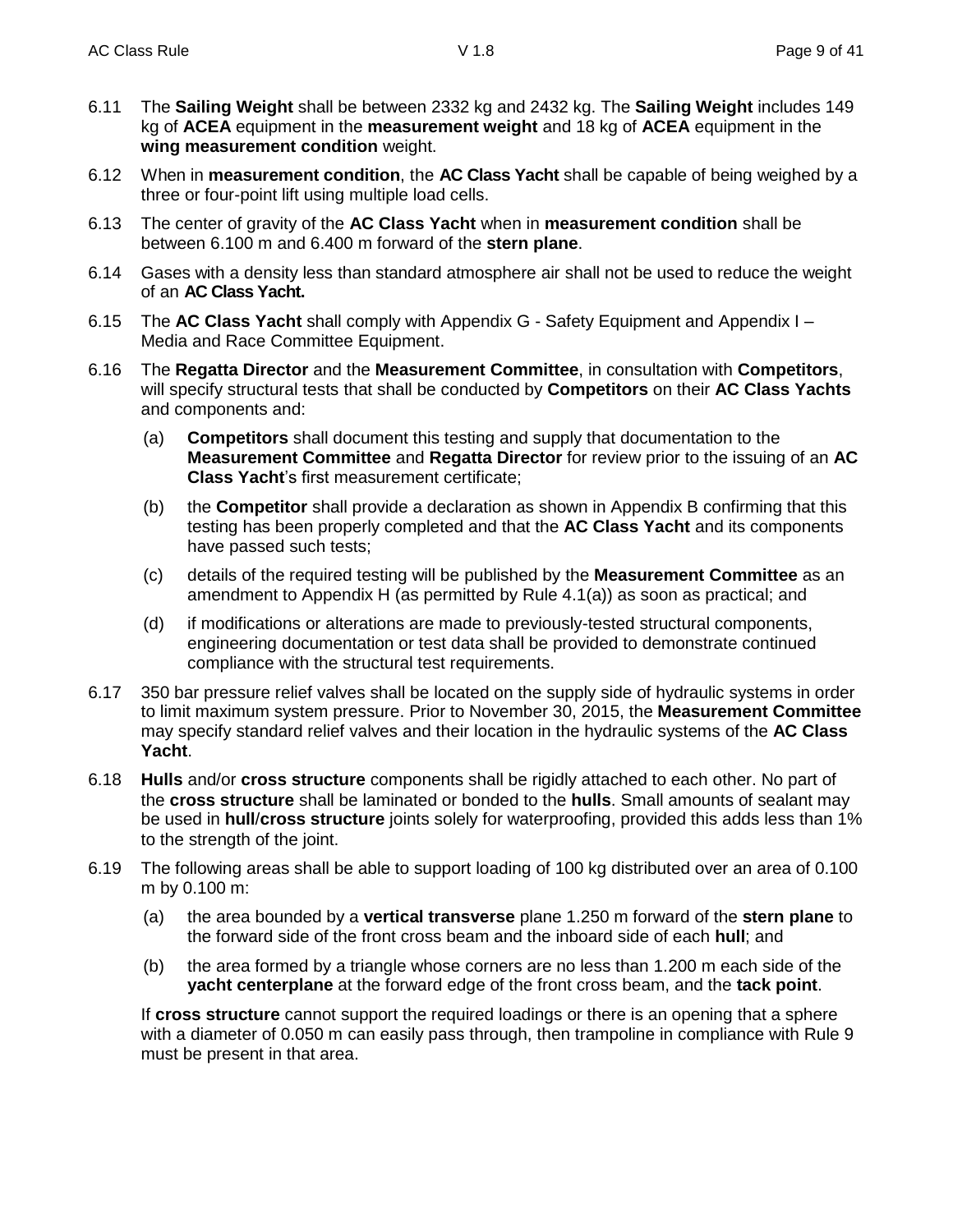- 6.20 While racing:
	- (a) the **sailing weight** of the **AC Class Yacht** shall not vary from the **sailing weight** on its measurement certificate by more than 25 kg, and shall always comply with the limits of Rule 6.11;
	- (b) bilge water shall be promptly removed;
	- (c) other than mandated in rule 6.20(b), dead weight, ballast, the **jib** and other equipment shall not be moved for the purpose of changing trim or stability;
	- (d) No more than one **jib** is allowed on board. The total **jib** weight (including no more than one **jib** bag, **luff** attachments, battens, and **jib** hardware) shall not exceed 32.0 kg. No **jib** bag shall exceed 4 kg in weight. **Jib** bags shall not be designed to retain water;
	- (e) the total weight of food and drink including any carried on the crew shall not be greater than 6 kg; and
	- (f) the top and bottom strop lengths on each element of **wing rigging** and the position of the **wing rotation point** shall be as measured in rule 25.11.

## **7. HULLS**

- 7.1 The general layout of the **hulls**, defining their arrangement and structural design is detailed in Appendix C.
- 7.2 The **hulls** outer surfaces shall be built from a **Measurement Committee** approved mold referenced in Rule 6.2 except for **hull** surface that is:
	- (a) on the lower outer surface of the **hull** surrounding the **daggerboard** penetration in accordance with Rule 11.2 and does not exceed 0.750 m **longitudinal**ly by 0.150 m **transverse**ly either side of the **hull centerplane;**
	- (b) on the lower outer surface of the **hull** surrounding the **rudder** penetration in accordance with Rule 10 and does not exceed 0.600 m **longitudinal**ly by 0.150 m **transverse**ly either side of the **hull centerplane;**
	- (c) an area on the upper surface of the **hull** no larger than required**,** for permitted **rudder** and **daggerboard** movements and systems;
	- (d) as defined in Rule 7.11;
	- (e) within 0.050 m of fittings, **rigging** attachments, or instruments;
	- (f) local reinforcements;
	- (g) openings for cockpit drainage complying with Rule 7.5, and positioned no lower than the cockpit sole.
- 7.3 Each **hull** shall be capable of being disassembled into two sections as specified in Appendix C.
- 7.4 No **hull** component, including fittings, shall extend forward of the **stem plane.**
- 7.5 Water, the weight of which could increase performance, shall not be retained in a bilge, any recess, or other volume. Any recess in a **hull** capable of retaining water at any heel angle less than 25 degrees or at any trim angle less than 10 degrees relative to **MWP** must be selfdraining with the size of the drain between 0.005 m<sup>2</sup> and 0.010 m<sup>2</sup> per 1.00 m<sup>3</sup> of the recess volume that could contain water in **measurement condition**.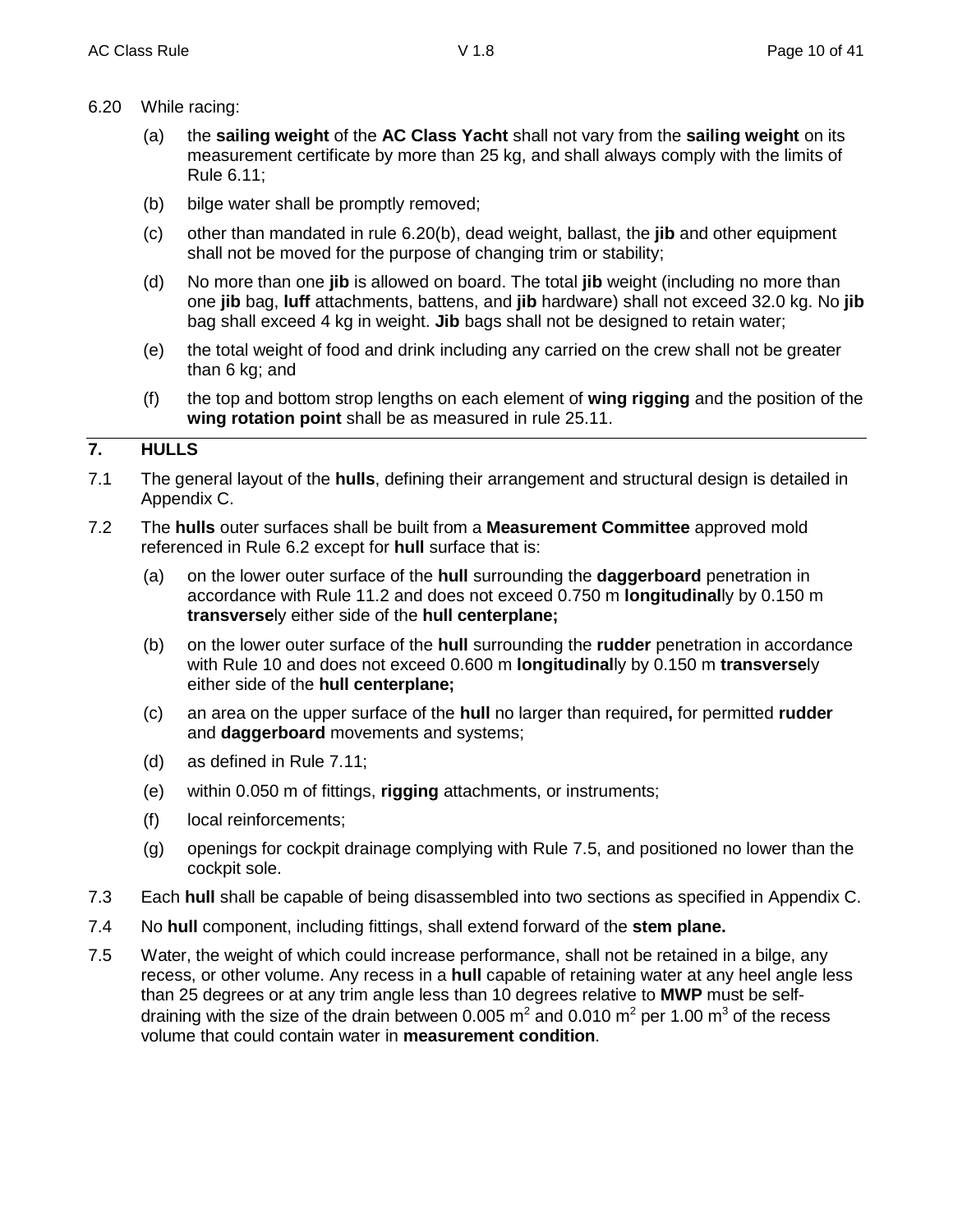- 7.6 No part of a **hull** shall be adjusted or trimmed except for a flexible surface on the upper part of a **hull** that connects to:
	- (a) the **daggerboard** case, permitting movement of the **daggerboard**; and
	- (b) the **rudder** stock, permitting movement of the **rudder**.

These flexible surfaces shall be no larger than necessary to permit this movement, and need not comply with the limits on materials in Rules 18 and 19.

- 7.7 The intersection of the **hull centerplane** and the **stern plane** shall be **vertical**.
- 7.8 Each **hull** shall have watertight compartments constructed in accordance with the drawings and specifications listed in Appendix C.
- 7.9 Each **hull** between the **stern plane** and 1.250m forward of the **stern plane** shall be fitted with an enclosed watertight compartment with a volume not less than 0.30 m<sup>3</sup>.
- 7.10 In **measurement condition**, with **appendages** in **appendage measurement condition**, the combined calculated floodable volume below **MWP** of all **daggerboard** and **rudder** cases shall not exceed  $0.060$  m<sup>3</sup>.
- 7.11 The cockpits in each **hull** shall:
	- (a) be as defined in accordance with Rule 6.2 and Appendix C;
	- (b) have a cockpit sole that is a continuous watertight boundary;
	- (c) be built as defined in Appendix C
- 7.12 Rigging shall not attach to the hulls forward of the forward-most watertight bulkhead.
- 7.13 Hatches and watertight covers are permitted in the **hull** provided they shall:
	- (a) be closed by a cover permanently attached to the **hull** by hinges, fasteners, slides or similar arrangement;
	- (b) be watertight, meaning a closed hatch shall prevent the ingress of water from a garden hose applied from any direction;
	- (c) meet the **hull** construction requirements in Rule 19; and
	- (d) be closed while racing, except during emergencies or briefly to perform inspections.
- 7.14 Ports for hand access to **hull** compartments are permitted, provided each does not exceed 0.035 m<sup>2</sup> and is secured by a watertight cover that meets the **hull** construction requirements in Rule 19.
- 7.15 Openings in the watertight bulkheads, soles, and **hulls** are permitted for the passage of permitted systems, provided they shall:
	- (a) be no larger than required for their specific task;
	- (b) have a rubber gaiter boot or other means of closing the opening if the area exceeds  $0.00035$  m<sup>2</sup>;
	- (c) be no further forward than 8.500 m forward of the **stern plane**; and
	- (d) be at least 0.400 m above **MWP** unless the net area of the opening is less than 0.000035  $m<sup>2</sup>$  (35 sq mm).

## **8. CROSS STRUCTURE**

- 8.1 The **cross structure** shall comply with Rule 6.2 and Appendix D.
- 8.2 The **jib** self-tacking track shall be specified and fitted in accordance with Appendix D.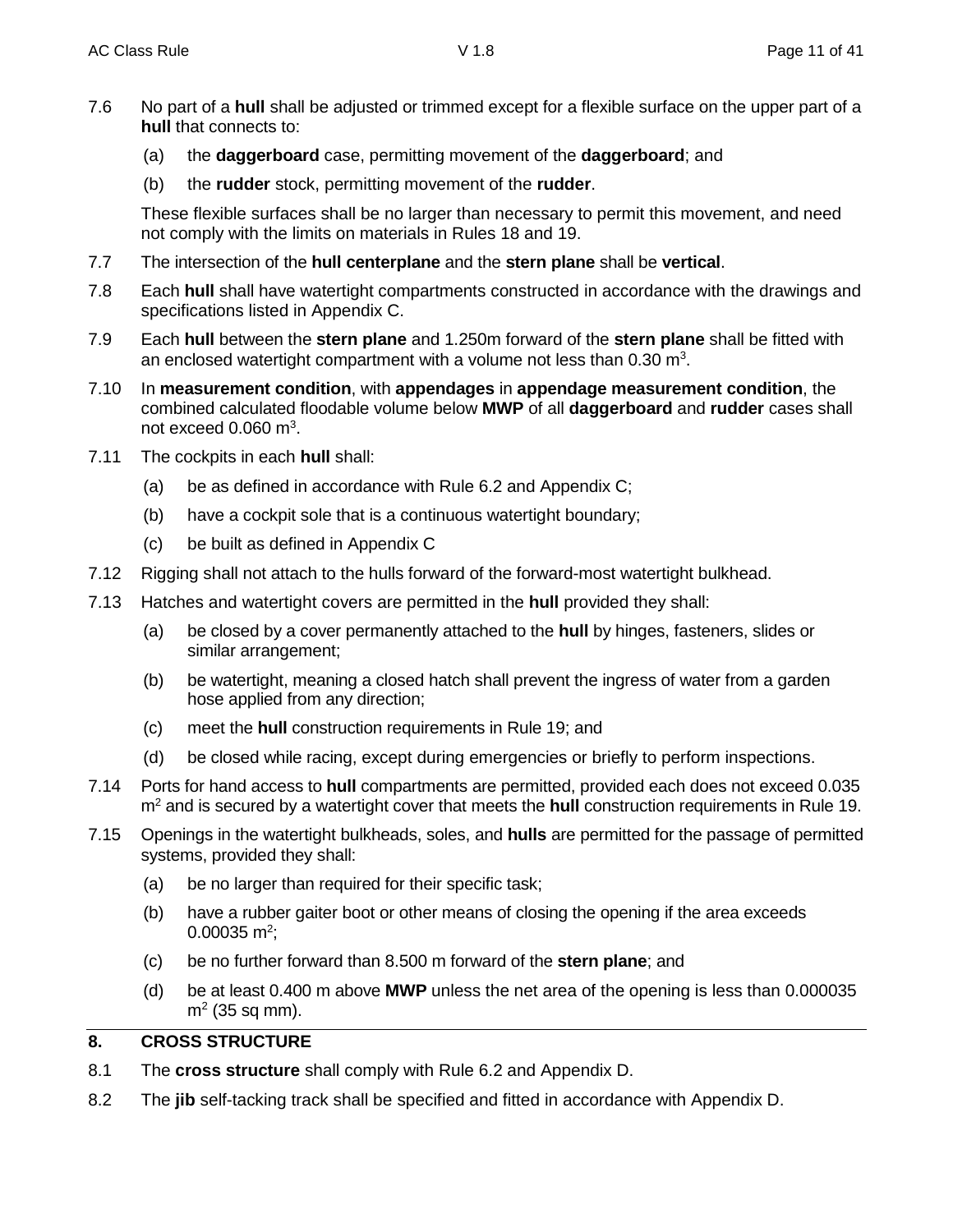- 8.3 Compliance with the construction requirements of Appendix D will be confirmed by determining the weight of each defined component of **cross structure**, net of any components or materials not required by the **AC Class Rule**.
- 8.4 **Cross structure** or fittings attached to **cross structure** shall only be allowed in the area detailed in Appendix D, except for:
	- (a) spray guards within 0.500 m of the local inboard edge of the **hull** and between **cross structure** beams. The material used for the spray guards shall be capable of being folded flat in any direction and shall be in addition to the required **trampoline**; and
	- (b) **ACEA** media equipment and associated fittings.
- 8.5 When viewed orthogonal to **MWP**, the combined projected area of the **cross structure** within 3.200 m of the yacht centerplane shall not exceed 33.00 m<sup>2</sup>. Spray guards referred to in Rule 8.4(a) are excluded in this projected area calculation. Additionally:
	- (a) this area shall be symmetrical about the **yacht centerplane**; and
	- (b) **rigging**, fittings, attachments or other surfaces shall be included in this projected area if they have a chord length/thickness ratio greater than 3:1;
- 8.6 With reference to Appendix D, the area labeled "Media Equipment" shall be available for **ACEA** media and Race Management equipment. Further details will be included in Appendix I.
- 8.7 The **cross structure** including fittings but excluding **ACEA**-mandated equipment:
	- (a) shall not extend aft of the **stern plane**; and
	- (b) shall extend no more than 12.500 m forward of the **stern plane**. Wind instrumentation is not included in this limit but shall extend no more than 14.000 m forward of the **stern plane**.
- 8.8 No area of **cross structure** when viewed orthogonal to **MWP** shall be greater than 1.000 m from an edge that provides a clear view to the water below. Clear windows in the **cross**  structure to comply with this edge distance requirement shall be no smaller than 0.05 m<sup>2</sup>. The calculated area of clear windows shall exclude any area occupied in the window by nontransparent fibers or elements.
- 8.9 No part of **cross structure**, including fairings or other surfaces and excluding fittings and deck hardware, shall move (translate or rotate about any axis) or be adjusted relative to any other part of the **cross structure**, except for normal deflections caused by sailing loads.
- 8.10 Any recess in the **cross structure** capable of retaining water must be self-draining, with the size of the drain at least 0.005  $m^2$  per 1.00  $m^3$  of the maximum recess volume, calculated at any combination of heel angle less than 25 degrees, and trim angle less than 10 degrees, relative to **MWP**.
- 8.11 No part of **cross structure** or its fittings, external to any **hull**, shall be less than 0.100 m above **MWP** or greater than 1.550 m above **MWP**.
- 8.12 **Cross structure** shall be capable of being removed from the **hulls** and shall be capable of being disassembled such that all components of the **cross structure** shall be capable of fitting into standard shipping containers with interior dimensions 12.000 m x 2.311 m x 2.650 m.
- 8.13 There shall be equipment lockers with location and dimensions defined in the **cross structure**  construction specifications in Appendix D, which shall be part of **cross structure.**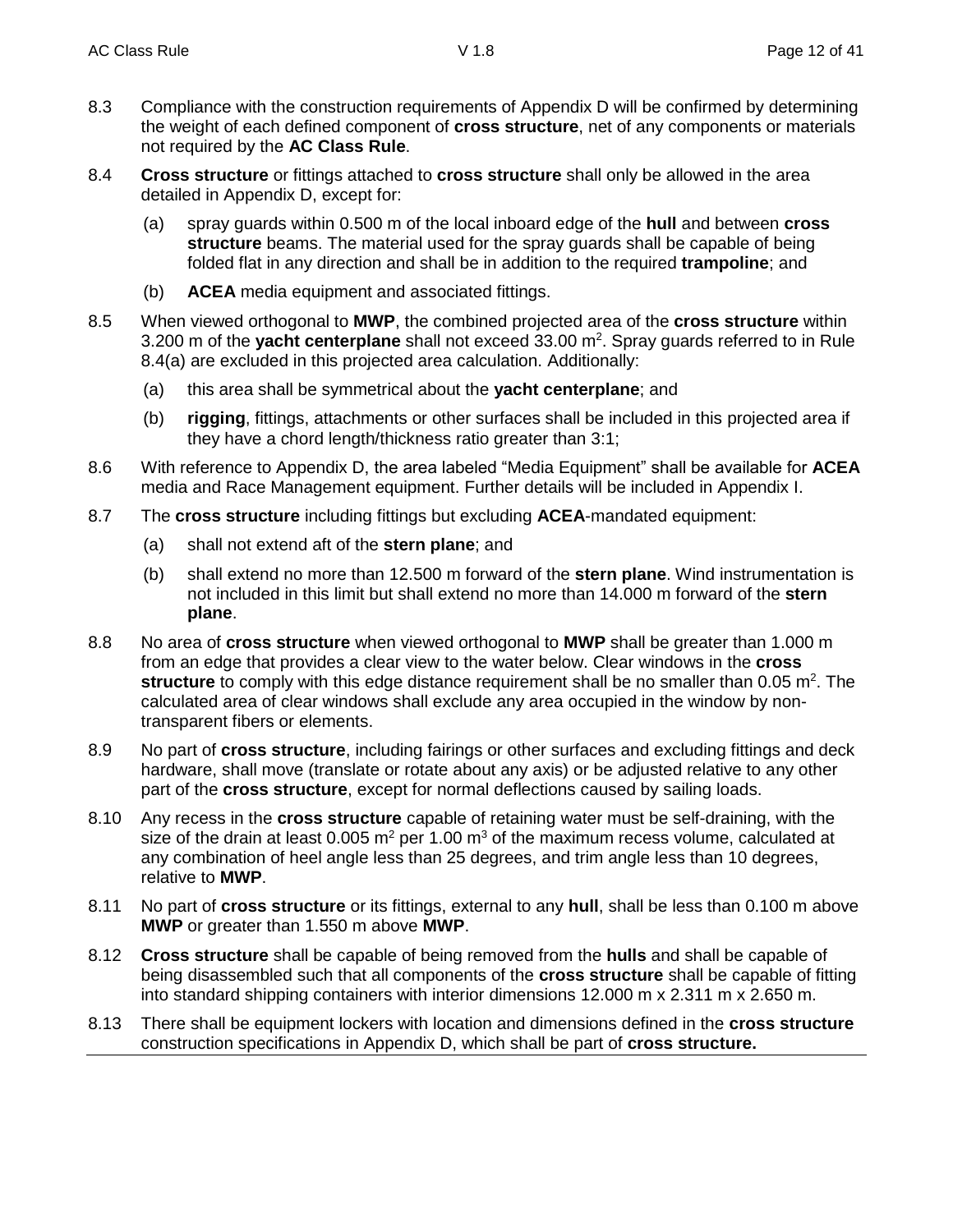## **9. TRAMPOLINE**

- 9.1 Trampolines shall be fixed to the **hulls** or **cross structure**, except trampolines may be attached to **rigging** that runs from a point approximately on the **yacht centerplane** and no further aft than the **tack point** to points at least 1.100 m from the **yacht centerplane** on the forward edge of the forward cross beam, and shall comply with Rule 6.19.
- 9.2 Trampolines shall:
	- (a) be constructed of NET Systems Ultra SilverTM netting with 0.050 m nominal dimension mesh size; and
	- (b) be strongly secured with regular spacing on their support edges; this spacing shall not be greater than 1.000 m when tensioned but without supporting the weight of crew; gaps between the trampoline and the **hulls** or **cross structure** shall not be greater than 0.200 m when tensioned but without supporting the weight of crew or a **jib**;

## **10. RUDDERS and RUDDER WINGS**

- 10.1 Each **hull** shall have one **rudder** fitted with one **rudder wing**. The **rudder** or **rudder**stock shall penetrate the **hull**.
- 10.2 No part of a **rudder** or **rudder wing**, while in **appendage measurement condition**, shall be aft of the **stern plane**, or more than 0.750 m forward of the **stern plane**.
- 10.3 No part of a **rudder**, external to the **hull**, and excluding the **rudder wing**, while in **appendage measurement condition**, shall be greater than 0.100 m from the **hull centerplane**.
- 10.4 **Rudders** shall rotate only, and shall have a maximum of two axes of rotation. One axis shall be within 0.010 m of the **hull centerplane,** measured between the upper and lower bearings, and the other shall be on a **rake axis**. **Rudder** rotation about the **rake axis** shall be limited to a 3.00 degree range while racing.
- 10.5 **Rudder** rotation about the axis within 0.010 m of the **hull centerplane** shall only be controlled by steering wheels, which shall be no less than 0.600 m in outside diameter.
- 10.6 While racing, **rudders** shall not be retracted or extended from their position in **appendage measurement condition**.
- 10.7 **Rudder** and **rudder wing** components shall be rigidly fixed to each other and their shapes shall not be adjusted while racing. The **rudder wings** shall be rigidly fixed to the **rudders** and shall not be adjusted relative to the **rudders** while racing.
- 10.8 Each **rudder wing**, while in **appendage measurement condition**, shall not exceed 1.250 m in the **transverse** direction, and shall be symmetrical about the **hull centerplane** within a tolerance of 0.020 m. The planform area, excluding the area within 0.080 m of the **hull**  centerplane, shall not be less than 0.170 m<sup>2</sup> and not greater than 0.190 m<sup>2</sup>, when projected orthogonal to **MWP**.
- 10.9 No part of a **rudder wing,** excluding the area within 0.080 m of the **hull centerplane,** shall be less than 2.100m below **MWP** while in **appendage measurement condition**.
- 10.10 **Rudder wing** chords parallel to and offset 0.080 m from the **hull centerplane** shall be within 5.00 degrees of parallel to **MWP** while in **appendage measurement condition**.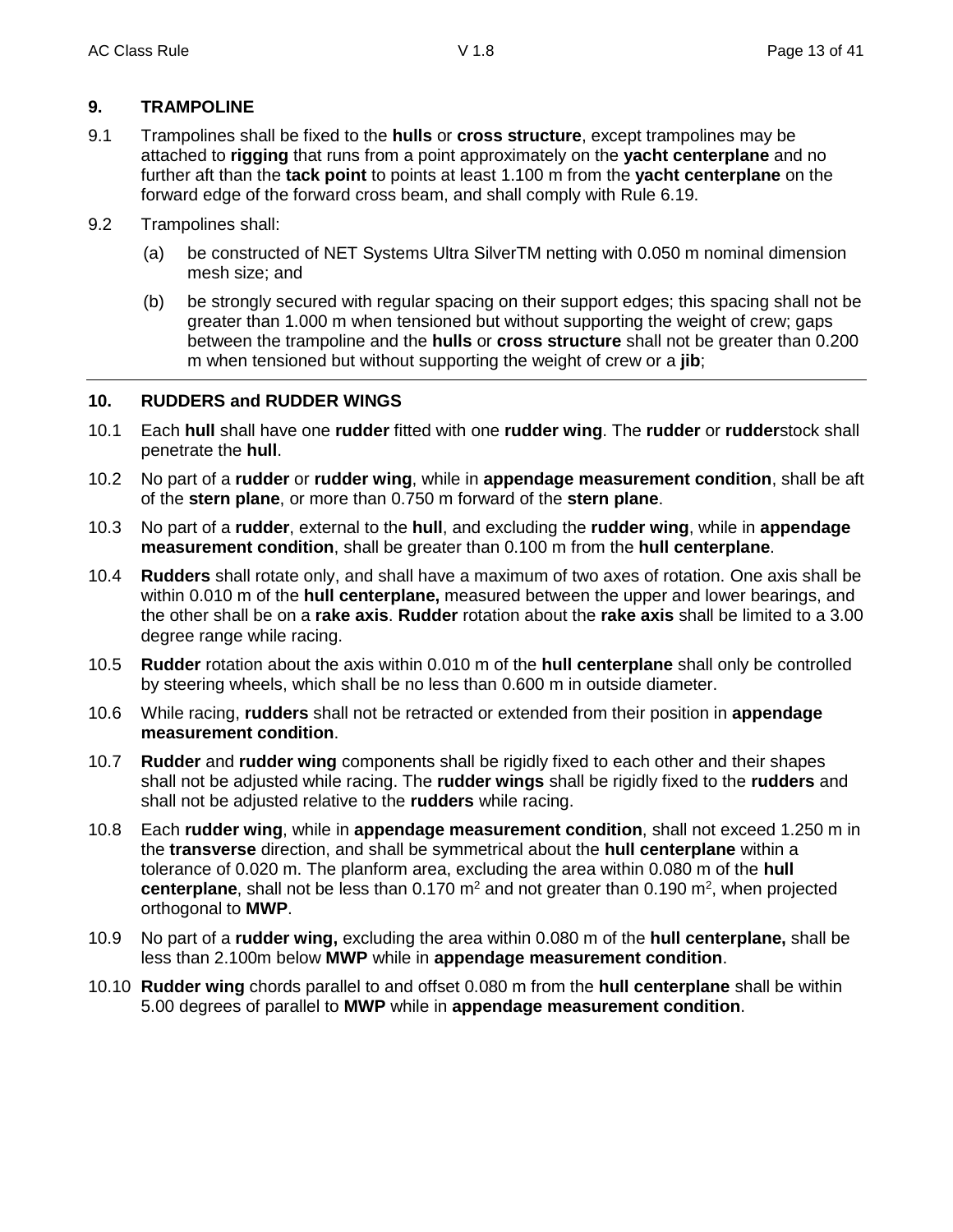- 10.11 While an **AC Class Yacht** is moored:
	- (a) **rudder** rotation about the axis within 0.010 m of the **hull centerplane** shall be capable of being locked at approximately 90 degrees to the **hull centerplane**; or
	- (b) **rudders** shall be capable of being removed; or
	- (c) **rudders** shall be capable of being retracted such that no part of the **rudders** and **rudder wings** extends more than 0.450 m below **MWP.**

## **11. DAGGERBOARDS**

- 11.1 Each **hull** shall have one **daggerboard**.
- 11.2 **Daggerboards** shall penetrate the lower surface of the **hull** entirely between 7.300 m and 8.050 m forward of the **stern plane**, and entirely within 0.150 m **transverse**ly either side of the **hull centerplane**.
- 11.3 The distance from the bottom of the upper **daggerboard** bearing to the top of the lower **daggerboard** bearing shall not be less than shown in Appendix C.
- 11.4 No part of a **daggerboard** that extends below the **hull** shall be connected to or supported by the **AC Class Yacht** in any location other than in the region described in Rule 11.2.
- 11.5 The maximum dimension of any **daggerboard** shall be 4.200 m in any direction, measured along a straight line.
- 11.6 When fully retracted, **daggerboards** shall extend no more than 0.400 m below **MWP**. The **Measurement Committee** may install draft stripes or other references to verify that **daggerboards** are fully retracted.
- 11.7 **Daggerboards**, in any and all positions, shall not exceed **maximum beam** below **MWP**. **Daggerboards** (including fittings and control systems) may exceed **maximum beam** above the diagonal line formed by a point 1.000 m above **MWP** at **maximum beam**, and a point 3.000 m above **MWP** at 0.500 m outboard of **maximum beam**. No part of a **daggerboard** or **daggerboard** system shall extend beyond 0.500 m outboard of **maximum beam**, regardless of height above **MWP**.
- 11.8 The center of rotation of the lowest load-transferring **daggerboard** bearing shall not translate relative to the **hull**.
- 11.9 At the lowest load-transferring **daggerboard** bearing, and relative to that bearing surface, no point of the **daggerboard** in contact with the bearing shall translate **longitudinal**ly more than 0.020 m or **transverse**ly more than 0.010 m.
- 11.10 A **daggerboard** shall only:
	- (a) be retracted or extended; and
	- (b) rotate around no more than two axes (or combination of the two axes) whose limits shall be determined as follows:
		- (i) The maximum rotation about the **cant axis** shall be 15 degrees with the **rake axis** rotation set to **appendage measurement condition**; and
		- (ii) The maximum rotation about the **rake axis** shall be 12 degrees and the **rake axis** shall be within 15 degrees of horizontal with the **daggerboard** set to **appendage measurement condition**.
- 11.11 **Daggerboard** components shall be rigidly fixed to each other and the **daggerboard** shape shall not be adjusted while racing**.**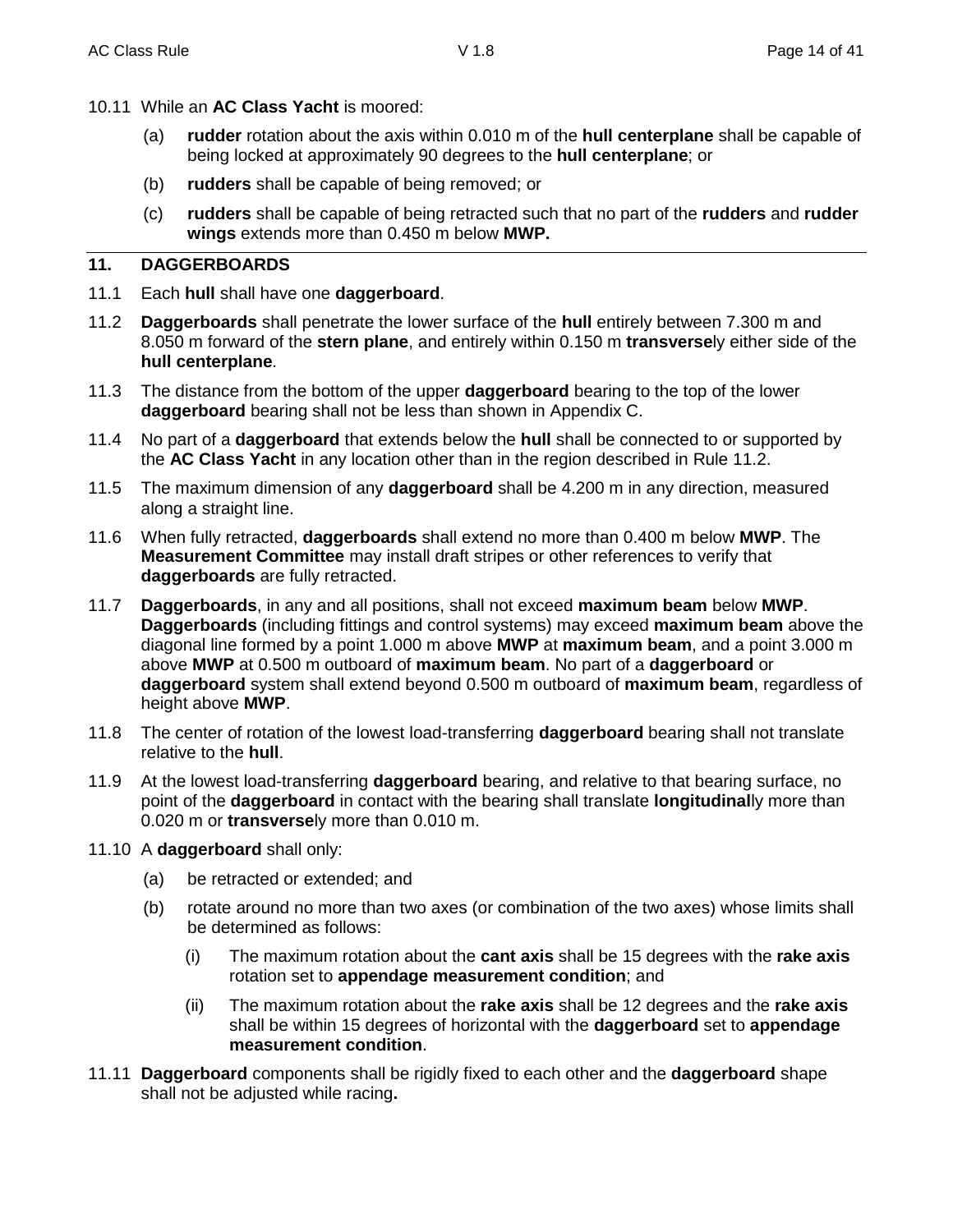- 11.12 **Daggerboard** cases or trunks shall effectively drain within ten seconds of the **hull** being lifted above the surface of the water.
- 11.13 **Daggerboard** bearing fairings are allowed within the area defined in Rule 7.2 (a); they shall not be controllable and shall move only passively as the result of the permitted movements of **daggerboards** and their bearings.
- 11.14 **Daggerboards** shall not be used to generate force for the purpose or effect of increasing righting moment when used on the windward side of an **AC Class Yacht**. This Rule 11.14 does not apply:
	- (a) when the **daggerboards** are fully retracted (in accordance with Rule 11.6);
	- (b) prior to starting, as defined in **RRSAC**;
	- (c) when the windward **daggerboard** inadvertently penetrates the surface of the water for less than 10 continuous seconds;
	- (d) when the **AC Class Yacht** is within 10 seconds prior to and after tacking or gybing; or
	- (e) when the **AC Class Yacht** is taking a penalty.

#### **12. WING**

- 12.1 The **IGES File** named "ACC WING\_RULE\_V4\_SRM.igs" forms part of the **AC Class Rule**. This file contains definitions of the surfaces of the main element ("ME"), consisting of the **wing spar**  (including the curved shell and the shear web) and attached aerodynamic surface, and the three flap elements ("FE") and their locations, and measurement marks.
- 12.2 The general layout of the **wing**, defining the main components of the **wing** and their arrangement, is detailed in Appendix E.
- 12.3 Except for the **wing spar** "D" shaped section, the **wing** outer surface shall be designed as represented by the **IGES file** and built within the tolerance of 0.006 m over internal structure, and 0.006 m external and 0.045 m internal to the **IGES file** surface over unsupported film areas, or as set out in Appendix E except:
	- (a) Region "F" in Appendix E, where no component shall extend more than 0.750 m outside the **IGES file** surface;
	- (b) with the **wing** in **wing measurement position,** a gap no larger than 0.060 m is permitted between flap elements. This gap may be filled or covered with pliant material, which shall not deviate from the **wing** surface by more than 0.020 m;
	- (c) control systems, and control system fairings that the **Measurement Committee** determines are no larger than required; and
	- (d) fittings, **rigging** attachments, instruments, and local reinforcements around components listed in  $12.3$  (c) and (d).
- 12.4 The **wing spar** shall be a "D" shaped section which is made up of a curved shell and a full length shear web above Region "F" in Appendix E. The curved shell outer surface shall be built from a **Measurement Committee** approved mold referenced in Rule 6.2 and the outer surface shall be designed as represented by the IGES file and built within the tolerance of 0.004 m. One opening in the shear web wholly within 1.000 m of the spar join is allowed up to an area of 0.185 m<sup>2</sup>. Other openings in the shear web up to an area of 0.050 m<sup>2</sup> are allowed. The combined total area of shear web openings shall be less than  $0.400$  m<sup>2</sup>.
- 12.5 The **wing rotation point** fitting on the **wing** shall not be adjusted while racing.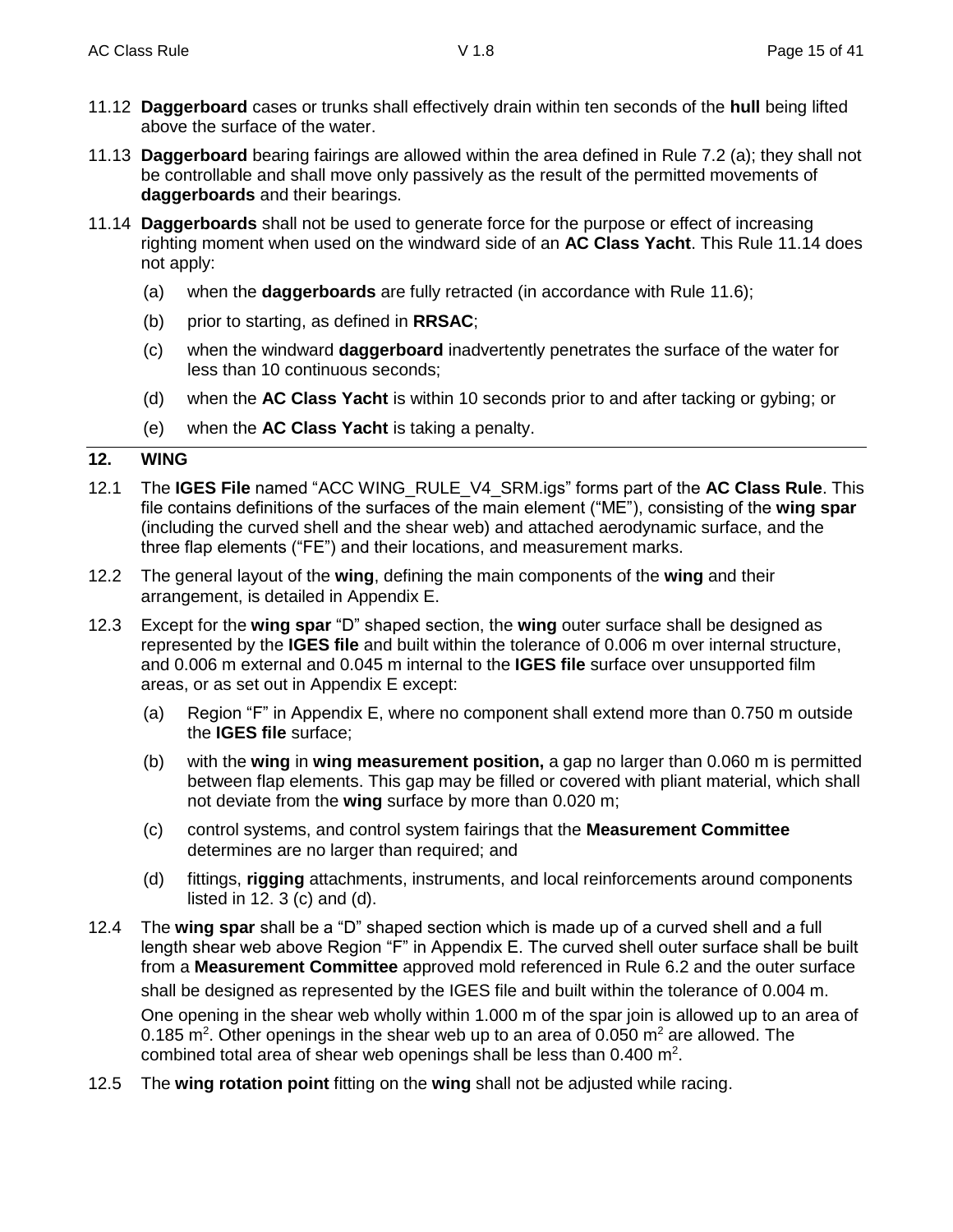- 12.6 Items listed in Rule 12.3 (c) and (d) are permitted external to the **wing** surface. When viewed perpendicular to the wing datum plane, the projected area of these items outside the **wing** surface detailed in the **IGES File** in the region within:
	- (a) 4.000 m below the **wing top plane** to the wing top plane shall not exceed 0.30 m<sup>2</sup>; and
	- (b) 2.000 m above the **wing datum plane** to the lowest extent of the **wing** shall not exceed  $2.00 \text{ m}^2$ .
- 12.7 The main element **wing spar** and main element aerodynamic surface shall not be adjusted relative to each other.
- 12.8 The three flap elements and the main element shall each be single enclosed aerodynamic surfaces, except for surfaces in way of items listed in Rule 12.3 (c) and (d).
- 12.9 A flap shall only rotate, or twist as a result of the differential rotation at the top and bottom of the flap, and:
	- (a) that rotation shall be about the flap pivot points that shall be centered within 0.004 m of the **wing centerplane** and specified in Appendix E; and
	- (b) the horizontal sectional shape of a flap shall not be adjusted.

No other flap movements are allowed, except for incidental movements caused by normal **wing** deformations while sailing.

- 12.10 The weight of the **wing** in **wing measurement condition** shall be not less than 445 kg, and the center of gravity shall be not less than 9.150 m above the **wing rotation point**.
- 12.11 No device shall be used to modify the torsional rigidity of the main element.
- 12.12 The **wing** main element in **wing measurement position** shall be capable of being lifted by points:
	- (a) within 0.100 m of the **wing rotation point**;
	- (b) within 0.050 m of the bottom flap pivot axis, and
	- (c) point "U",

as detailed in Appendix E.

- 12.13 With the **wing** main element horizontal with the flaps removed and supported at points detailed in Rule 12.12 the angular deflection of the **wing centerplane** measured at the **wing top plane** shall be no greater than 2.00 degrees due to the application of a weight of 100 kg added at pivot point "T" as referenced in Appendix E.
- 12.14 The **wing spar** shall be capable of being disassembled into two separate **wing spar** sections as detailed in Appendix E.
- 12.15 The area above the **wing top plane** (refer Appendix E) is reserved for **ACEA** media equipment. Wind instrumentation, if fitted, shall extend no more than 1.000 m above the **wing top plane** (measured orthogonal to the **wing top plane**), and shall have a chord length/thickness ratio no greater than 3:1. Any wind instrumentation extending above the **wing top plane** must not interfere with **ACEA** equipment, and shall be submitted to the **Measurement Committee** for approval.
- 12.16 Teams are required to install a flotation system in the top of the **wing** that provides 415 kg of buoyancy when fully immersed and centered 20.500 m above the **wing rotation point**. A minimum of 300 kg of buoyancy shall be provided by solid EPS (expanded polystyrene) foam with an approximate density of 12 kg/m<sup>3</sup>. The remainder of the buoyancy may be provided by an air bag inside the **Wing spar**. The installed flotation system weight shall be a minimum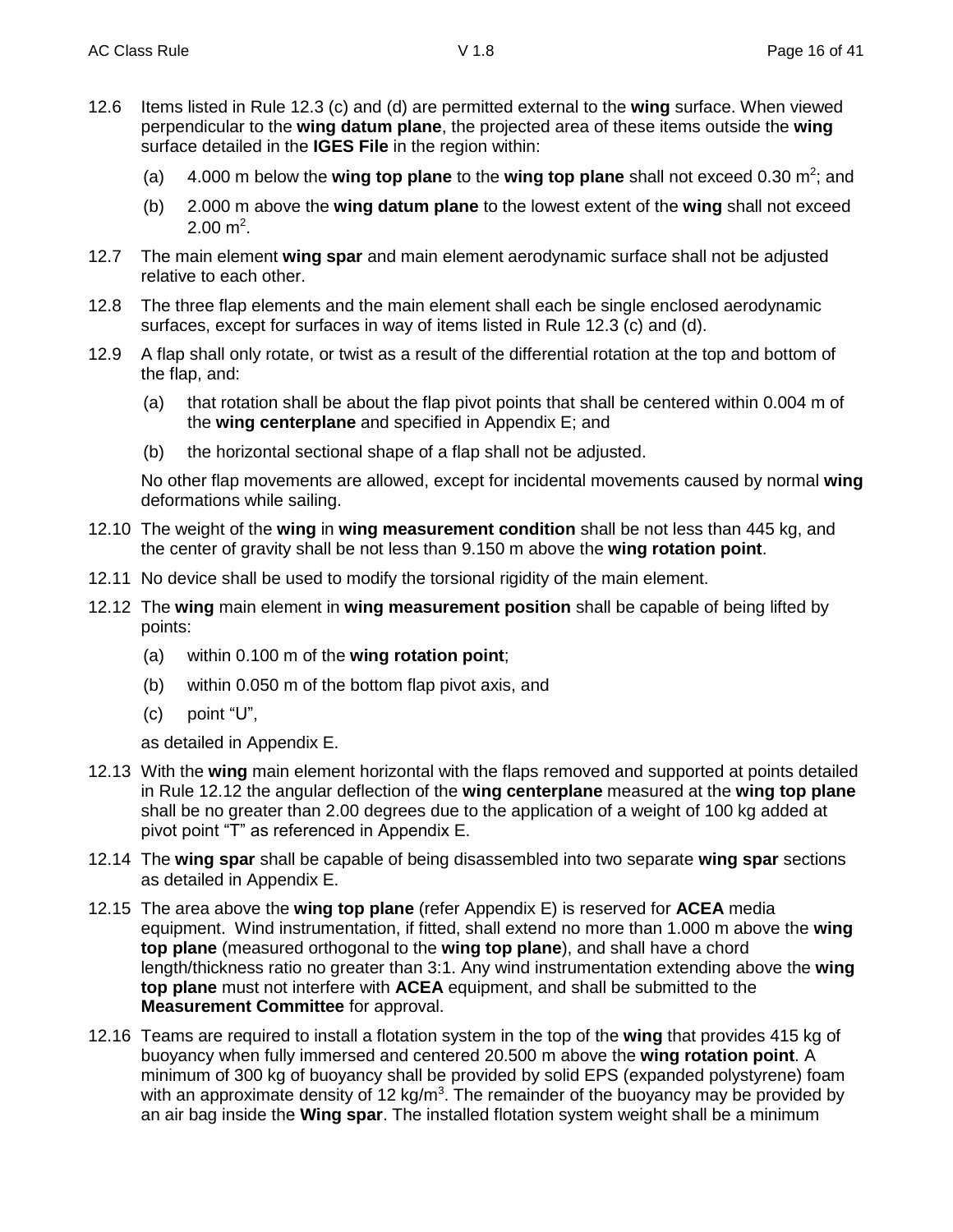weight of 6.0 kg centered a minimum of 20.500 m above the **wing rotation point**.

#### **13. RIGGING**

- 13.1 The **wing rigging** shall be as specified in Appendix E Drawing # ACC-W-1001 RIG AND SAILPLAN.
- 13.2 **Wings** shall:
	- (a) only have two shrouds per side, and one forestay;
	- (b) have the shrouds and forestay connected to their corresponding chainplates on the **wing**, **hulls** and **bowspirit** and arranged as shown in ACC-W-1001 RIG AND SAILPLAN.

#### **14. JIB**

- 14.1 **Jib** nominal dimensions shall be as shown in Appendix F**.**
- 14.2 **Jibs, jib** hardware and battens shall be standard equipment, the make and model of the **jibs**, **jib** hardware and battens shall be specified by the **Regatta Director** prior to September 30, 2015.
- 14.3 When set, the **jib** shall be set with the **tack** no lower than the **tack point**.
- 14.4 The **tack point** shall be:
	- (a) between 5.190 m and 5.210 m forward of the **wing rotation point**;
	- (b) not less than 1.450 m above **MWP**, measured with an upward **vertical** load applied at the **tack point** not exceeding 500 kg; and
	- (c) within 0.030 m of the **yacht centerplane**.
- 14.5 **Jibs** shall not be modified. Any proposed repair to a **jib** shall be submitted to the **Measurement Committee** for review and approval.
- 14.6 No device shall control a **jib** except:
	- (a) a sheet that is part of a self-tacking sheeting system on the **cross structure,** and which attaches to hardware on the **clew** or **clew** board;
	- (b) a cunningham system near the **tack**;
	- (c) **leech** lines and **foot** lines as supplied with the **jib**; and
	- (d) a halyard or **head** pennant.

## **15. ADJUSTMENT OF CONTROL SURFACES**

- 15.1 The management of power used to adjust **control surfaces** on an **AC Class Yacht** shall only be controlled by:
	- (a) **manual** input;
	- (b) Electrical or electronic systems, operated in compliance with the **AC Class Rule** and initiated by **manual** input;
	- (c) passive devices that limit power transmission or flow to one direction (check valves, relief valves, cams or ratchets, etc); and/or
	- (d) relief valves including counter balance valves that release hydraulic oil into a low pressure return.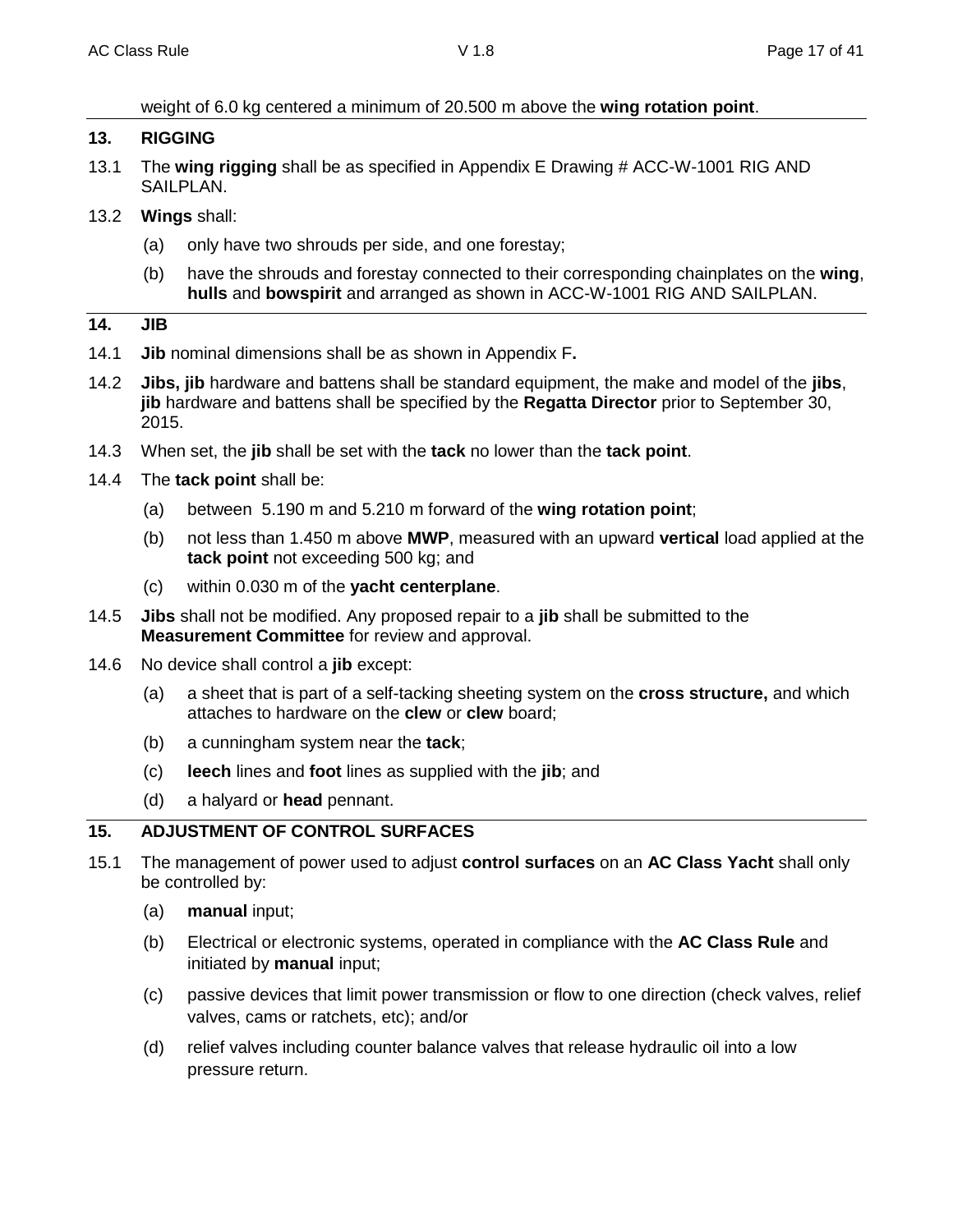- 15.2 Control Systems in General
	- (a) Except as provided in Rule 15.2(c) and 15.3, systems and devices used to adjust the **control surfaces** may only use direct **manual** input and/ or an internally generated timing signal initiated by **manual** input. Any input or feedback used by the control systems to adjust the **control surfaces** is not permitted unless specifically allowed by the **AC Class Rule**.
	- (b) Except as provided in Rule 15.2(c) and 15.3, control systems used to adjust **control surfaces** shall not use positional information of the **control surface** or any part of the control system, whether that positional information is measured, inferred or indicated by any method, including electronic counting, indexing or pulsing (e.g. stepper motors and indexing actuators are not permitted).
	- (c) A system controlling a hydraulic valve or drive clutch may use feedback from the internal state of that valve or drive clutch (e.g. to drive a cam or spool to a target position), providing that the feedback provides no information or indication as to the state of the control system outside that valve, drive clutch, or drive clutch actuator.
- 15.3 Control Systems for **Appendage** rotation about the **rake axis**
	- (a) Positional feedback for adjustment of **appendage** rotations about the **rake axis** is permitted. Feedback and input to these control systems shall only be provided from the following:
		- (i) input as allowed in Rule 15.2;
		- (ii) **appendage** rotation about the **rake axis** directly measured relative to the **hull** to which they are attached; and/or
		- (iii) the extension of hydraulic rams and/or electrical actuators that are used to control the rotation of **appendages** about the **rake axis**, and whose extension is related only to the **appendage** rotation in Rule 15.3(a)(ii).
	- (b) If as a result of **daggerboard** rotation about the **rake axis**, incidental rotation about the **cant axis** may occur but shall not exceed 3 degrees.
- 15.4 Power delivery control devices:
	- (a) shall have the wiring for devices permitted in Rule 15.2 isolated and clearly identifiable from the wiring systems permitted in Rule 15.3. The wiring for devices described in Rules 15.2 and 15.3 shall be isolated and clearly identifiable from any other wiring system. Each of these systems shall have its own voltage supply which may be connected to a common battery provided each system is electronically isolated; and
	- (b) shall be hard-wired and may use protocol-based communications (CAN, Ethernet, etc.)
- 15.5 Hydraulic valves, drive clutches, and electrical actuators shall be available to all **Competitors** on a reasonable commercial basis. **Competitors** may seek a confidential determination from the **Measurement Committee** as to the components complying with this Rule 15.5. The list of hydraulic valves, drive clutches and electrical actuators approved under this Rule 15.5 shall be made public 150 days prior to the first scheduled race of the **America's Cup Qualifiers** and updated as **Competitors** seek further determinations after this date.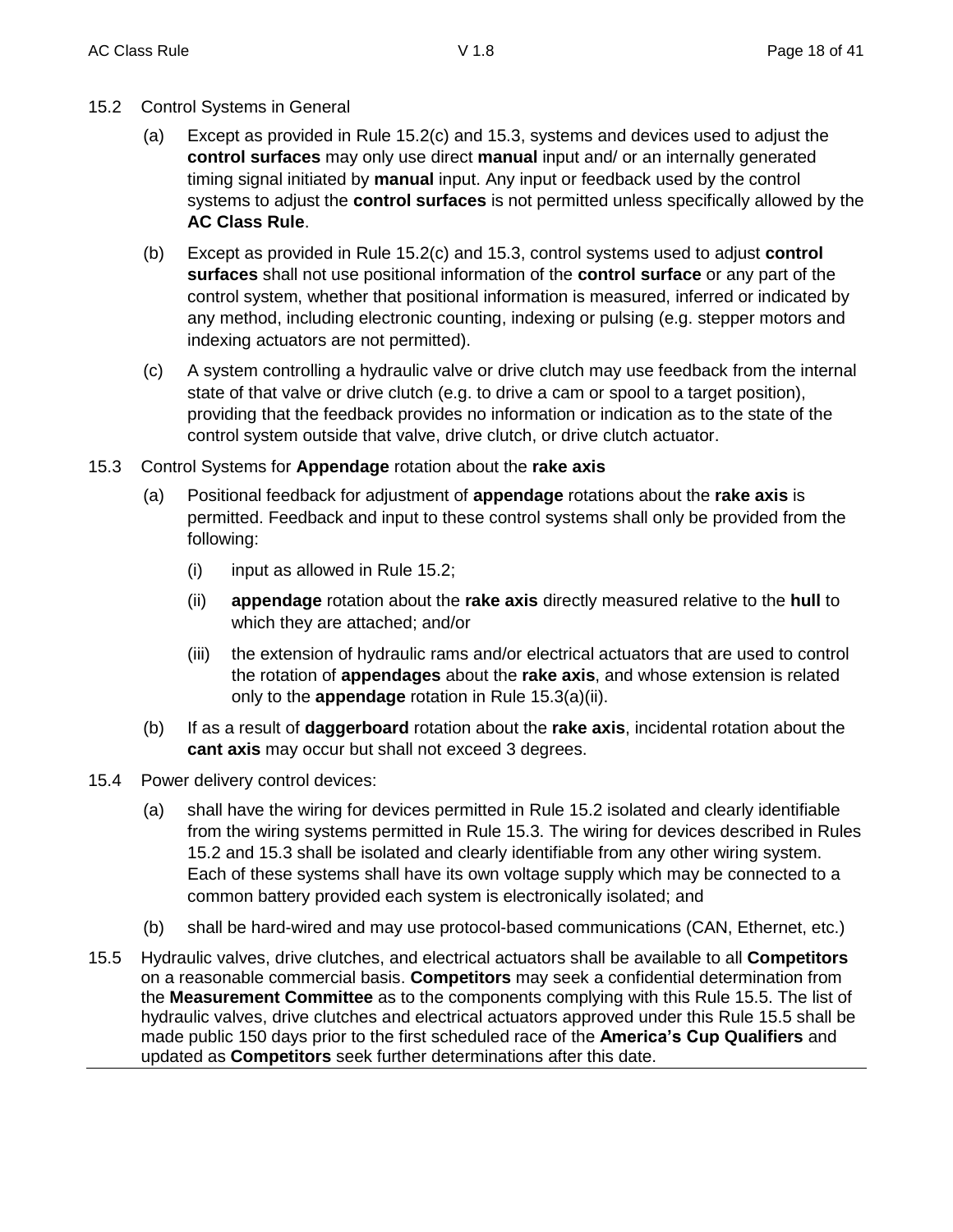## **16. MANUAL POWER AND STORED ENERGY**

- 16.1 Power for the adjustment of the **control surfaces** shall only be:
	- (a) from **manual** power;
	- (b) as allowed in Rule 16.2; or
	- (c) from the effect of gravity and the direct contact with wind or sea on that **control surface**, except that:
		- (i) **rudder** rotations (including a **rudder wing** that is connected to a **rudder**) about the axis on the **hull centerplane** may be linked; and
		- (ii) power from one **daggerboard** rotation or translation shall not be used to adjust a different rotation or translation of that **daggerboard**.

For the purposes of Rule 16.1, **wing** is considered as a single control surface.

- 16.2 The use of stored energy and non-**manual** power is prohibited, except for:
	- (a) small springs (or collections thereof), shock cords (or collections thereof), and similar passive devices that deliver less than:
		- (i) 50 J of energy;
		- (ii) 500 N of force; and
		- (iii) 10 Nm of torque.
	- (b) nominal amounts of energy stored in hydraulic systems that when isolated from the hydraulic accumulators permitted in Rules 16.2(c), 16.2(d), and 16.2 (e) deliver less than 0.25 liters hydraulic oil from all hydraulic systems combined, when the system is discharged after pressurizing to maximum pressure;
	- (c) low pressure hydraulic or gas accumulators of less than 6 bar which provide back pressure to a hydraulic system to prevent cavitation, but do no significant work themselves;
	- (d) one **manually**-pressurized hydraulic pressure accumulator as specified by the **Measurement Committee** before September 1, 2015, used to energize the hydraulic system that controls **appendage** rotations about their **rake axes** and any incidental rotation of the **daggerboard** in the **cant axis** as permitted in Rule 15.3(b);
	- (e) two **manually**-pressurized hydraulic pressure accumulators as specified by the **Measurement Committee** before September 1, 2015, used to energize the hydraulic system that controls **daggerboard** extension and retraction. These accumulators in 16.2(e) may be linked;
	- (f) batteries to power electric bilge pumps;
	- (g) batteries to power instruments, on-board crew communication and **ACEA** media equipment; and
	- (h) batteries and small capacitors used to operate the control devices permitted in Rule 15 provided none of the power is used in the adjustment of a **control surface**.
- 16.3 **Manually** powered electrical systems shall only use direct current (DC) and operate at voltage less than 60 volts.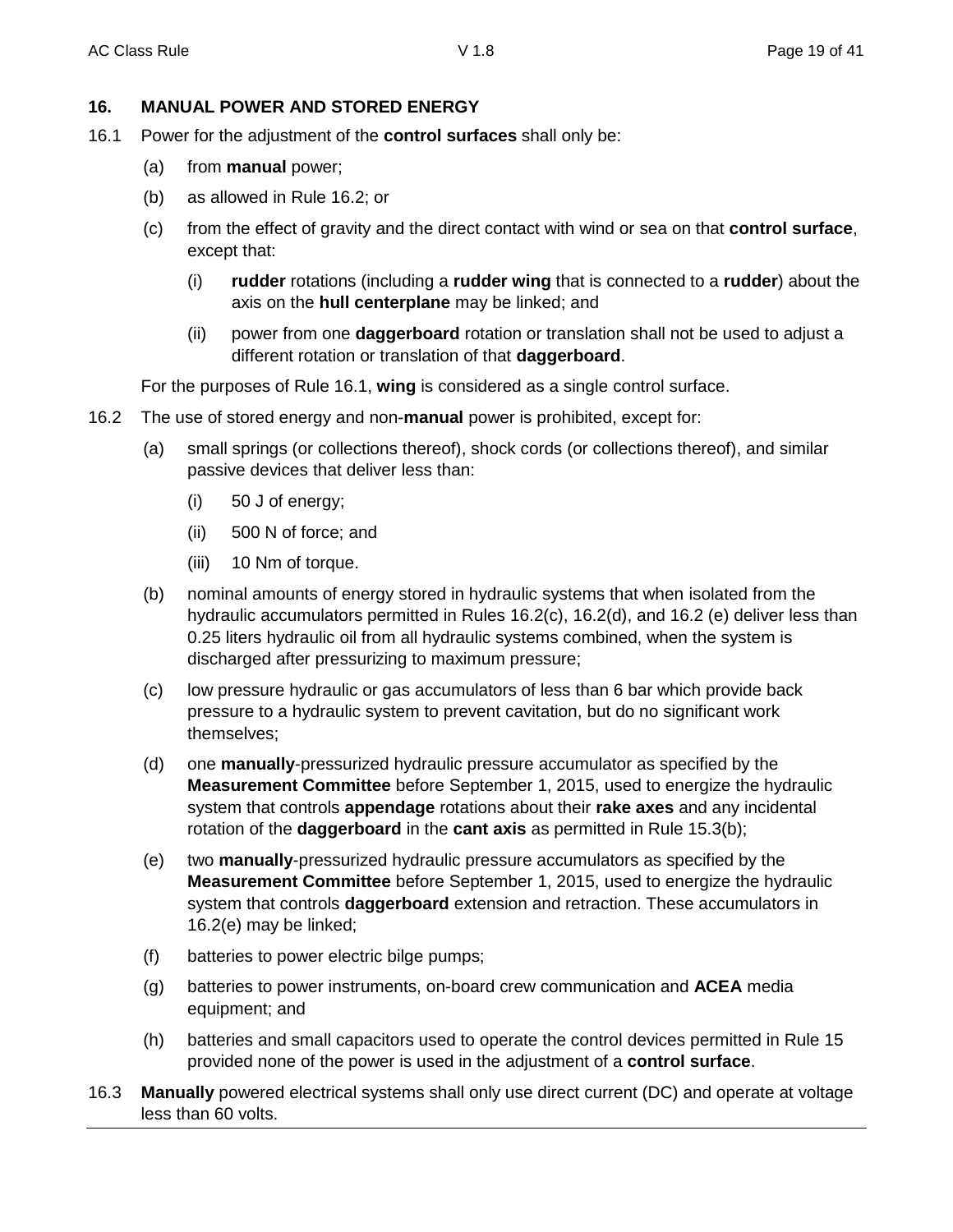## **17. CREW**

- 17.1 There shall be six crew (unless reduced while racing due to accident or injury).
- 17.2 The total weight of crew, dressed in light shorts only, shall not be greater than 525 kg. Compliance with this Rule 17.2 will be determined by the **Measurement Committee**, and may not be protested by **Competitors**. Crewmembers shall be weighed prior to competing in a race, as specified by the **Measurement Committee**. The **Measurement Committee** will use that recorded weight for any verification of compliance until the next specified crew weighing date. In the event that a crewmember is re-weighed at any time, a new weight will be recorded and will be used for any subsequent verification of compliance.
- 17.3 The weight of clothing and equipment carried (including food, drink and mandated personal safety equipment) shall be no more than 8.5 kg per crewmember. The crew clothing and equipment shall be weighed dry.
- 17.4 Crew clothing and equipment shall not retain water for the purpose of increasing weight.
- 17.5 While racing, crew shall not be below the cockpit sole and or inside the enclosed watertight volume of a **hull** except during emergencies or briefly to perform inspections.
- 17.6 Crew shall comply with Appendix G Safety Equipment and Appendix I Media and Race Committee Equipment.

#### **SECTION C**

## **18. GENERAL LIMITS ON MATERIALS AND CONSTRUCTION**

- 18.1 Limits on materials and construction methods in Rule 18 apply except where altered by Rules 19, 20, 21 and 22.
- 18.2 A maximum of 15 kg of **FRP** constituent parts from commercially-available ex-stock material (e.g. tube, plate, etc.) may be used in the construction of the **AC Class Yacht**, provided that no single constituent part exceeds 3.0 kg. These constituent parts are not constrained by the materials limits and construction methods otherwise set out in the **AC Class Rule**.
- 18.3 Boron and Beryllium are prohibited except when used as an alloy in concentrations of less than 0.00042%, or in electronic components.
- 18.4 The use of electron beam or any other non-thermal radiation cure of composites is prohibited. This does not prohibit the use of conductive heating with electrical current for the cure of composites.
- 18.5 Sandwich construction techniques are permitted. Any component materials used in the core shall have a compressive modulus of elasticity in any direction not exceeding 75 GPa, and shall only be composed of aluminum honeycomb, meta-aramid (Nomex) honeycomb, timber or foam.
- 18.6 The temperature of **FRP** components, other than **jibs** and **rigging**, shall not exceed 135 degrees Celsius at any time during construction and post construction.
- 18.7 Other than permitted in Rule 18.2, no **FRP** component shall have **fiber modulus** greater than 395 GPa.
- 18.8 Isotropic materials shall have an elastic modulus less than 220 GPa, except for:
	- (a) bearings that are part of commercially available hardware.
	- (b) materials used in the manufacture of the external surface of **daggerboards**:
		- (i) as listed in Rule 18.8(c) below and as may be added to by means of an **interpretation**; and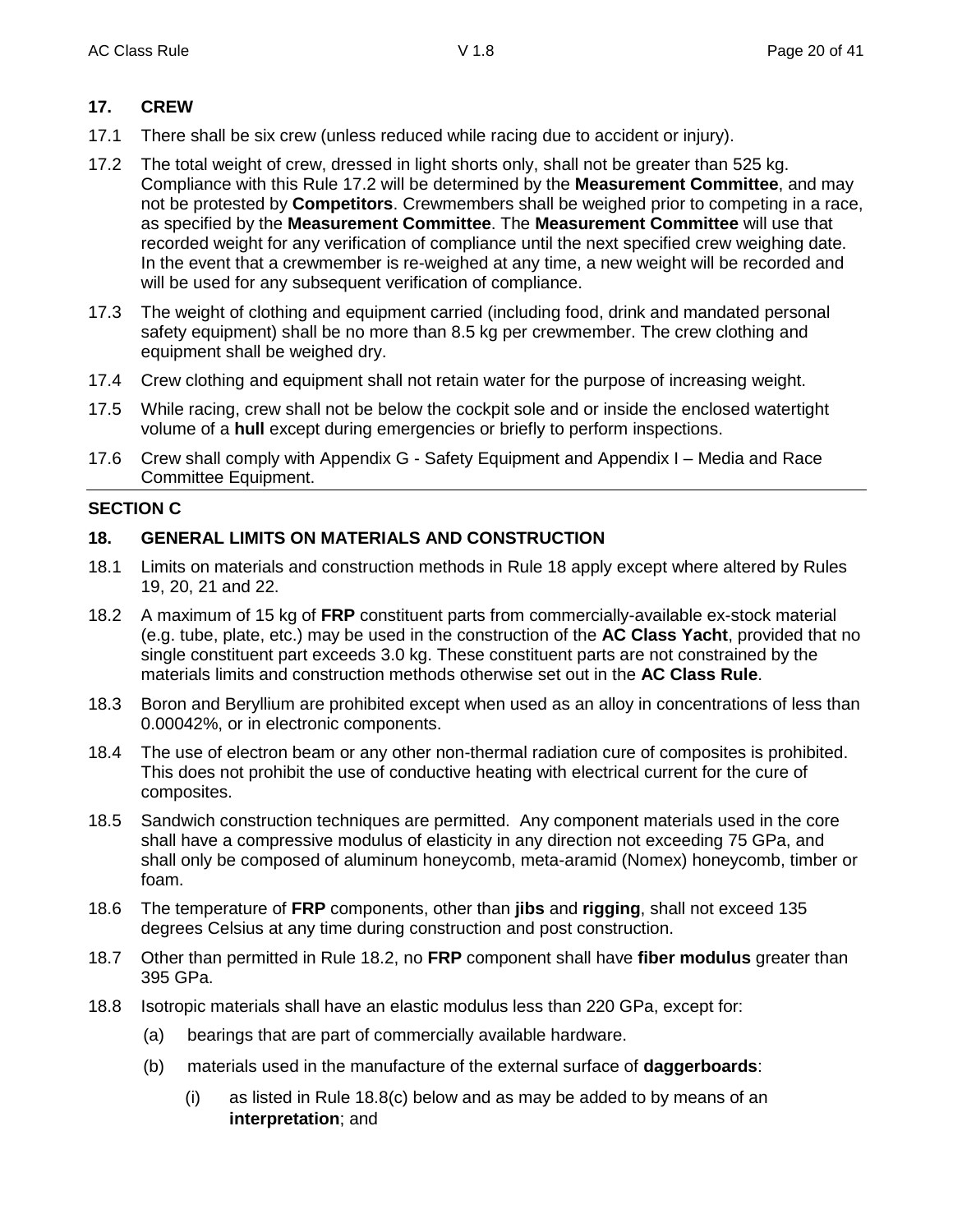- (ii) which provide no increase in overall strength or stiffness; and
- (iii) contained in a layer not more than 0.4mm thick, and
- (iv) having an elastic modulus of less than 220GPa when fully cured.
- (c) approved materials complying with Rule 18.8(b)
	- (i) Gurit SF 95VH, including versions with E-glass fiber carrier.
- 18.9 Pressure applied at any time during construction of **FRP** components, other than **jibs**, shall not exceed 7.0 atmospheres, but this limitation shall not prohibit building methods including the use of clamps or mechanical fastenings, wrapping, and winding etc.
- 18.10 Materials with elastic modulus exceeding that specified in the **AC Class Rule** may be used in FRP components provided:
	- (a) the largest dimension of each particle does not exceed 1 micron; and
	- (b) the total weight of that material in any **FRP** laminate does not exceed 1% of the weight of that **FRP** laminate; and
	- (c) the part or component complies with Rules 18.7 and 18.8
- 18.11 Local reinforcements, increased core density, or removal of core are permitted in way of fittings, attachments, and openings for permitted **AC Class Rule** systems. Any such local area must equal or greater strength, stiffness and weight than the supplied design documentation in accordance with Appendices C, D, and E and complying with Rule 18, 19 and 20.
- 18.12 The addition of structural components and structural reinforcement is permitted.

#### **19. HULL AND CROSS STRUCTURE (EXCLUDING BOWSPRIT) LIMITS ON MATERIALS AND CONSTRUCTION**

- 19.1 No **FRP** used to construct the **hull**, **cross structure** (excluding **bowsprit**), and their internal structures shall have **fiber modulus** greater than 245 GPa.
- 19.2 Each **hull** and component of **cross structure** shall be constructed in accordance with the drawings and specifications listed in Appendix C and D. The drawings define nominal fiber areal weights and resin content, core thickness, and core density permitted.

According to industry standard tolerances it is permitted that:

- (a) the actual fiber areal weight may vary by  $+/- 3.5 \%$  of nominal;
- (b) the actual resin content may vary by  $+/- 3\%$  of nominal;
- (c) the actual core thickness may vary up to 0.3mm of minimum; and
- (d) the actual core density may vary by  $+/- 10$  %.

For example:

- (i) a drawing defined 150 gr/m2 nominal fiber weight is satisfied by using a material which has a fiber weight greater than 144.75 gr/m2.
- (ii) a drawing defined 34% nominal resin content is satisfied by using a material which has a resin content greater than 31%.
- (iii) a drawing defined core thickness is satisfied by using a material which has a core thickness of 0.3mm less than the minimum.
- (iv) a drawing defined 70 kg/m3 nominal core density is satisfied by using a material which has a core density of 63 kg/m3.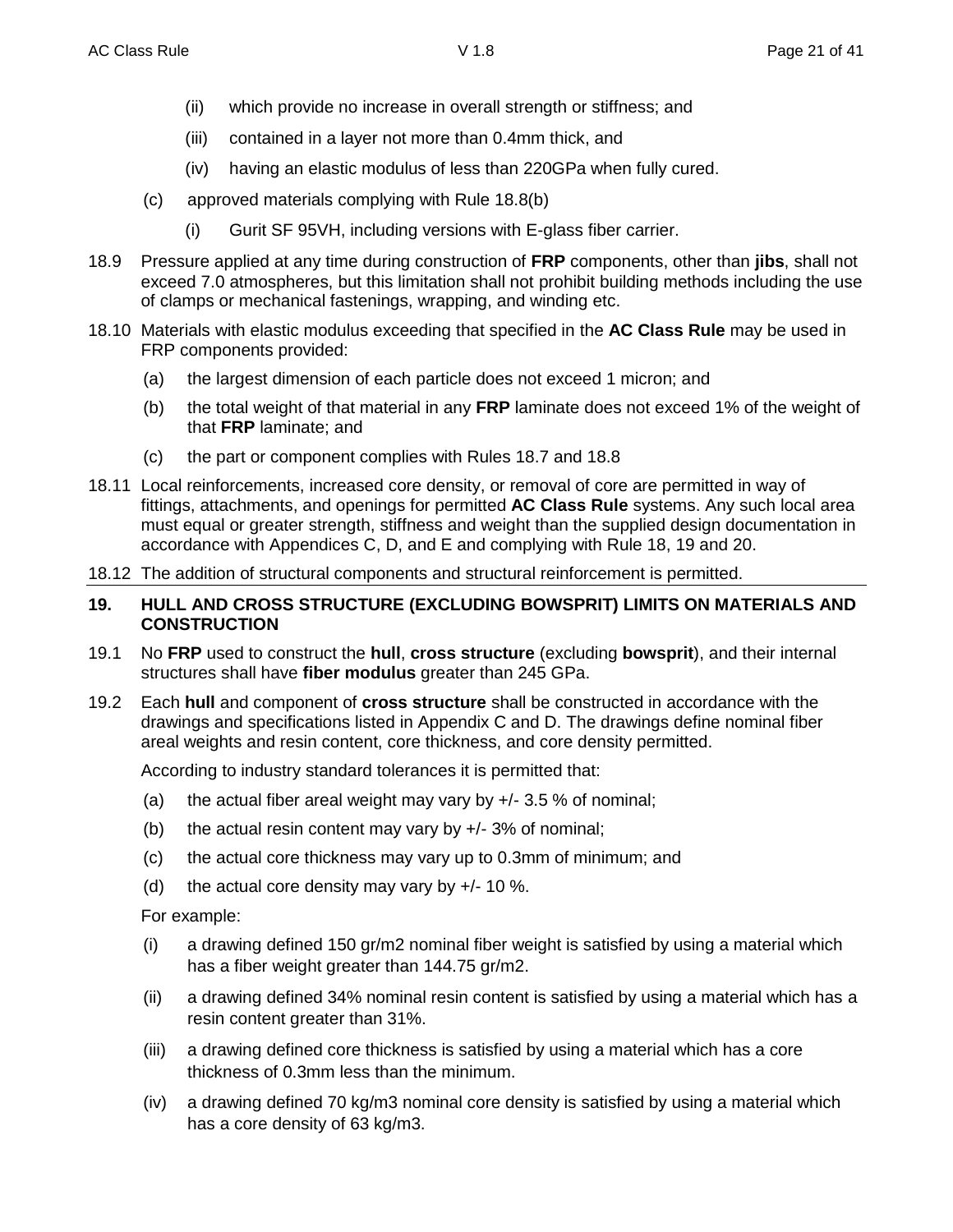Laminates resulting in greater fiber weight, resin content, core density, or core thickness than specified in Appendix C and D are permitted.

- 19.3 **Hulls, cross structure** (excluding **bowsprit**), and their internal structures shall not have pressure applied at any time during construction that exceeds 1.0 atmosphere, but this limitation shall not prohibit building methods including the use of clamps or mechanical fastenings, wrapping, and winding, etc.
- 19.4 The shell weight (skins, core, and core bonding adhesive) of any **hull** surface, except cockpit sole shall not be less than 2.80 kg/m<sup>2</sup>, excluding any paint and fairing. The shell weight of the cockpit sole (skins, core, and core bonding adhesive) shall not be less than 2.60 kg/m<sup>2</sup>, excluding any paint and fairing. These limits apply to all areas of the **hull** and cockpit surfaces that are exposed to the sea and/or weather.
- 19.5 The shell weight of any **cross structure** surface (excluding non-structural aerodynamic fairings), represented in Rule 8.1, (skins, core, and core bonding adhesive) shall not be less than 2.60 kg/m<sup>2</sup>, excluding any paint and fairing.

## **20. WING SPAR LIMITS ON MATERIALS AND CONSTRUCTION**

- 20.1 The shell weight (skins and if fitted, core, and core bonding adhesive) shall not be less than:
	- (a) 1.82 kg/m<sup>2</sup> for the outside surface of the **wing spar**; and
	- (b) 1.65 kg/m<sup>2</sup> for the shear web.
- 20.2 Wing spars shall be constructed in accordance with the drawings and specifications listed in Appendix E. The drawings define nominal fiber areal weights and resin content, core thickness, and core density permitted.

According to industry standard tolerances:

- (a) the actual fiber areal weight may vary by  $+/-$  3.5 % of nominal,
- (b) the actual resin content may vary by  $+/- 3\%$  of nominal,
- (c) the actual core thickness may vary up to 0.3mm of minimum,
- (d) the actual core density may vary by  $+/- 10$  %.

For example:

- (i) a drawing defined 150 gr/m2 nominal fiber weight is satisfied by using a material which has a fiber weight greater than 144.75 gr/m2.
- (ii) a drawing defined 33% nominal resin content is satisfied by using a material which has a resin content greater than 30%.
- (iii) a drawing defined core thickness is satisfied by using a material which has a core thickness of 0.3mm less than the minimum.
- (iv) a drawing defined 48 kg/m3 nominal core density is satisfied by using a material which has a core density of 43.2 kg/m3.

Laminates resulting in greater fiber weight, resin content, core density, or core thickness than specified in Appendix C and D are permitted.

20.3 Soft aerodynamic surfaces of the **wing** shall be covered with CorTuff® 300 gauge film as detailed in Appendix E. Alternative materials that match stiffness and weight may be may be approved by the **Measurement Committee** via an **interpretation**.

## **21. HARDWARE AND RIGGING LIMITS ON MATERIALS AND CONSTRUCTION**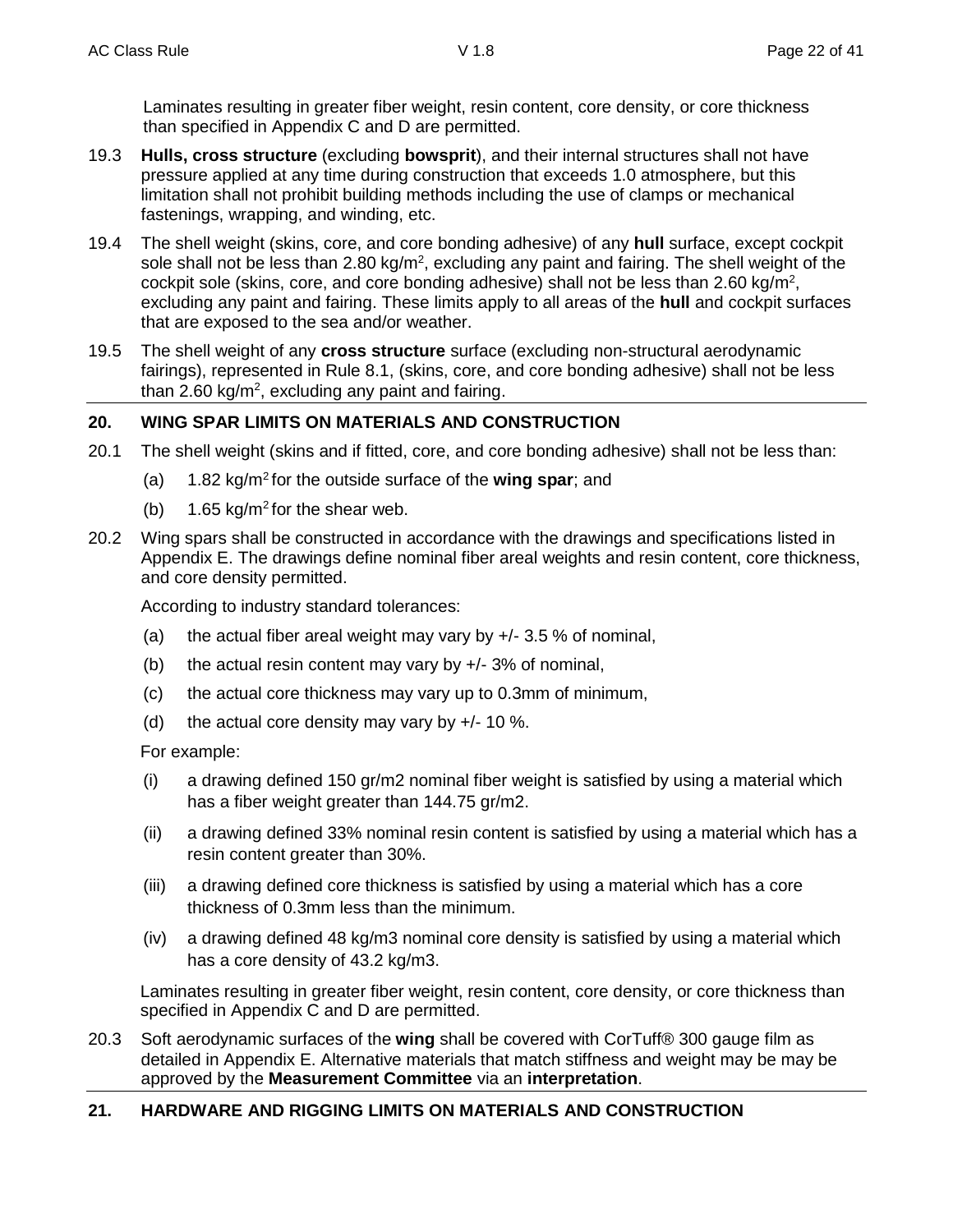21.1 Hardware and fittings shall be constructed of wood, polymer, aluminum alloys, **FRP**, titanium, or steel and steel alloys, bronze, brass or a combination thereof, except bearings as permitted in Rule 18.8.

## **22. SURFACE FINISHES AND BOUNDARY LAYER INTERFERENCE**

- 22.1 The outermost surface of **hulls**, **appendages, appendage** fairings, and **cross structure** shall be:
	- (a) painted using only paint systems generically specified as two-component linear polyester saturated aliphatic polyurethane, two-component epoxy urethane, or two-component acrylic urethane, and manufactured by International, Awlgrip, Akzo Nobel, DuPont, Alexseal or Resene, except as specifically permitted by Rule 22.1 (b). Epoxy-based primers and undercoats manufactured for use with these topcoat systems are permitted, and may form part of the exposed surface finish, provided they are unmodified from there standard formulation. No materials other than specified manufacturer-supplied retardants, accelerants, thinners and pigments shall be added. Similarly, the specific gravity of the paint shall not be altered with any material other than those specified above. The **Measurement Committee** may authorize the use of comparable paint products from other manufacturers provided those products meet comparable requirements for product standardization, compliance, and testing;

or

- (b) unpainted, provided that surface complies with the requirements of Rule 18 and as altered by Rules 19, 20 and 21 and does not contain leaching materials or other components designed to reduce surface friction.
- 22.2 In addition to Rule 22.1:
	- (a) the application of vinyl or other plastic film over the surface of the **hulls** for advertising or branding is allowed, provided that the film shall not be specially textured or otherwise manufactured in a way that could improve the characteristics of the flow of water inside the boundary layer; and
	- (b) small quantities of friction-reducing compounds (for example, McLube) may be applied prior to racing, to the surface of a **daggerboard** only where it passes through the **daggerboard** bearings, and solely for the purpose of reducing bearing friction while raising and lowering the **daggerboard**. A **Competitor** shall have received the approval of the **Measurement Committee** for the type and quantity of friction-reducing compounds to be used for this purpose.
- 22.3 The outermost surfaces of the **hulls**, **appendages, appendage** fairings, and **cross structure** may be sanded and cleaned with normal concentrations and quantities of detergents or similar materials. However, while afloat on a scheduled race day, no substances shall be present on these surfaces other than those permitted in Rules 22.1 and 22.2.
- 22.4 Devices in, on or near the surface of any **hull**, **appendages** and **appendage** fairings, the purpose or effect of which is or could be to bleed off or alter the water or air flow of the boundary layer, including (but not limited to) holes in surfaces and Large Eddy Break-Up Devices (LEBUs), are prohibited. Normal through-**hull** fittings (such as self-bailers, drains, and boatspeed transducers) are permitted.
- 22.5 Specially textured surfaces, including (but not limited to) riblets and compliant surfaces, are prohibited.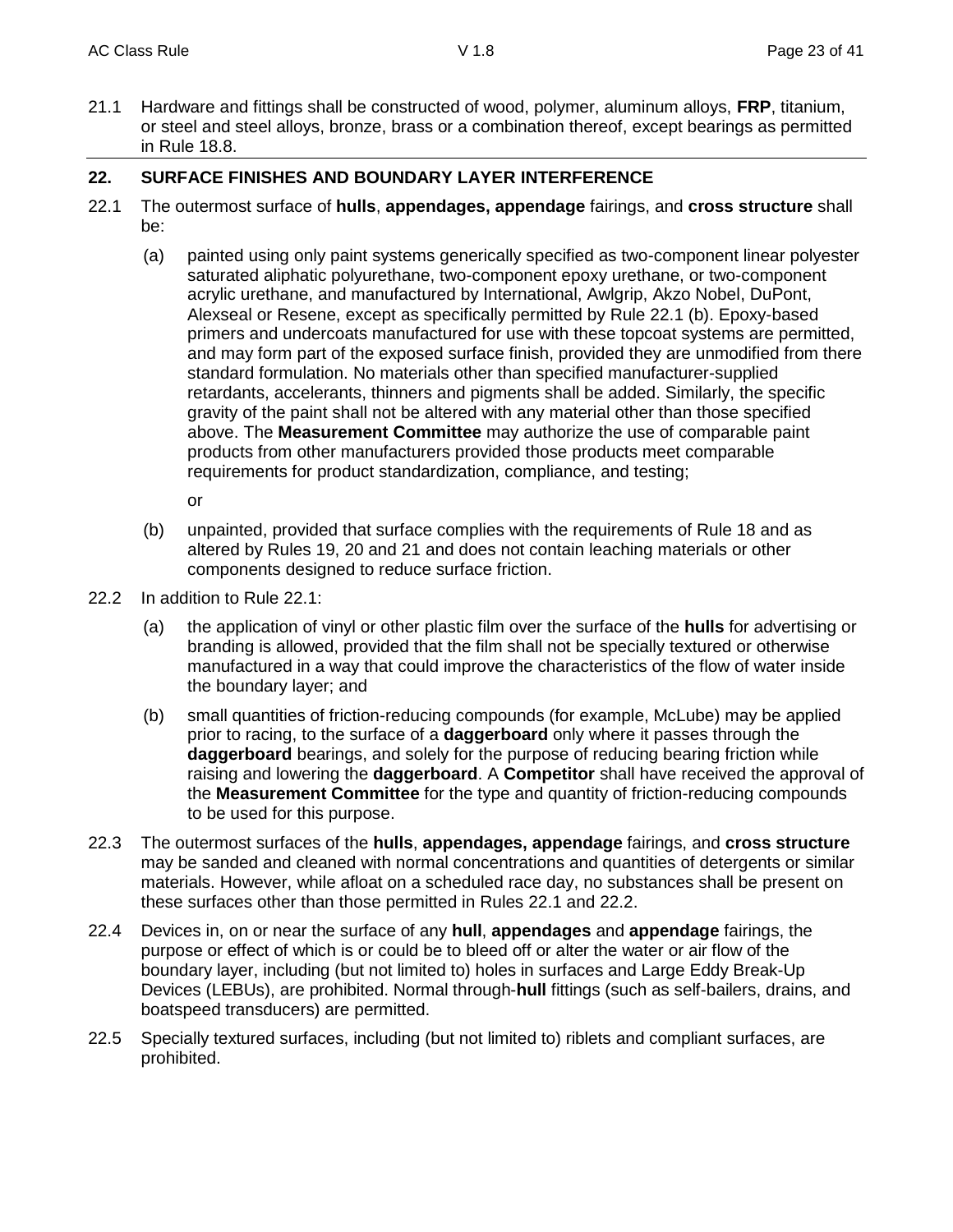22.6 Electric, magnetic, sonic, thermal, chemical (other than permitted by Rule 22.2(b)) and other methods, the purpose or effect of which is to reduce the surface drag of the water or air in the boundary layer, are prohibited.

#### **SECTION D**

#### **23. MEASUREMENT MARKS**

- 23.1 The **MWP** reference plane shall be marked on the master pattern, **hull** mold, and any part produced from the mold.
- 23.2 The **Measurement Committee** may place measurement marks on **AC Class Yachts**. Such marks include, but are not limited to, reference screws or punch marks, measurement bands, and **measurers'** signatures and/or seals or stickers on any component. These marks may be defined in the **hull**, **cross structure,** and **wing** molds and shall transfer to any part produced from the molds.
- 23.3 Measurement marks of any type placed or otherwise confirmed by a **measurer** shall not be moved, removed, altered, or replaced without written permission from the **Measurement Committee**.

#### **24. DECLARATIONS**

- 24.1 **Competitors** shall provide the **Measurement Committee** declarations signed by the relevant designer(s), builder(s) and **Competitor's** representative affirming that:
	- (a) **hull(s)** have been constructed from materials (including surface finishes) and using the methods permitted by the **AC Class Rule**;
	- (b) **cross structure** except for items listed in Rules 8.4 (a) and (b) has been constructed from materials and using the methods permitted by the **AC Class Rule**;
	- (c) **appendages** have been constructed from materials (including surface finishes) and using the methods permitted by the **AC Class Rule**; and
	- (d) the **wing spar** has been constructed from materials and using the methods permitted by the **AC Class Rule**.

The form of this declaration shall be as shown in Appendix B. The **Measurement Committee** may require additional declarations of a similar form to confirm compliance with any other aspect of the **AC Class Rule**.

24.2 **Competitors** shall provide to the **Measurement Committee** a material usage schedule and the material manufacturer's certificate of compliance for **FRP** used in each component described in Rule 24.1. However, documentation is not required for wet-laminate **FRP** materials used in the construction of any component, provided that the total quantity of wet-laminate **FRP** is less than 5% by weight of the total **FRP** materials used in the construction of that component. Details of the documentation required shall be published by the **Measurement Committee** in accordance with Rule 26.1.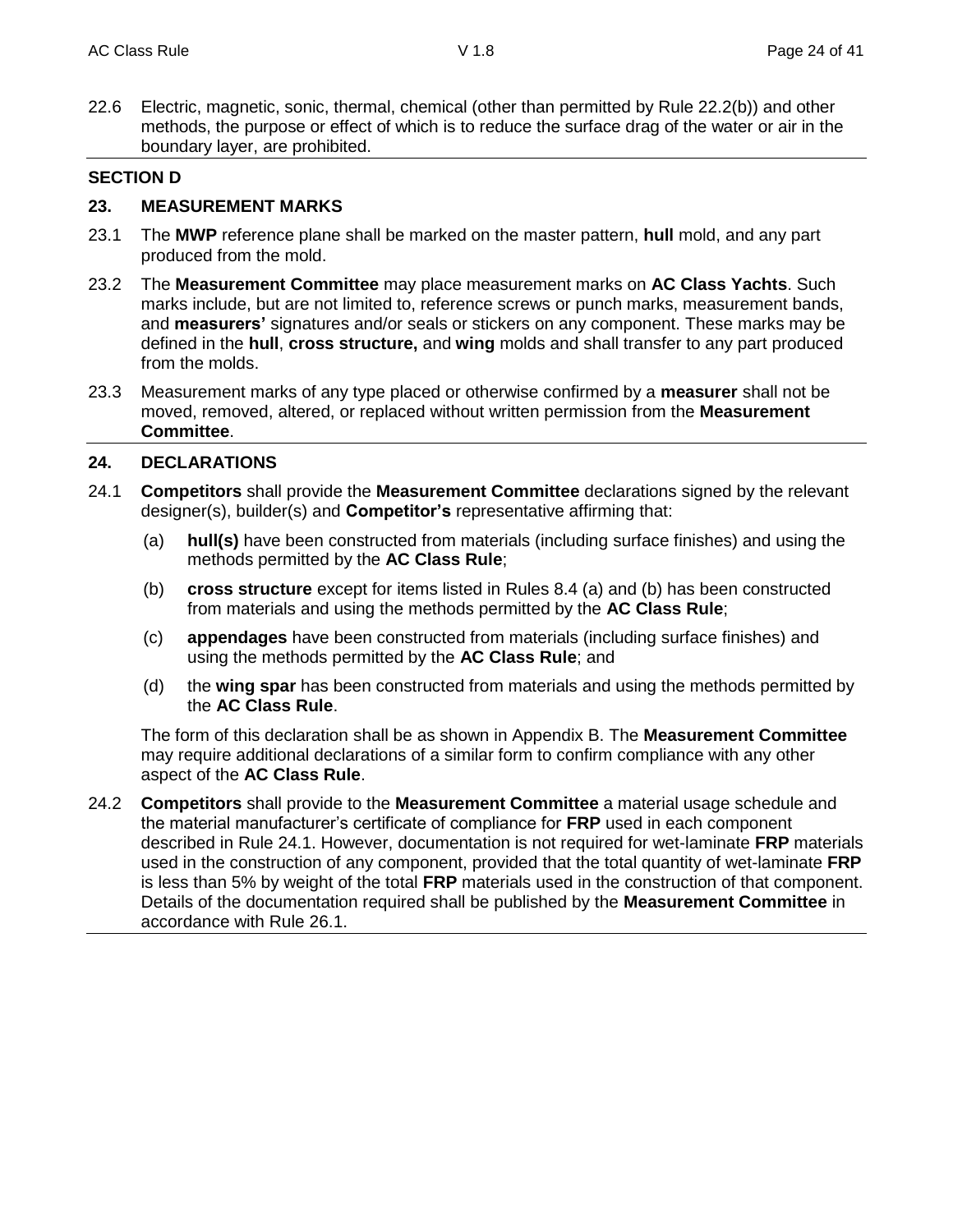## **25. INSPECTION AND MEASUREMENT**

- 25.1 **Competitors** shall permit and assist all inspections and measurements by a **measurer** and the **Measurement Committee**, and shall afford all reasonable facility to carry out such measurements and inspections, including during construction. **Competitors** shall provide measurement information reports to **measurers** as requested.
- 25.2 For establishing continuing compliance with Rule weight limits, the **Measurement Committee** will determine and record the weight of any components, modifications, repairs, additions, subtractions, or replacements to a degree of precision and using methodology they determine to be practical and appropriate for that purpose (including re-weighing). **Competitors** shall provide all assistance to the **Measurement Committee** required by them in tracking these changes.
- 25.3 The **measurer** shall take at least two (2) **hull** laminate samples per **hull**, no larger than 0.065m in diameter and from a location of their choosing.
- 25.4 The **Measurement Committee** reserves the right to take samples from the **cross structure** components.
- 25.5 The **measurer** shall take at least two (2) laminate samples per **wing spar**, no larger than 0.065 m in diameter from a location of their choosing.
- 25.6 The **Measurement Committee** reserves the right to take samples of the paint or vinyl from the **hull** and/or **appendages** for analysis by the manufacturer to ensure that only Rule permitted surface finishes have been used.
- 25.7 An **AC Class Yacht** may be re-measured in whole or in part at the discretion of the **Measurement Committee**.
- 25.8 A **measurer** who becomes aware that a **Competitor** may have failed to comply with the **AC Class Rule** shall advise the **Measurement Committee**.
- 25.9 Weights shall be corrected for local gravitational effects to the geographic datum of the **Match** venue.
- 25.10 When carrying out measurement ashore, the **measurer** shall allow a reasonable time to drain water from the **AC Class Yacht** and allow the substitution of wet **rigging** with equivalent dry **rigging**.
- 25.11 The measurer shall measure the top and bottom strop lengths on each element of **wing rigging** and the position of the **wing rotation point** with the **wing** positioned and **rigging** tensioned as specified in Drawing # ACC-W-1001 RIG AND SAILPLAN.pdf.

## **26. MEASUREMENT PROCEDURES**

26.1 Measurement equipment specifications and measurement methodology are determined by the **Measurement Committee** and will be available to all **Competitors**.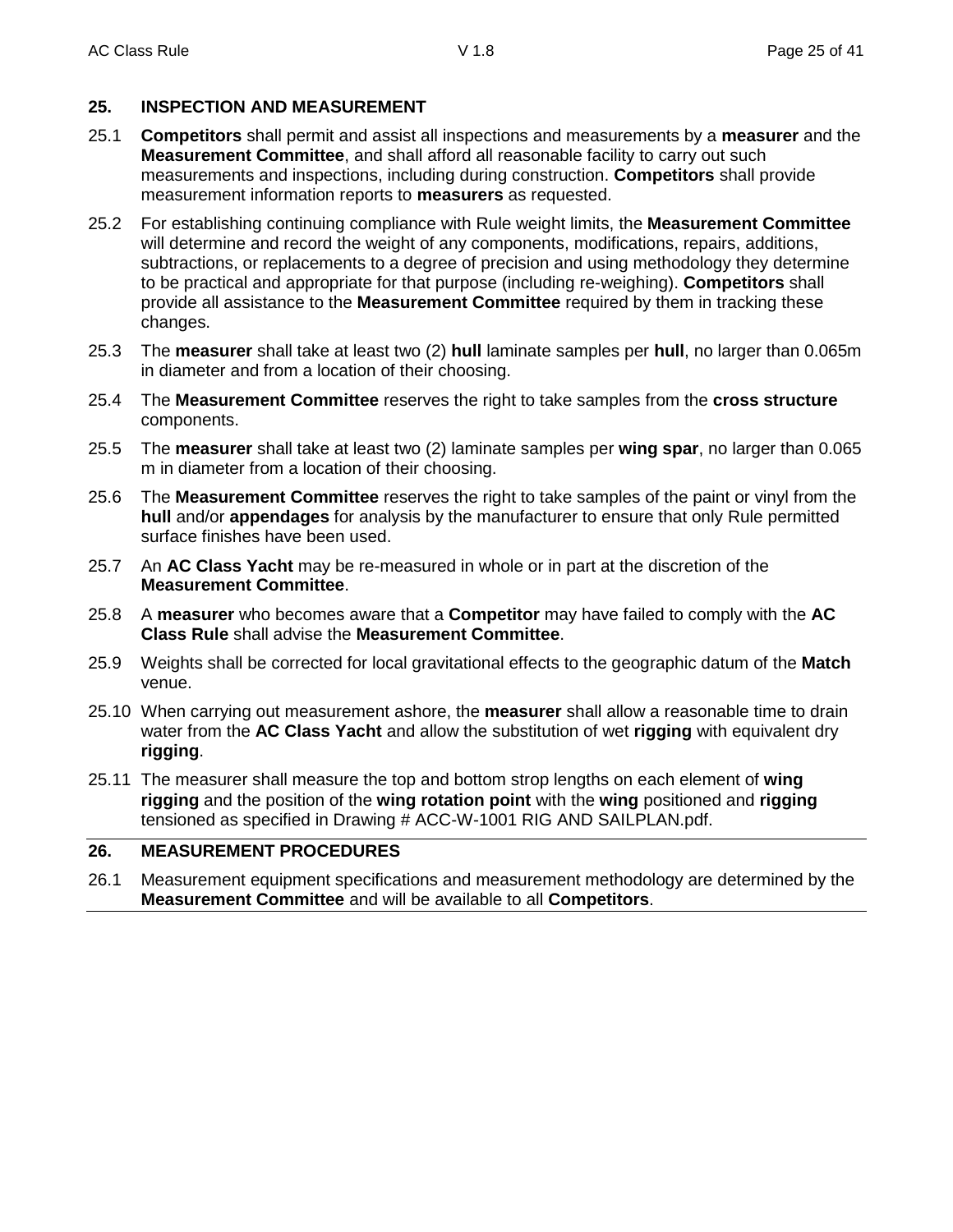## **27. MEASUREMENT CONDITIONS**

- 27.1 The **AC Class Yacht** shall be brought to **measurement condition** to determine the **measurement weight** and center of gravity as referenced in Rules 6.11 and 6.13. The **measurement condition** includes everything aboard the **AC Class Yacht** during a race, in its racing position, or equivalent **longitudinal** position, and with the yacht level to the satisfaction of the **measurer**, except the following:
	- (a) the **wing** as it was weighed in **wing measurement condition**;
	- (b) crew;
	- (c) crew clothing and equipment carried on the person while racing;
	- (d) the **jib** (including **jib** bags, **luff** cables and hanks);
	- (e) food and drinks; and
	- (f) "other safety equipment" as detailed in Rule Appendix G1(g)

## 27.2 In **appendage measurement condition**:

- (a) **appendages** shall be in the position resulting in their deepest draft below **MWP**; and
- (b) **rudder** root chords shall be parallel to the **hull centerplane**;
- 27.3 The **wing** in **wing measurement condition** shall:
	- (a) be capable of being weighed by horizontal suspension from two points, however the **measurer** may use alternative weighing arrangements if he believes they will yield more accurate results;
	- (b) be oriented in **wing measurement position**;
	- (c) include all equipment attached to or mounted on the **wing** and in its normal racing position except for "other safety equipment" as detailed in Rule Appendix G1(g); and
	- (d) have all rigging in place and pulled down tight along the **wing**..
- 27.4 Any component of the **wing** not included in Rule 27.3(c) shall be included in **measurement weight**.
- 27.5 With the approval of the **Measurement Committee**, a removable temporary device to support the forward **cross structure** in the way of the **tack point** may be fitted during determination of **measurement weight**. The effects of this device on **measurement weight** and **longitudinal** center of gravity will be tared out by the **Measurement Committee**. See Rule 14.4 (b) specifying allowed tension applied by this device.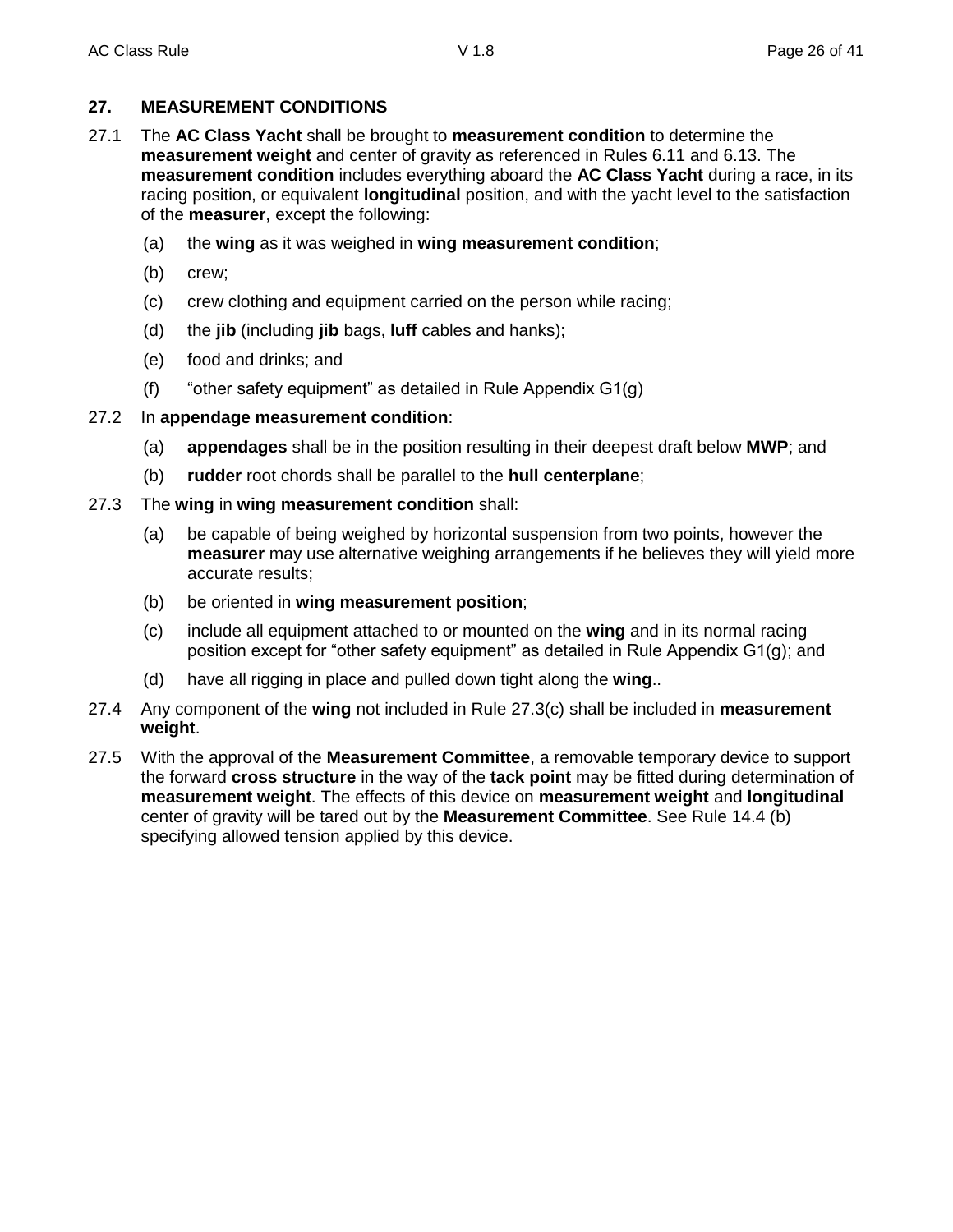## **28. MEASUREMENT CERTIFICATE**

- 28.1 When the **Measurement Committee** concludes that the **AC Class Yacht** complies with the **AC Class Rule**, it shall issue to the **Competitor** a measurement certificate as in Appendix A and shall retain a copy for its own records. The **Measurement Committee** shall provide a copy of the front page to the **Regatta Director** for public dissemination.
- 28.2 **Competitors** shall obtain approval of the **Measurement Committee** prior to making any repairs or any other changes which, individually or cumulatively, could impact on the **AC Class Yacht's** compliance with her measurement certificate or any other aspect of the **AC Class Rule**.
- 28.3 The measurement certificate ceases to be valid if there is any change to:
	- (a) any information recorded on the **AC Class Yacht's** measurement certificate;
	- (b) the shape of the **hull** surface, except for flexible surfaces on the upper part of the **hull** as permitted by Rule 7.6;
	- (c) the shape of the **appendage** surfaces;
	- (d) the shape of the **cross structure** (excluding fittings);
	- (e) the shape of the measured **wing** surface in **wing measurement position** (excluding shape changes due to changing film tension so long as the tolerances in rule 12.3 are respected); or
	- (f) the **longitudinal** center of gravity caused by movement of equipment that was included in **measurement condition**, that results in a pitch moment difference greater than 50 kg.m . (Note: limits to be specified per Rule 6.13 still apply).
- 28.4 The **Measurement Committee** shall withdraw an **AC Class Yacht's** measurement certificate when they have reason to believe it no longer complies with this **AC Class Rule**.
- 28.5 An **AC Class Yacht** shall have only one valid measurement certificate at any one time.
- 28.6 The **Measurement Committee** shall hold **AC Class Yacht** data and information in strict confidence. The **Measurement Committee** may supply data or information to an appropriate independent official, if the **Measurement Committee** is satisfied the data and information will be held in strict confidence.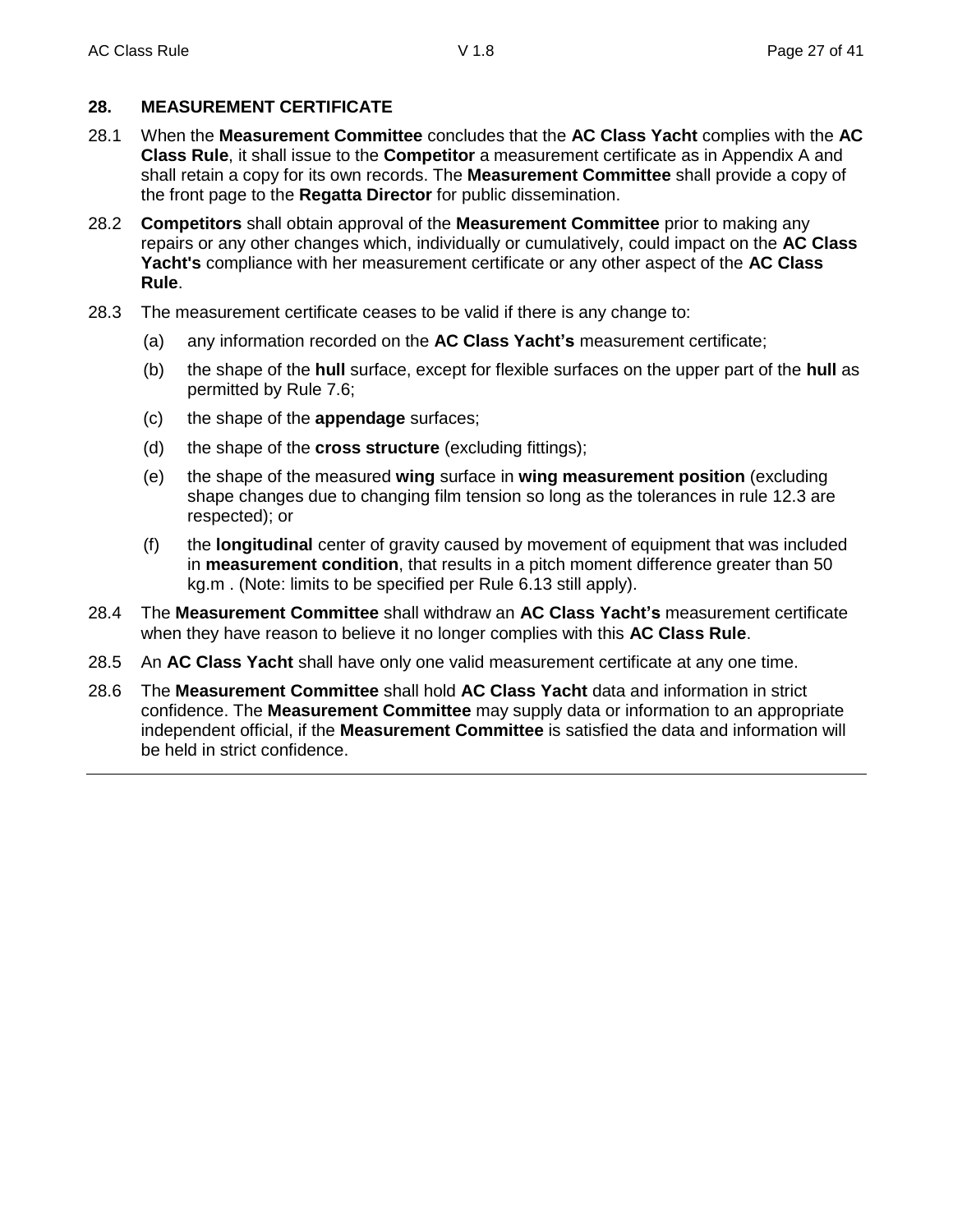## **APPENDIX A - MEASUREMENT CERTIFICATE**

## **AC Class Yacht Measurement Certificate**

Name of Yacht:

Yacht Identification Number:

Measurement Certificate Number:

Builder(s):

Owner(s):

#### **VALIDATION**

We confirm that this yacht has been measured in accordance with the **AC Class Rule**, and has been found to be in compliance with the Rule.

Signatures of Issuing **Measurers** (on behalf of the **Measurement Committee**)

Date of Certification:

Supersedes Certificate No. & Date: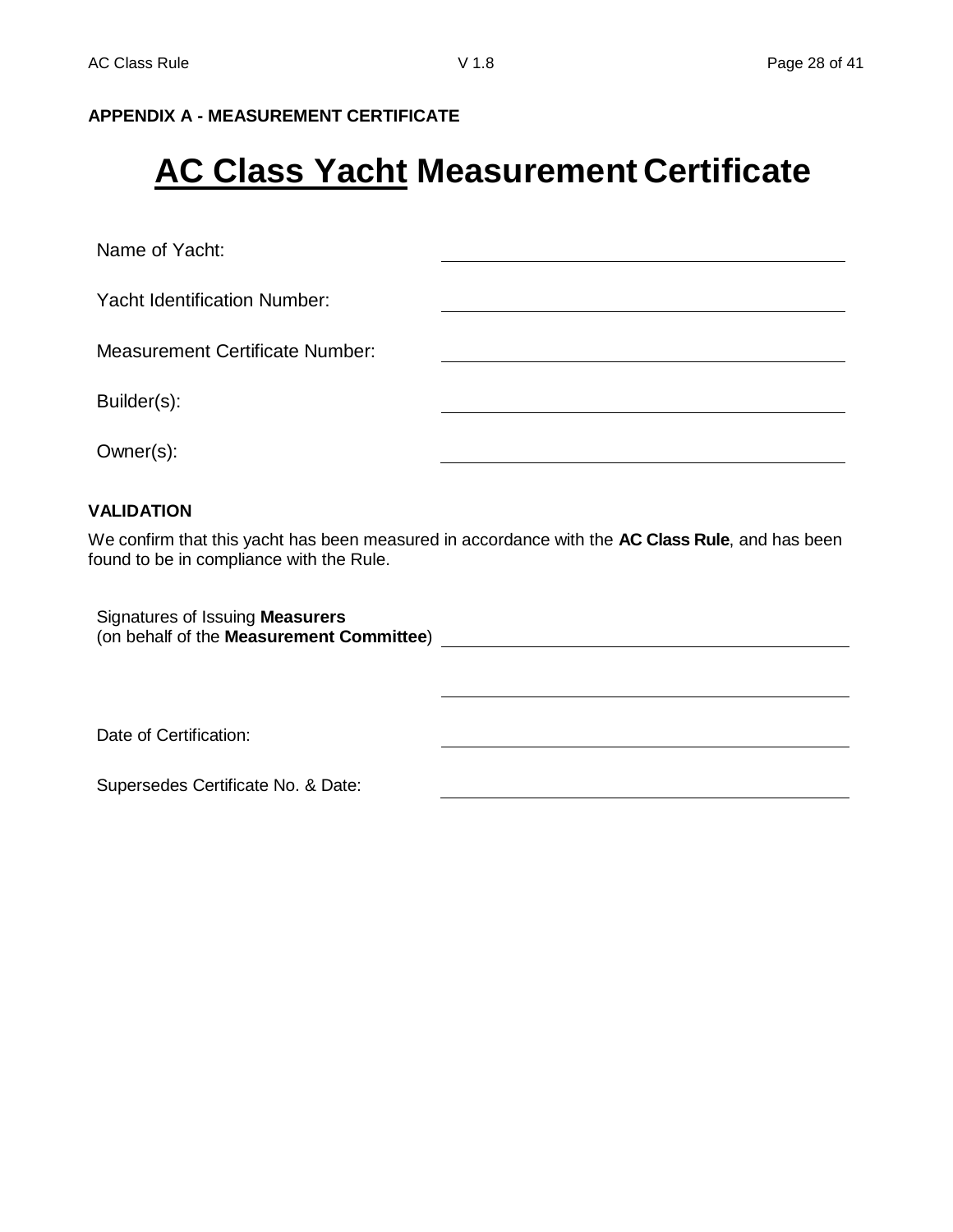| <b>Certificate Number</b> | Yacht ID number |  |
|---------------------------|-----------------|--|
|                           |                 |  |

| <b>Sailing Weight</b>         | kg  |
|-------------------------------|-----|
| <b>Wing Weight</b>            | kg  |
| <b>Wing center of gravity</b> | m   |
| <b>Measured Rake</b>          | dea |

## **COMPONENTS**

| Port Daggerboard             |  |
|------------------------------|--|
| Starboard Daggerboard        |  |
| Port Rudder                  |  |
| Port Rudder Wing             |  |
| <b>Starboard Rudder</b>      |  |
| <b>Starboard Rudder Wing</b> |  |
| Wing                         |  |

**Measurer:** Signature:

**Measurer:** Signature: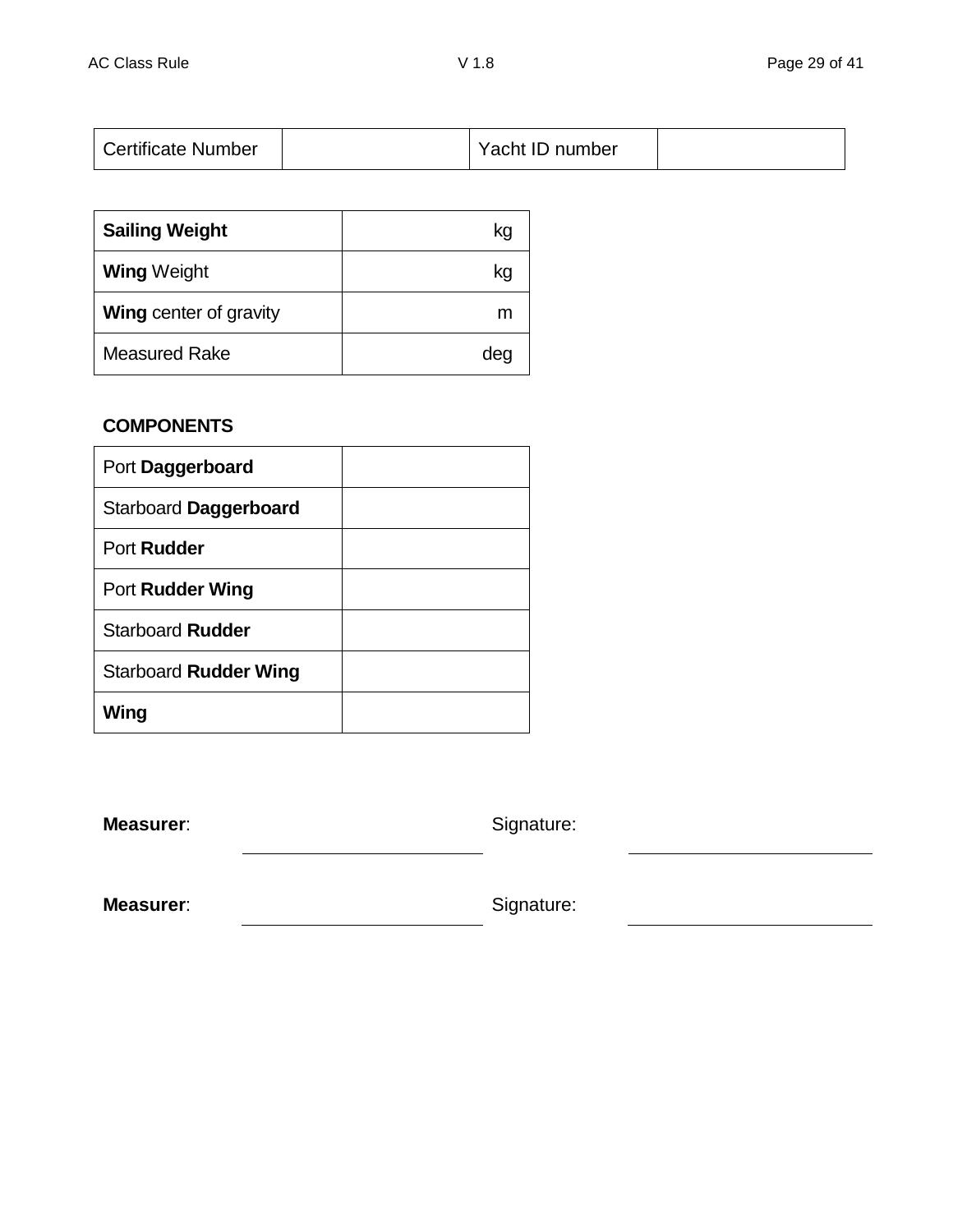## **APPENDIX B - DECLARATIONS**

## **HULL CONSTRUCTION DECLARATION**

## **DESIGN CO-ORDINATOR'S DECLARATION**

I, the design co-ordinator of the yacht

declare that to the best of my knowledge the **hulls** have been designed and built only from materials, building methods, and complying with the shape as permitted in the **AC Class Rule**.

Design co-ordinator name Signature Date

## **BUILDER'S DECLARATION**

I, the builder of the yacht

declare that to the best of my knowledge the **hulls** have been built only from materials, building methods, and shape as permitted in the **AC Class Rule**.

Builder name **Signature Container Exercise Container Container Container Container Container Container Date** 

## **TEAM PRINCIPAL'S DECLARATION**

I, the Team Principal of the yacht

declare that to the best of my knowledge, the **hulls** have been built only from materials, building methods, and shape as permitted in the **AC Class Rule**.

Team Principal name **Signature** Signature **Date** Date

This declaration is to be preceded by a completed material usage schedule as set out in Rule 24.2.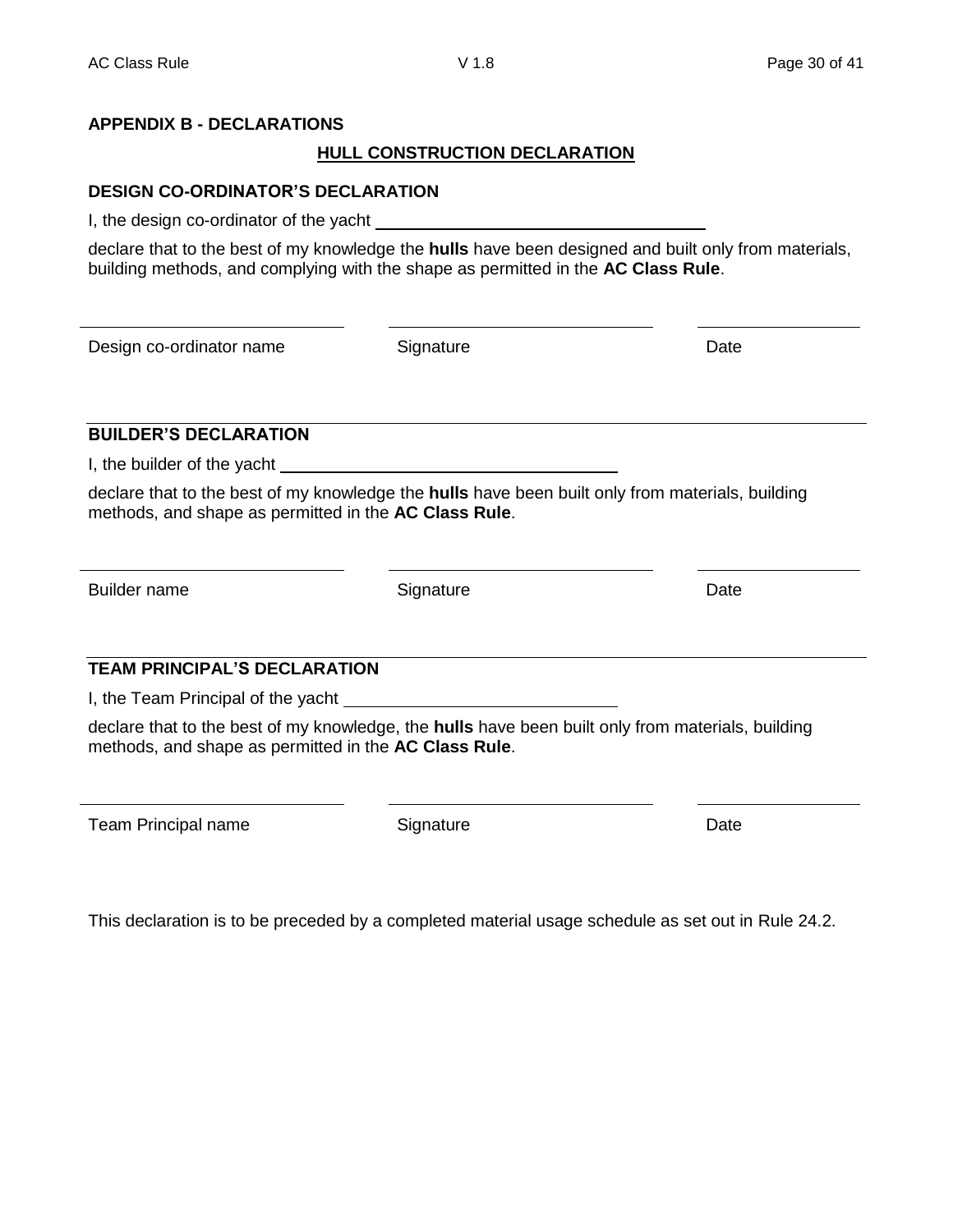#### **COMPONENT DECLARATION**

| <b>Competitor:</b> | Component |
|--------------------|-----------|
|                    |           |

#### **DESIGNER CO-ORDINATOR'S DECLARATION**

I declare that to the best of my knowledge the component named and referenced above has been constructed only from materials, and using building methods, and shape as permitted in the **AC Class Rule**.

Design co-ordinator name Signature Date

#### **BUILDER'S DECLARATION**

I declare that to the best of my knowledge the component named and referenced above, is constructed only from materials, and using building methods, and shape as permitted in the **AC Class Rule**.

Builder name **Signature Contact System Contact Contact Contact Contact Contact Contact Contact Contact Contact Contact Contact Contact Contact Contact Contact Contact Contact Contact Contact Contact Contact Contact Conta** 

## **TEAM PRINCIPAL'S DECLARATION**

I declare that the component named and referenced above is, to the best of my knowledge, constructed from materials, and using building methods, and shape as permitted in the **AC Class Rule**.

Team Principal name **Signature** Signature **Date** Date

This declaration is to be preceded by a completed material usage schedule as set out in Rule 24.2.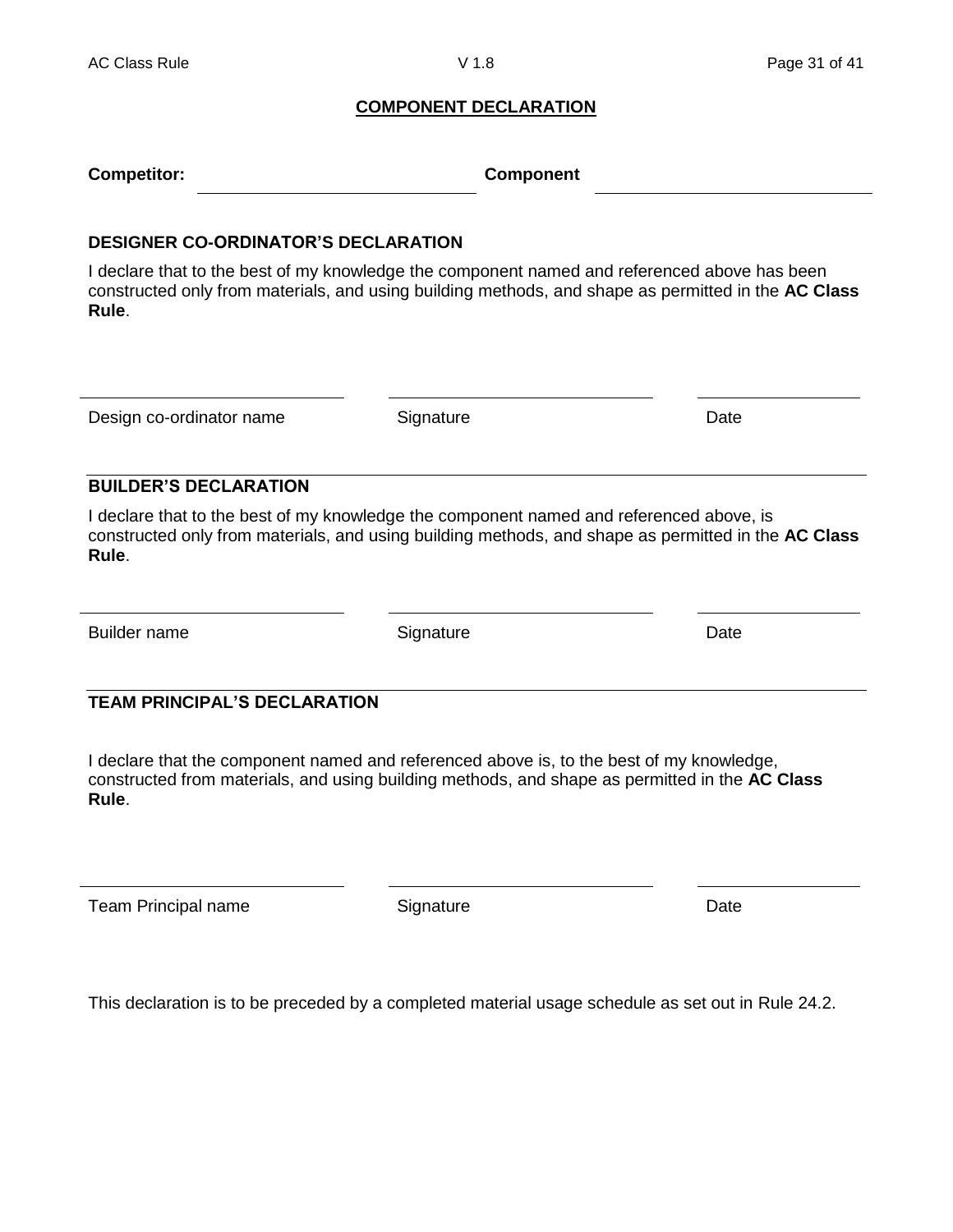#### **STRUCTURAL TEST DECLARATION**

| <b>Competitor:</b>          | <b>Component</b> |  |
|-----------------------------|------------------|--|
| Date of Test:               |                  |  |
| <b>ENGINEER DECLARATION</b> |                  |  |

I declare that the component named and referenced above has properly completed the required structural tests detailed in Appendix H. The component named and referenced above has passed such tests in accordance with the prescribed requirements.

Engineer who supervised the test(s)

Signature Date

## **TEAM PRINCIPAL'S DECLARATION**

I declare that to the best of my knowledge, the component named and referenced above has properly completed the required structural tests detailed in Appendix H. The component named and referenced above has, to the best of my knowledge, passed such tests in accordance with the prescribed requirements.

Team Principal name Signature Signature Date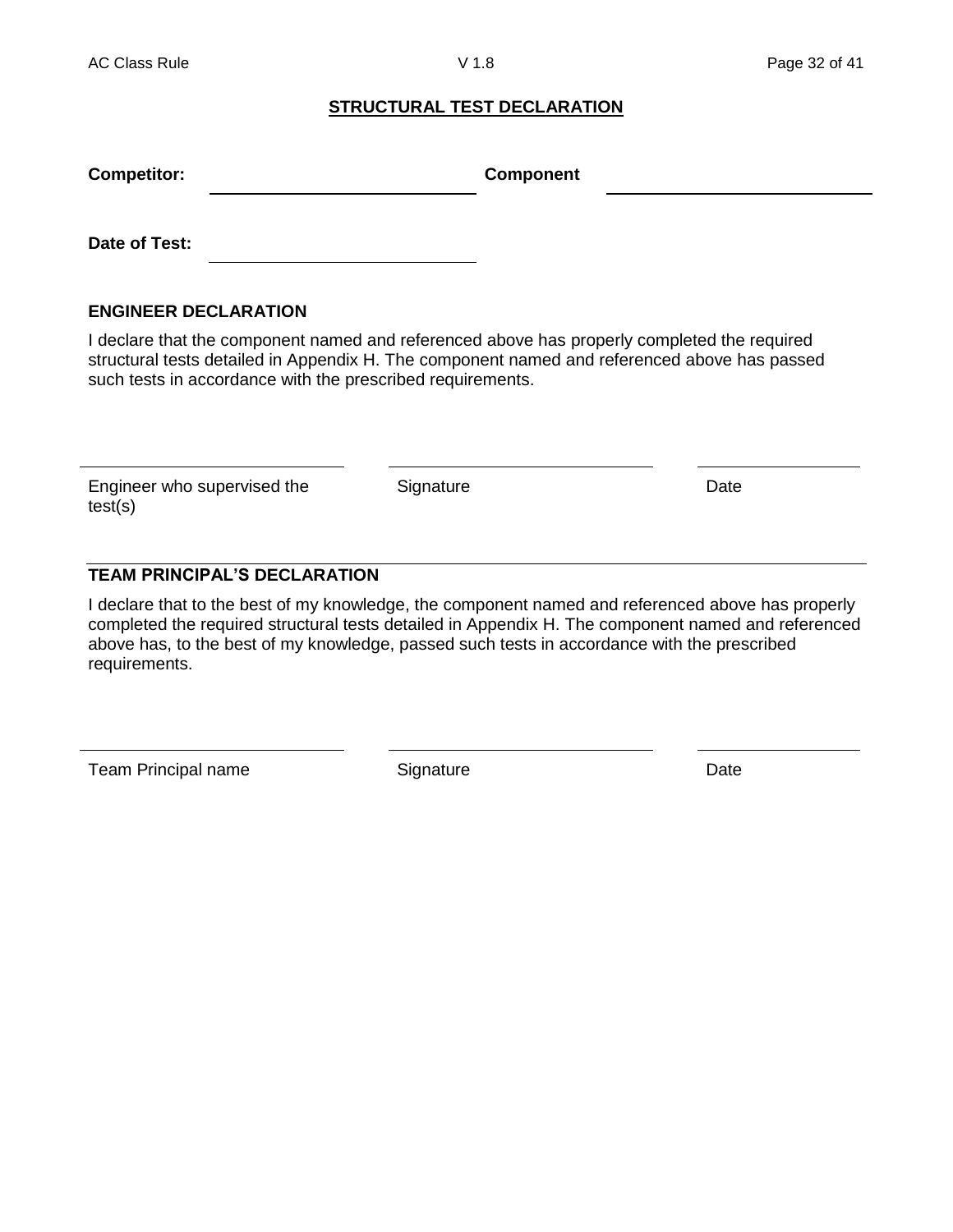## **APPENDIX C - HULLS CONFIGURATION**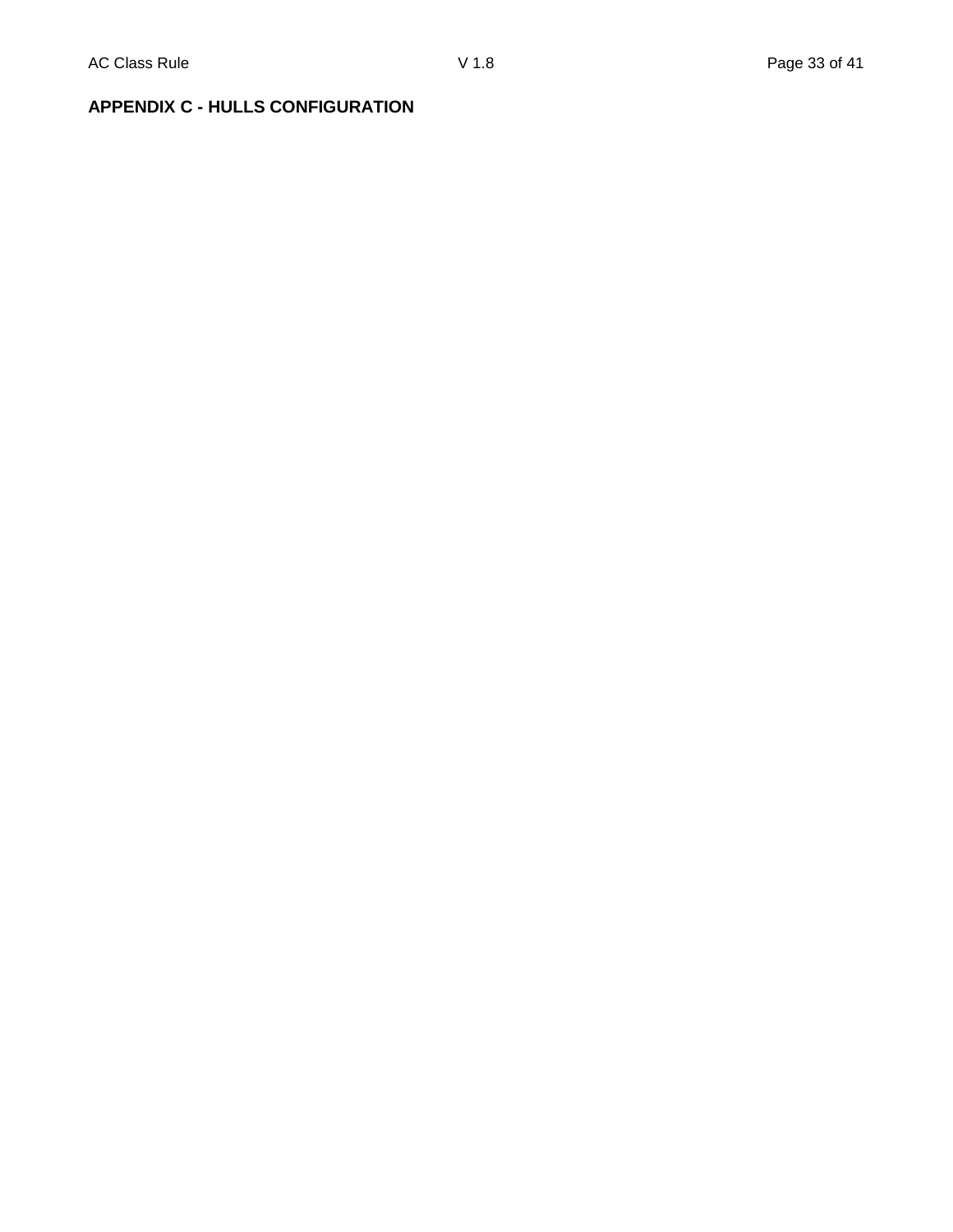## **APPENDIX D - CROSS STRUCTURE**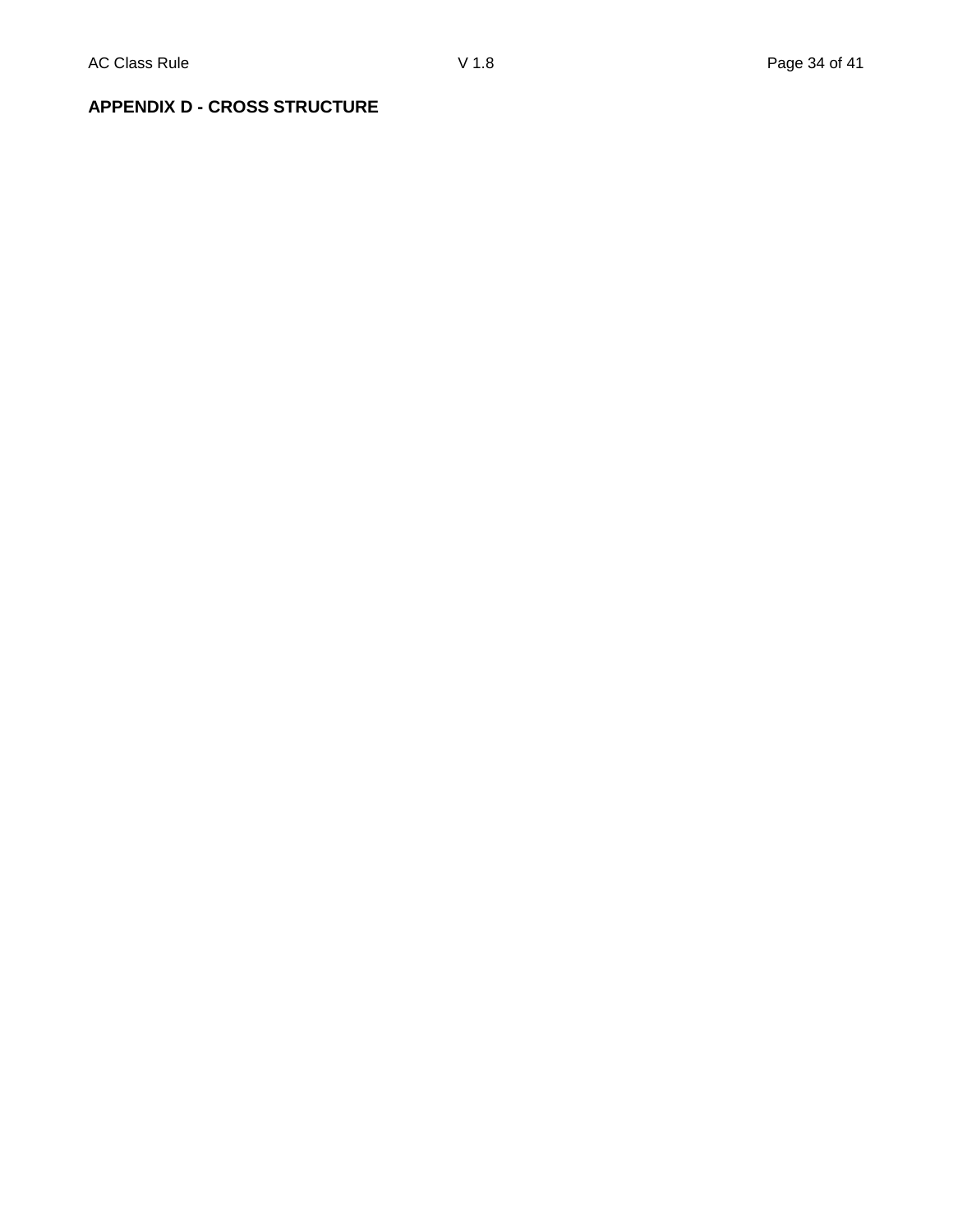## **D1 APPENDIX D - CROSS STRUCTURE DIAGRAM**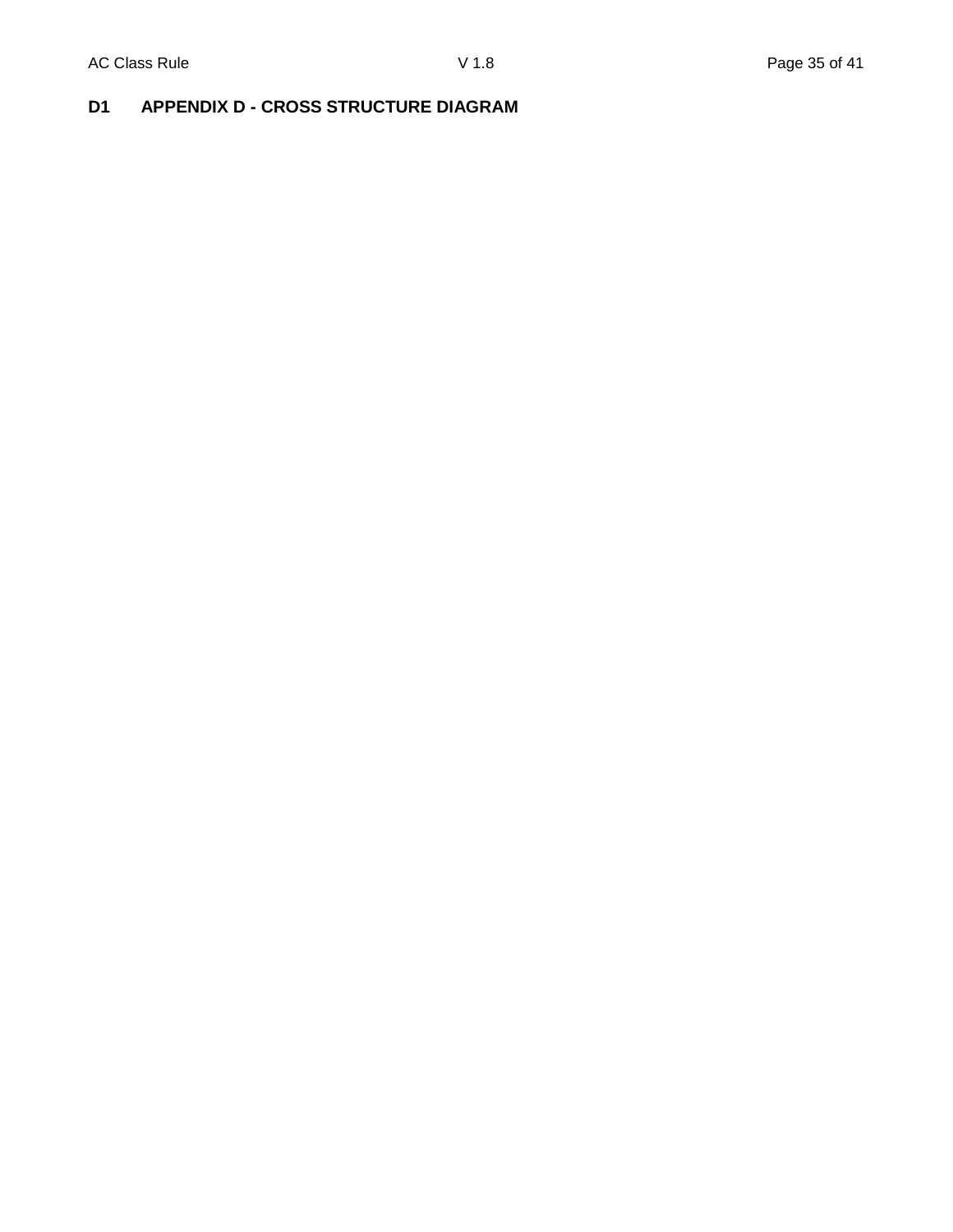#### **APPENDIX E - WING**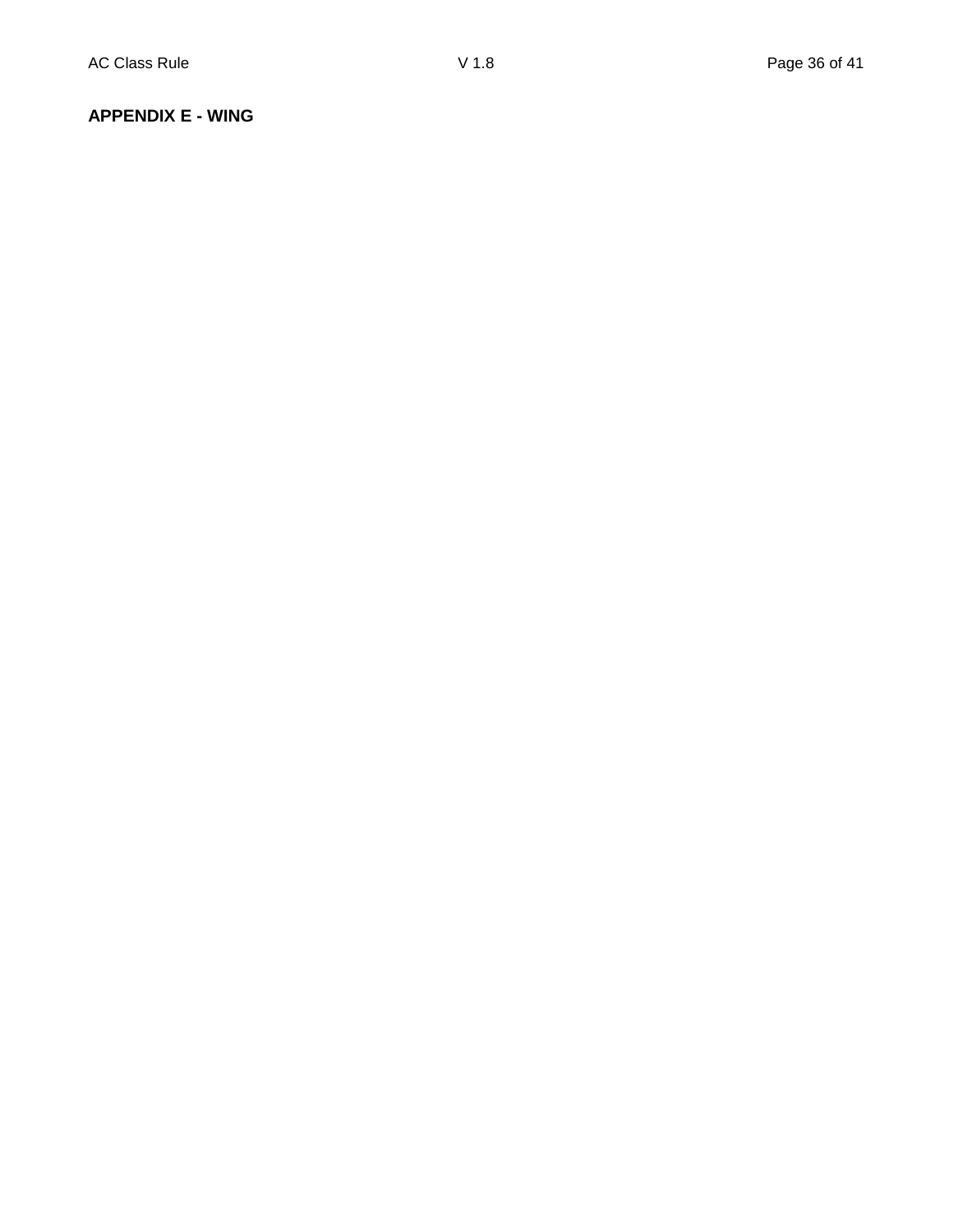**APPENDIX E - WING DIAGRAM**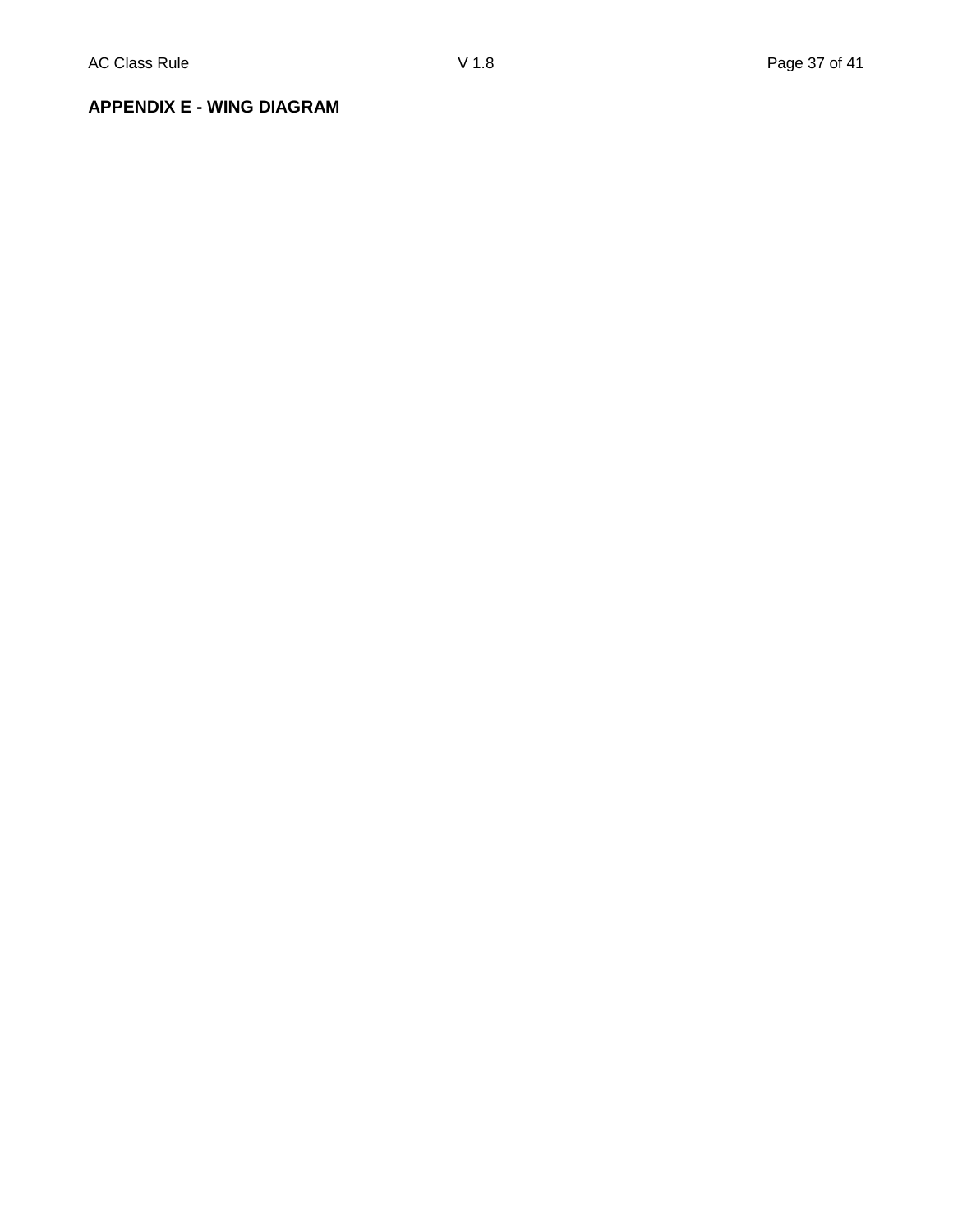## **APPENDIX F - JIB NOMINAL PLANFORM DIMENSIONS**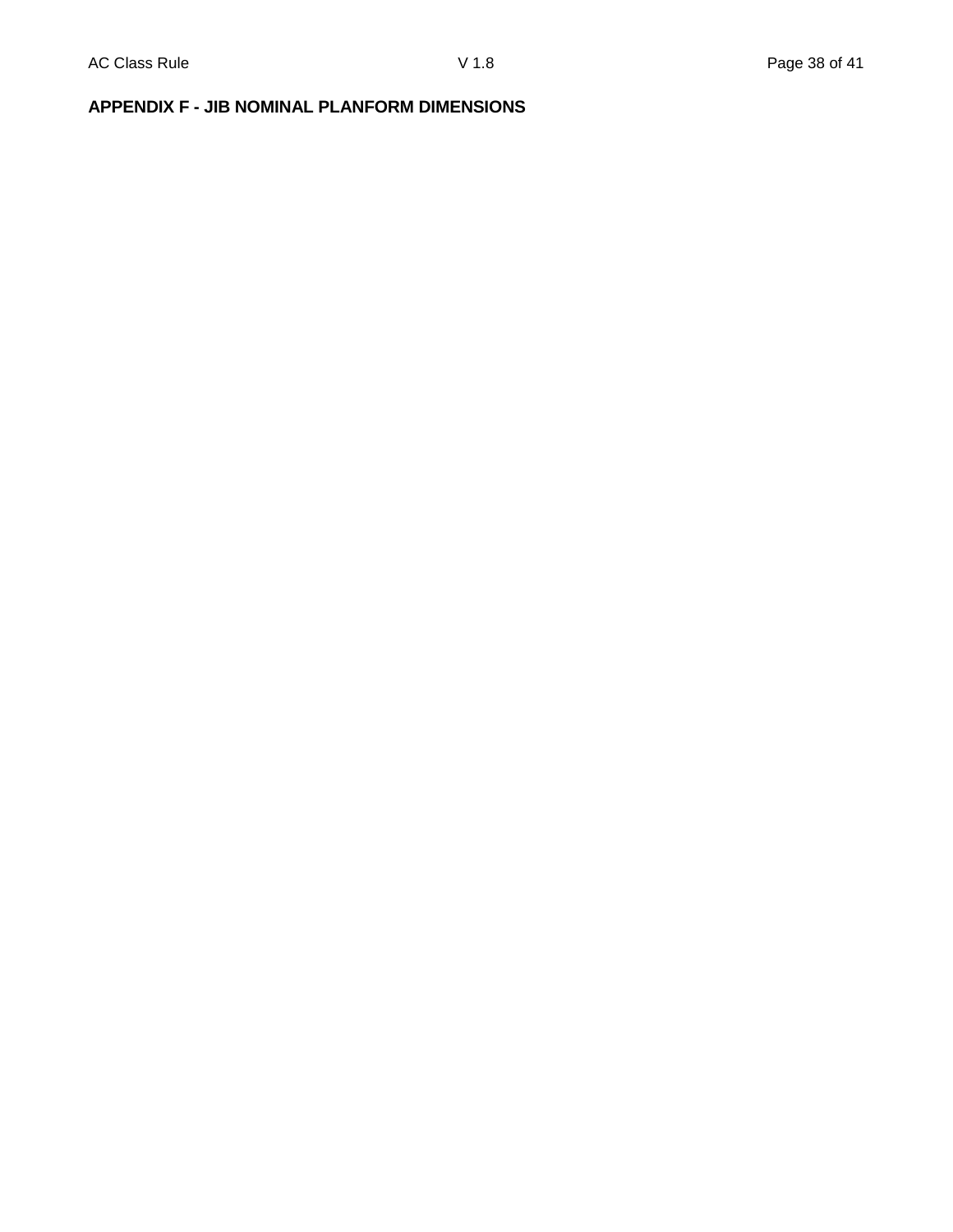## **APPENDIX G - SAFETY EQUIPMENT**

- G1 Below is a list of required safety equipment that has been developed by the Regatta Director and Measurement Committee in consultation with Competitors. The AC Class Rule may be amended as allowed by Rule 4 to include any changes to this safety equipment. The Measurement Committee may also adjust the sailing weight as permitted by Rule 4(a).
	- (a) A grab handle shall be fixed around the lower part of the **wing spar** to facilitate safe movement of crew around the front of the **wing**. The handle shall:
		- (i) be constructed of rigid or soft material;
		- (ii) be a minimum of 0.012 m in diameter;
		- (iii) be capable of taking a load of 300 kg applied in any direction at any point along its length;
		- (iv) extend from aft of the **wing spar** web on the port side, around the front of the **wing spar** to a point aft of the **wing spar** web on the starboard side;
		- (v) be no less than 150mm above the bottom of the **wing spar** at any point; and
		- (vi) be capable of passing a 0.069 m sphere (tennis ball) between the handle and the **wing spar** at any point forward of the **wing spar** web;
	- (b) Handholds, restraints and tethers that the **Competitor** determines are needed;
	- (c) Righting lines attached to the point(s) that are used to right the yacht and the righting lines accessible with the platform capsized at any orientation;
	- (d) A knife securely mounted near each intersection of the forward and aft crossbeams with the **hulls**, in positions that are accessible with the yacht upright or inverted;
	- (e) Four spare personal air supplies (two per side) of at least 80 liters each securely mounted in locations which would be accessible when the yacht is capsized;
	- (f) The compartment aft of the cockpit shall contain buoyancy components of not less than 250 liters. This may be made of 8 x 43 liter partially inflated buoyancy bags (Optimist flotation bags) or other alternative arrangements as may be approved by the **Measurement Committee**. The buoyancy arrangements shall not weight less than 8 kg; and
	- (g) other safety equipment carried at a **Competitor's** discretion that shall not exceed 10kg."
- G2 None of **ACEA**, the **Regatta Director** nor the **Measurement Committee** warrants or guarantees the safety, in general, of any **AC Class Yacht**, regardless of whether or not the safety equipment Rules are complied with. It is the sole and ultimate responsibility of each **Competitor** to assess the safety of its own **AC Class Yacht** and each **Competitor** assumes the risk of sailing and/or racing the same.
- G3 The **daggerboard** and **rudder** rake control systems shall each be designed to fail safely in the event of hydraulic or electrical system failure. Systems shall either lock or go to a safe default position to avoid uncontrolled rake movement of that **appendage**. Compliance with this requirement shall be demonstrated to the satisfaction of the **Measurement Committee**.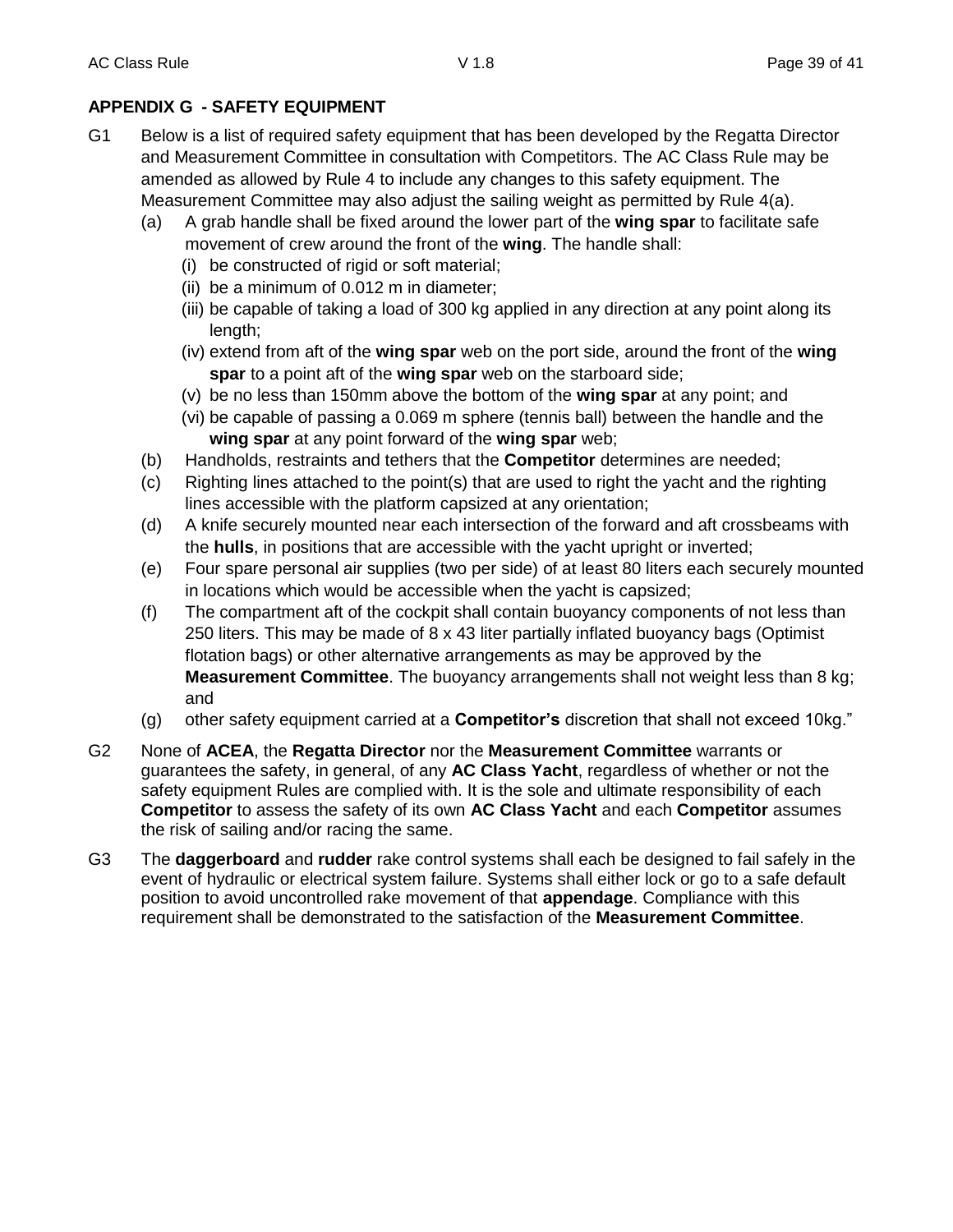## **APPENDIX H - STRUCTURAL TESTING**

- H1 It is the sole responsibility of each **Competitor** to select materials and components for its **AC Class Yacht** that fully and properly withstand the structural tests described in Rule 6.16 and this Appendix. All **Competitors** acknowledge that there is an inherent risk of damage (including latent or microscopic damage) to an **AC Class Yacht** and/or its components from structural testing and agree that none of **ACEA**, the **Regatta Director** and/or the **Measurement Committee** (collectively or severally) shall be responsible for any damage to the whole or any part or parts of an **AC Class Yacht** (and/or its components), any damage to other property and/or any injuries to person or persons (including death) caused or sustained, directly or indirectly, in whole or in part, by or resulting from the use of an **AC Class Yacht** (and/or its components) following the structural tests referenced in Rule 6.16 and this Appendix.
- H2 None of **ACEA**, the **Regatta Director** or the **Measurement Committee** warrants or guarantees the structural integrity of an **AC Class Yacht**, regardless of whether or not the structural testing is deemed to have been successful. It is the sole and ultimate responsibility of each **Competitor** to assess the structural integrity of its own **AC Class Yacht** (and its components) and each **Competitor** assumes the risk of sailing and/or racing the same.
- H3 In starting these tests, **Competitors** freely acknowledge, accept, and assume the risks that may arise from testing, sailing and/or racing their **AC Class Yachts** and they expressly waive and release each of **ACEA**, the **Regatta Director** and the **Measurement Committee** (collectively and severally) of and from any and all claims, damages, liabilities, losses, fees, and costs incurred in connection with structural testing and this **AC Class Rule**.